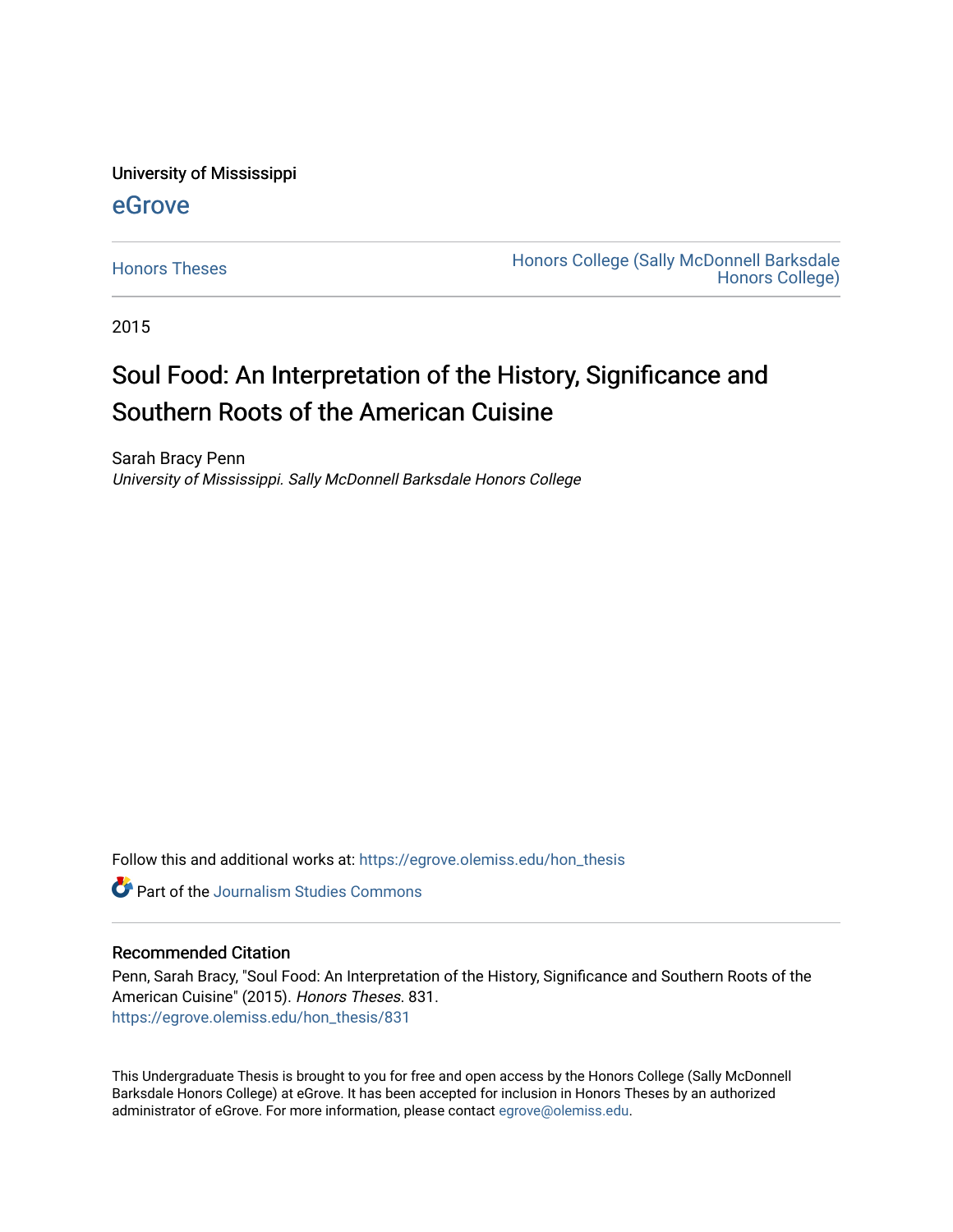## SOUL FOOD: AN INTERPRETATION OF THE HISTORY, SIGNIFICANCE AND SOUTHERN ROOTS OF THE AMERICAN CUISINE

by Sarah Bracy Penn

A thesis submitted to the faculty of The University of Mississippi in partial fulfillment of the requirements of the Sally McDonnell Barksdale Honors College.

> Oxford April 2015

> > Approved by

Advisor: Professor Willard Rose

 $\mathcal{L}_\text{max} = \frac{1}{2} \sum_{i=1}^{n} \frac{1}{2} \sum_{i=1}^{n} \frac{1}{2} \sum_{i=1}^{n} \frac{1}{2} \sum_{i=1}^{n} \frac{1}{2} \sum_{i=1}^{n} \frac{1}{2} \sum_{i=1}^{n} \frac{1}{2} \sum_{i=1}^{n} \frac{1}{2} \sum_{i=1}^{n} \frac{1}{2} \sum_{i=1}^{n} \frac{1}{2} \sum_{i=1}^{n} \frac{1}{2} \sum_{i=1}^{n} \frac{1}{2} \sum_{i=1}^{n} \frac{1$ 

 $\mathcal{L}_\text{max} = \frac{1}{2} \sum_{i=1}^{n} \frac{1}{2} \sum_{i=1}^{n} \frac{1}{2} \sum_{i=1}^{n} \frac{1}{2} \sum_{i=1}^{n} \frac{1}{2} \sum_{i=1}^{n} \frac{1}{2} \sum_{i=1}^{n} \frac{1}{2} \sum_{i=1}^{n} \frac{1}{2} \sum_{i=1}^{n} \frac{1}{2} \sum_{i=1}^{n} \frac{1}{2} \sum_{i=1}^{n} \frac{1}{2} \sum_{i=1}^{n} \frac{1}{2} \sum_{i=1}^{n} \frac{1$ 

 $\mathcal{L}_\text{max} = \frac{1}{2} \sum_{i=1}^{n} \frac{1}{2} \sum_{i=1}^{n} \frac{1}{2} \sum_{i=1}^{n} \frac{1}{2} \sum_{i=1}^{n} \frac{1}{2} \sum_{i=1}^{n} \frac{1}{2} \sum_{i=1}^{n} \frac{1}{2} \sum_{i=1}^{n} \frac{1}{2} \sum_{i=1}^{n} \frac{1}{2} \sum_{i=1}^{n} \frac{1}{2} \sum_{i=1}^{n} \frac{1}{2} \sum_{i=1}^{n} \frac{1}{2} \sum_{i=1}^{n} \frac{1$ 

Reader: Professor Curtis Wilkie

Reader: Doctor Charles Mitchell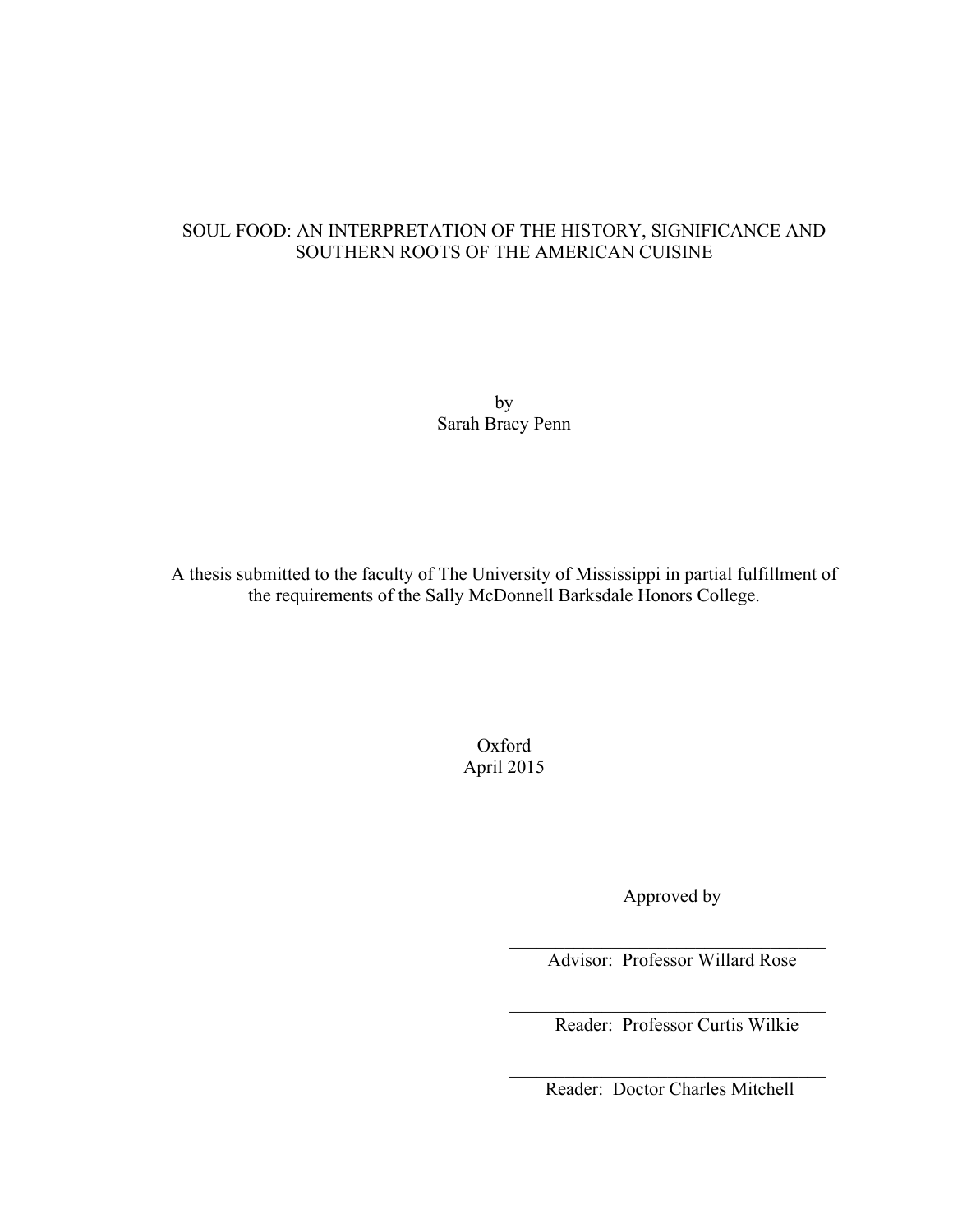# © 2015 Sarah Bracy Penn ALL RIGHTS RESERVED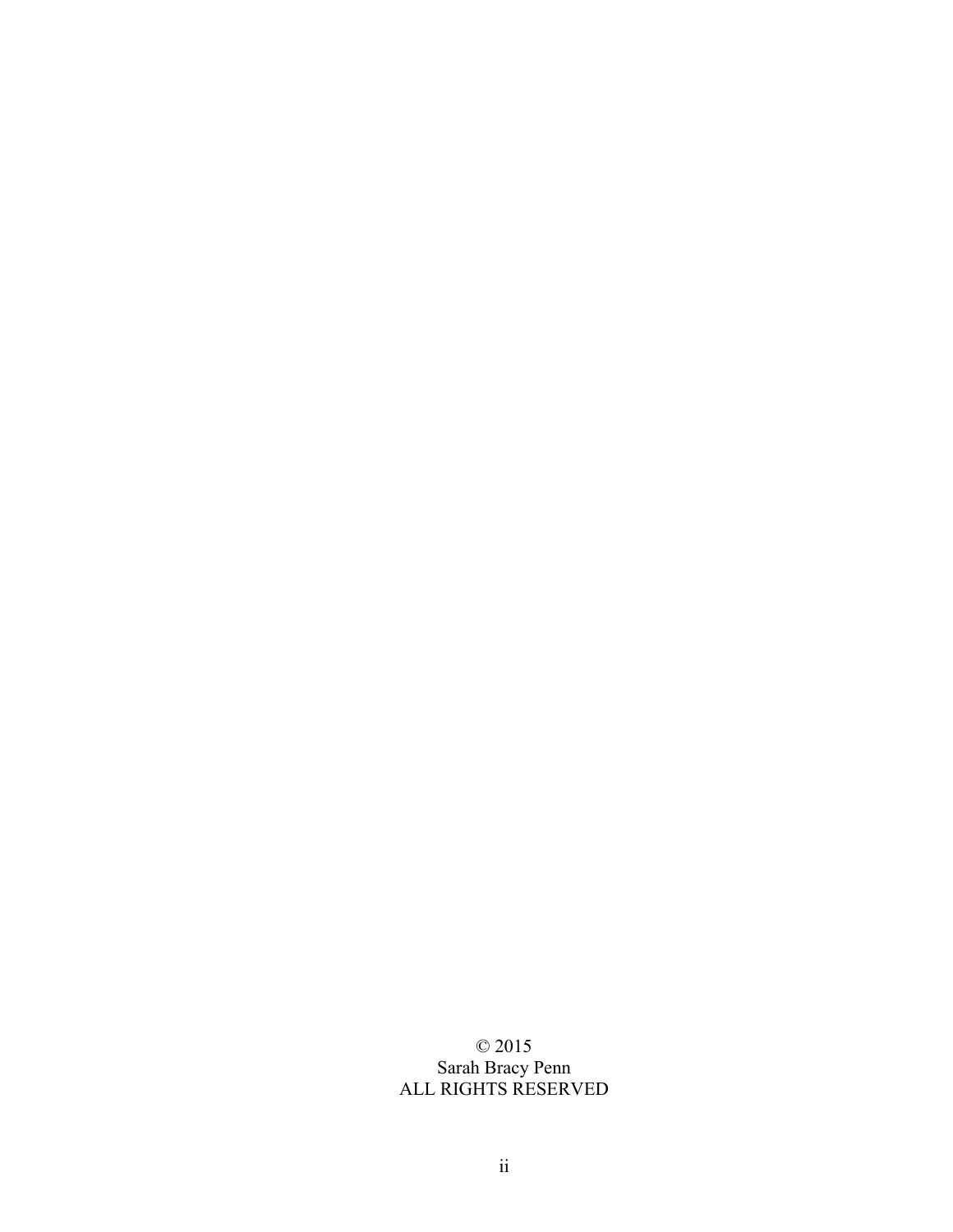For Cenell and Nadine, whose unwavering pride, unconditional love and collard greens showed me what "soul" really is.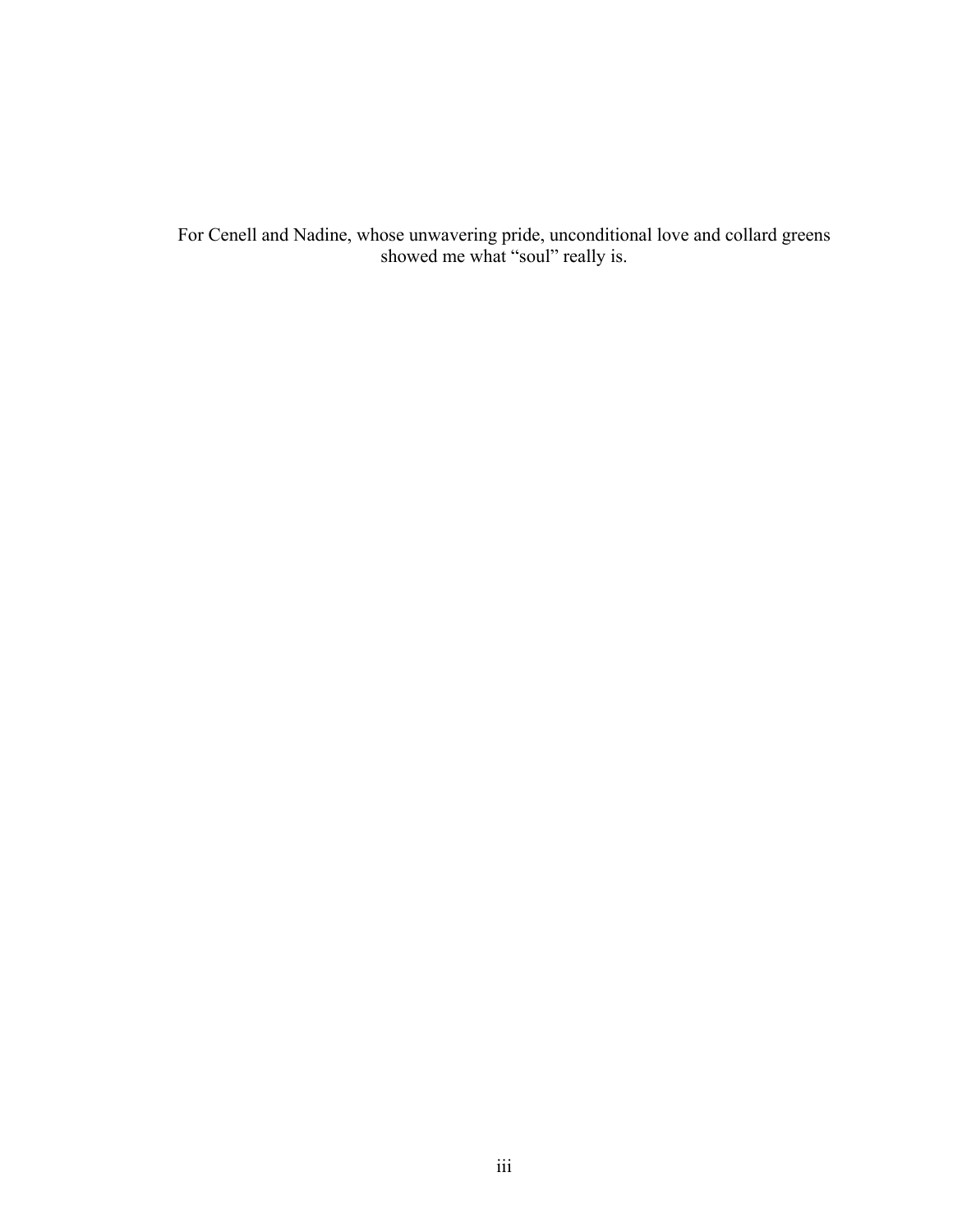## ACKNOWLEDGEMENTS

I'd like to thank the many culinary historians, journalists and masterminds who answered each and every question I threw at them. Your voices provide the power of this project.

Thank you, Susan Puckett, for showing me that food is much more than just something we eat. It is an incredible avenue to share intimate stories and personal histories. Without that realization, this thesis would not have come to fruition.

To Curtis Wilkie, Kathleen Wickham and Ellen Meacham, thank you for being sticklers for perfection. Under your direction, I grew to become a better writer than I ever imagined I could be.

To Will Norton and Charlie Mitchell, thank you for always giving the best advice.

To my family, thank you for your constant support, even when you knew those all-nighters were a bad idea.

Finally, I am eternally grateful to Bill Rose, whose guidance and supervision as an editor and mentor have shaped me into a true journalist.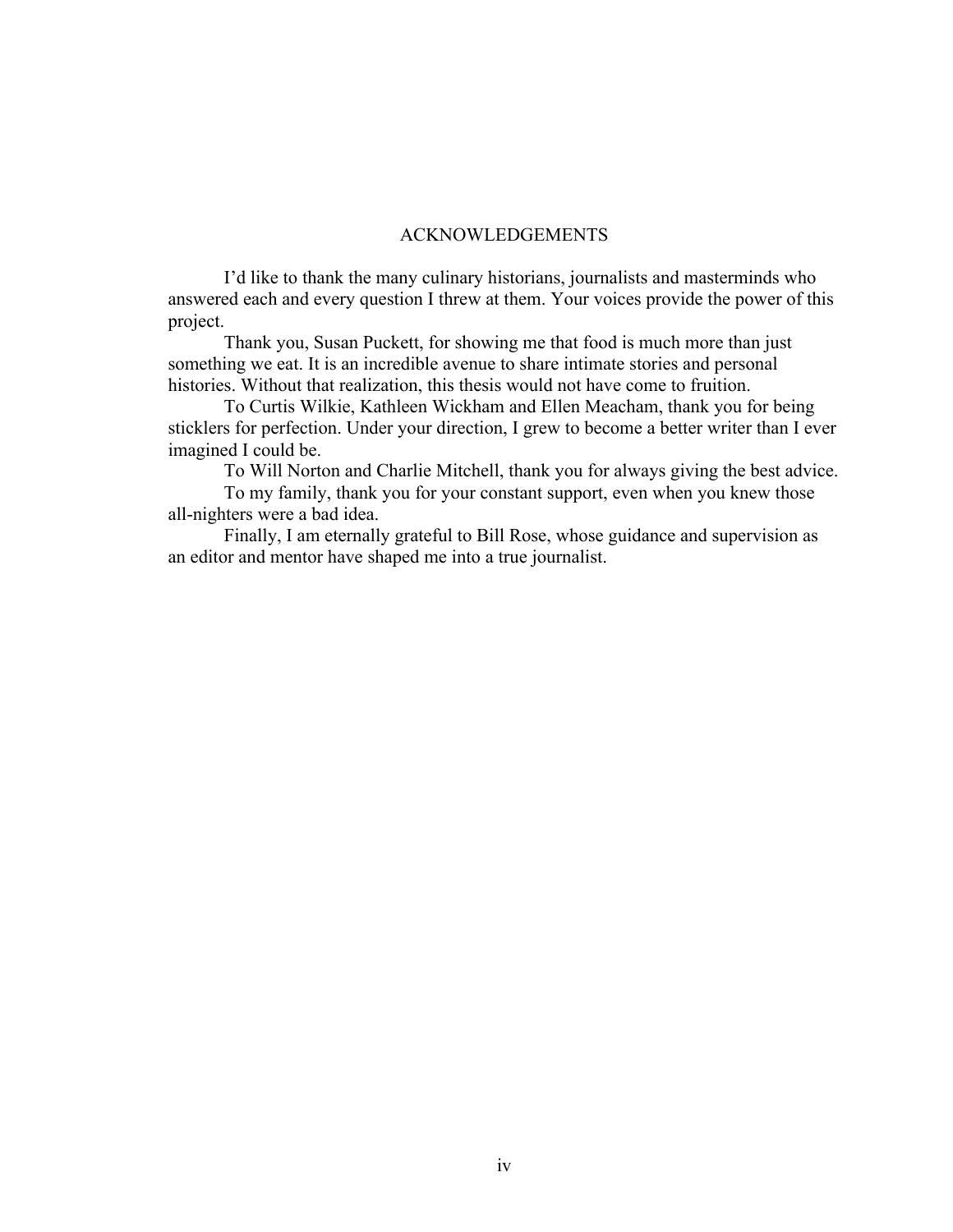## ABSTRACT Soul Food: An Interpretation of the History, Significance and Southern Roots of the American Cuisine (Under the direction of Willard Rose)

This thesis is a collection of stories in which I explored several facets of soul food, the hybrid cuisine of Africa and the American South. It uses soul food as a prism to view issues of race, class, politics, economics, history and social consequences. Rather than write an academic paper, I presented my findings in a series of articles based on live interviews with food historians, culinary writers, entrepreneurs and chefs. I also examined various books, articles and blogs written by these culinary writers.

This is not a comprehensive history of the cuisine, nor does it attempt to take sides with any of the groups that argue about the precise definition of what soul food is. Instead, this thesis explores those definitions, along with the societal issues that go along with them, in classic journalistic fashion.

In short, this thesis demonstrates that soul food has complex meanings far beyond its taste.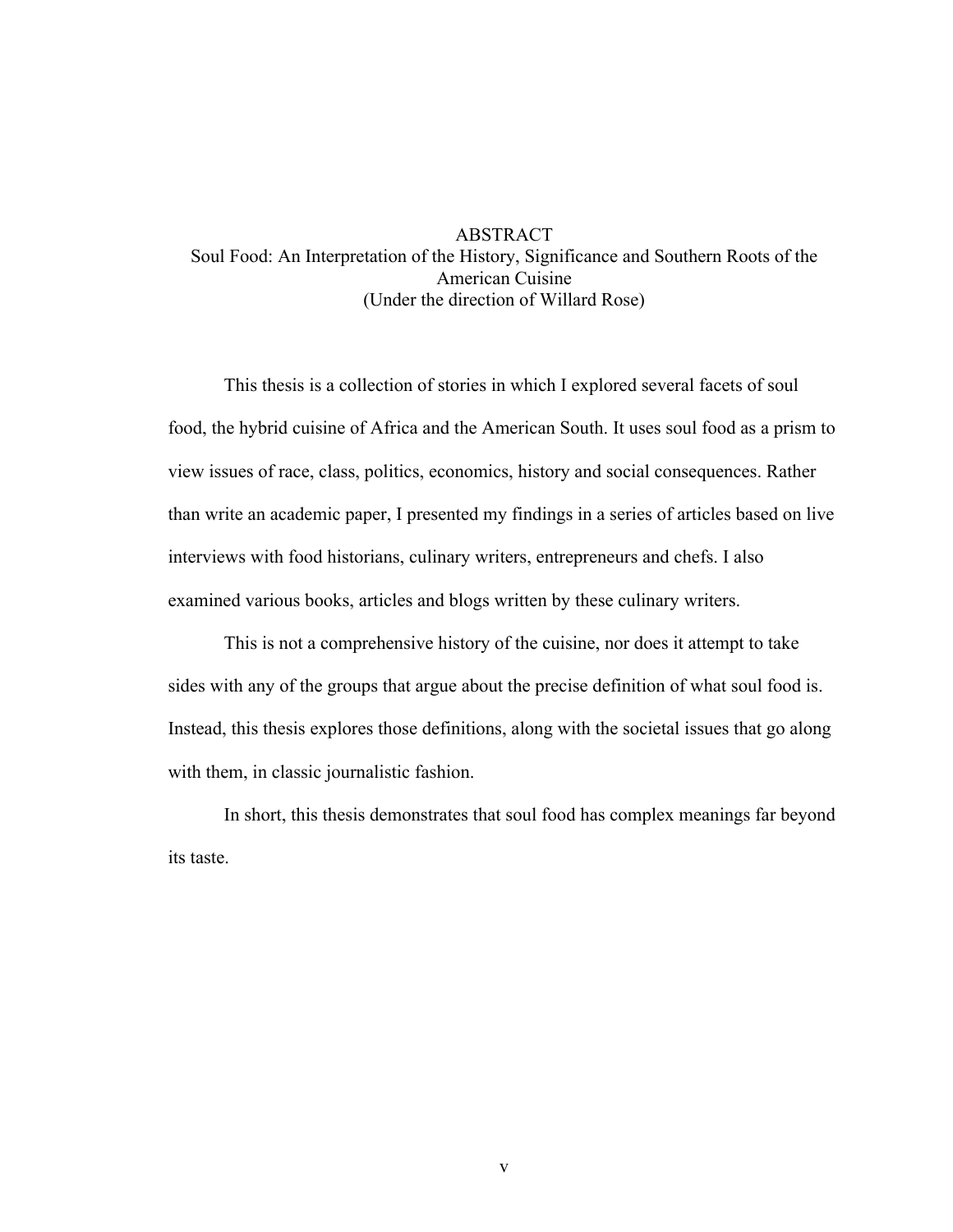# TABLE OF CONTENTS

| CHAPTER 1: AN INTRODUCTION TO THE HISTORY AND CONTEMPORARY |  |
|------------------------------------------------------------|--|
|                                                            |  |
| CHAPTER 2: THE ACCULTURATION AND APPROPRIATION OF SOUL     |  |
|                                                            |  |
|                                                            |  |
|                                                            |  |
|                                                            |  |
|                                                            |  |
|                                                            |  |
|                                                            |  |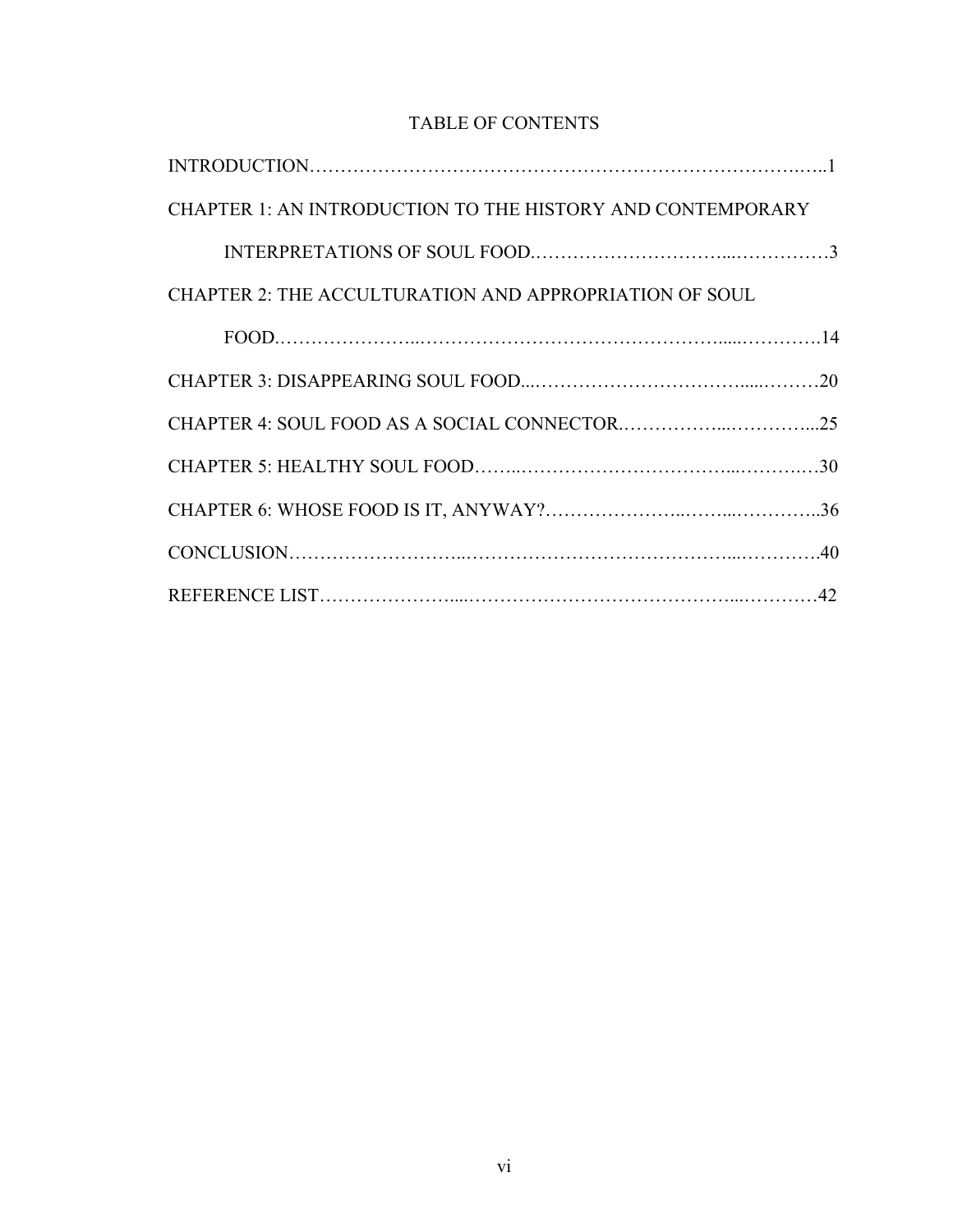## **Introduction**

Soul food—it's one of America's most storied and emotionally charged cuisines. Despite its simple ingredients and preparation techniques, the food's underlying meanings and connections are utterly complex and at times, unexplainable.

Over the last two decades, it has picked up enormous steam, popping up on whitetablecloth restaurant menus across the nation and inciting a craze of foodie literature. Some writers choose to reinvigorate or, to the chagrin of champions of food justice, reinvent the cuisine altogether. On the flip side, some of the nation's legendary soul food spots, like in New York City's Harlem and Chicago's South Side, are closing shop.

For a food with such humble beginnings, soul food has traveled quite the journey. Its roots are in Africa, and later the food was adapted with cabin cooking techniques. Soul food is connected to a time when the American South was plagued by one of the most brutal institutions in history—slavery. But just as many people, at least in the South, are united on taste, food critics and historians can be bitterly divided on everything from soul food's origins to its future.

How can such a simple food engender so much disagreement?

This thesis confronts the many sides of the soul food debate. It seeks to shed light on that question by probing the origins of soul food, its evolution over more than 100 years and its highly charged emotional baggage. I have written a series of six stories composed in true journalistic fashion, gathering my research from African-American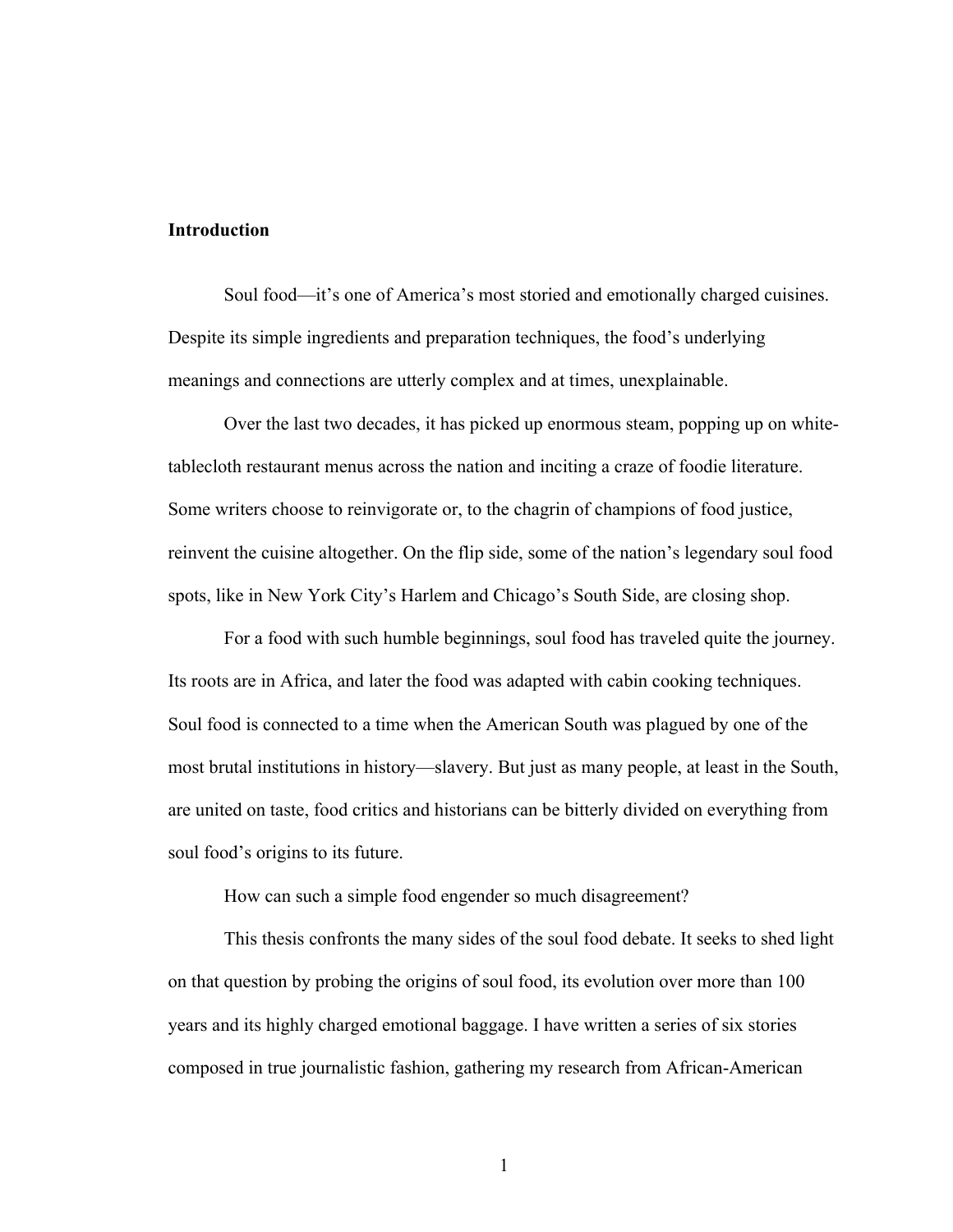historians, food writers and culinary justice experts.

Topics range from soul food's origins and contemporary interpretations of the cuisine, issues of acculturation and appropriation, the rapid shut-down of soul food institutions in America's metropolises, the food's power of social connectivity, healthy takes on traditional recipes and finally, the debate of soul food's ownership.

Through these stories, I have demonstrated the complexity of soul food, its tenacious ability to please the palate, its social importance, its ability to both unify and divide, and its key role in the history of the southern half of the country.

It is an old, old story, and it is far from over. If nothing else, soul food has proven once again that good food has staying power, no matter the disagreements that swirl about it.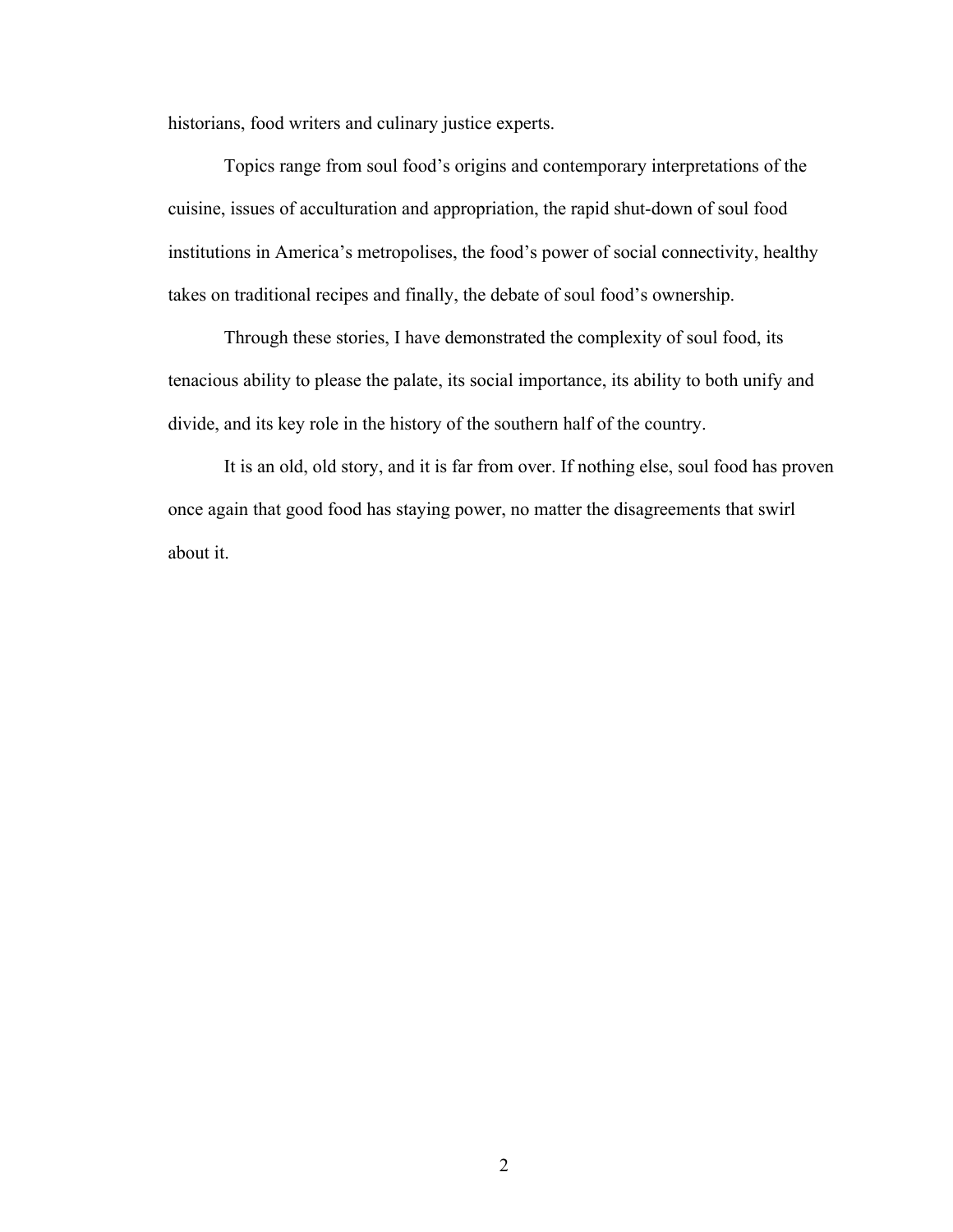## **Chapter 1: An Introduction to the History and Contemporary Interpretations of Soul Food**

Growing up in Louisiana, the heart of my home was the kitchen. By design, it was made for congregation. More often than not, our dinner table spread included collard greens, butter beans, sweet potatoes and homemade cornbread. The smell of a browning roux was the all call to convene for SEC football on Saturday nights, while Sundays inevitably ended with grease stains spotting my church dress after a fried chicken luncheon. This was my soul food.

Once, in Cleveland, Mississippi, I dined at The Senator's Place, a Mississippi Delta icon that serves up home cooked soul food to locals and tourists alike. State Sen.Willie Simmons, the restaurant's namesake and owner, walked me through the buffet line of classic southern fare. I asked the apron-clad woman behind the line for a chicken drumstick, a dish of greens and a piece of cornbread. As I took the plate from her with a smile, I almost drooled with delight. This was my Sunday meal. It was like coming home. The senator then prodded me with a question, snapping me out of my momentary enchantment.

"I bet you've never eaten neck bones before," the senator said. "You can't have soul food without neck bones."

No, I had never eaten neck bones, and I'd eaten soul food my whole life from my grandmother's kitchen table. But in this realization came an even larger one—soul food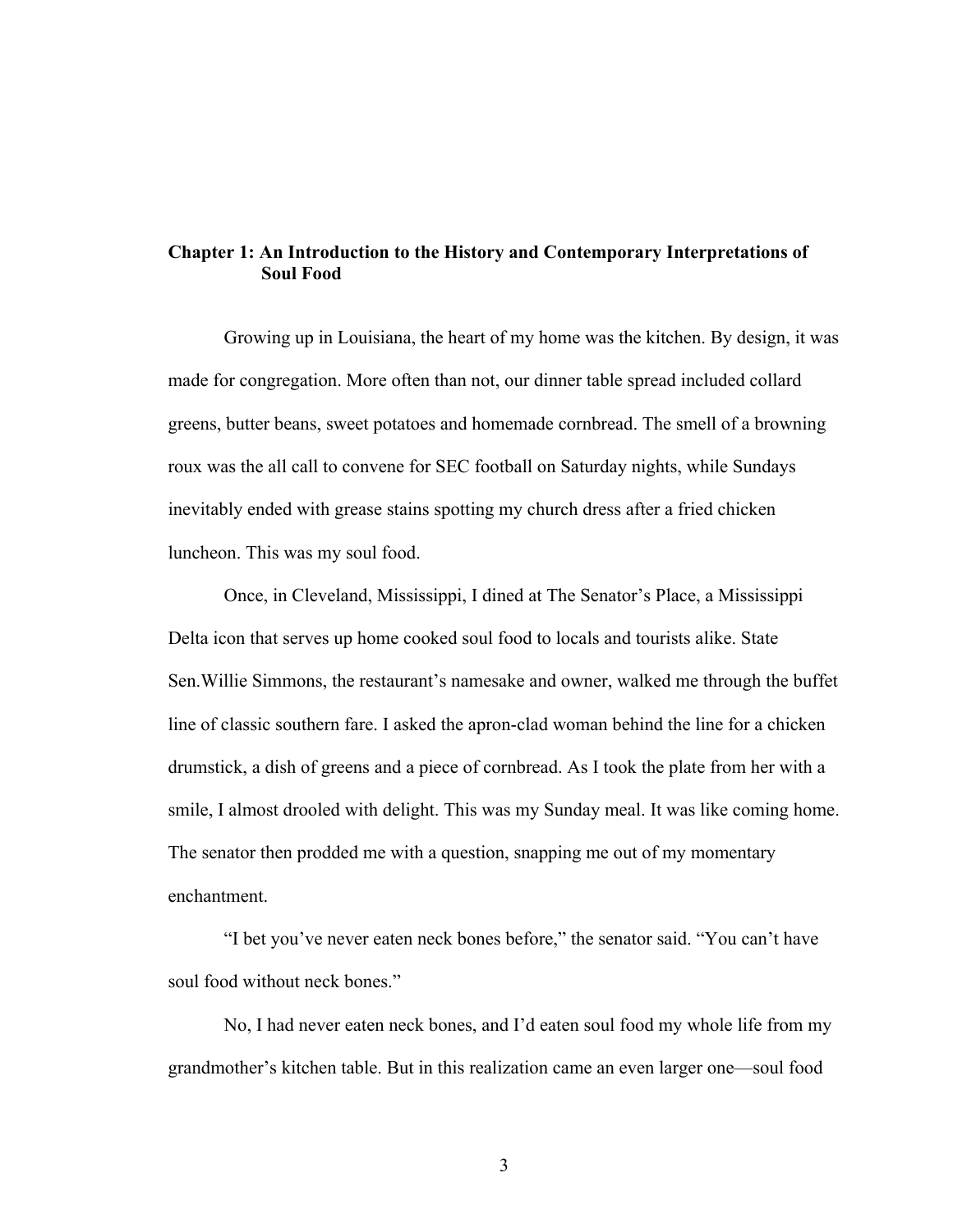also symbolizes a people, a movement, a way of life which I did not, and could not, understand from my personal and familial histories.

As it turns out, there is much more to soul food than meets the eye.

To food historians, culinary experts and soul food aficionados who have sliced and diced the cuisine to reveal its many facets, soul food is what African-Americans had available to them when there wasn't much else. In the days of slavery, it epitomized the culinary genius and inventiveness of the African-American woman who could take the sparse leavings from the master's table and whip up a meal strong enough to sustain the family through the long plantation workdays. The cuisine then traveled north, where it steadily persisted in the kitchens of black migrants and then boomed within certain civil rights circles. Today, this simple food has endured to become the subject of scholarly work.

In recent years, foodies have churned out trendy books that suggest the evolution of soul food is a lens through which to view the evolution of the African-American community. As might be expected, not everyone agrees.

There's at least two sides, and arguably more, to the soul food debate. The sides are epitomized by the socially and politically constructed cuisine that links to civil rights and, on the flip side, an attempt to promote black cultural awareness through linking this food to necessity, survival and a triumph of culinary creativity in the slave cabin and later, in the homes of white employers.

For over 50 years, the dominant narrative of soul food defined it as a cuisine of necessity, the only food available. But there's one man who is striving to change that interpretation, and in doing so, has stirred up a new one.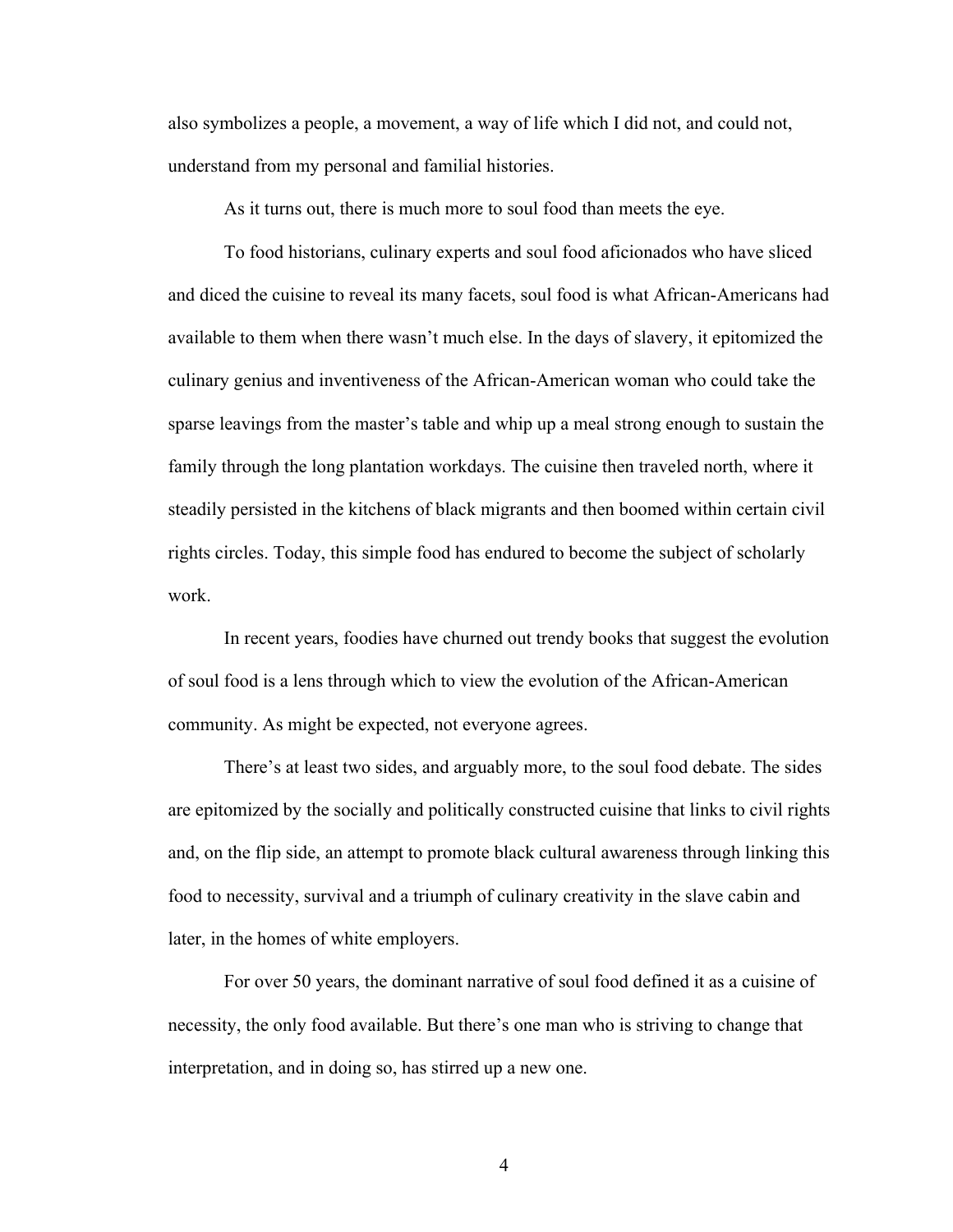Adrian Miller, attorney and self-proclaimed "soul food scholar," published *Soul Food: The Surprising Story of an American Cuisine, One Plate at a Time* in 2013, a provocative revision of history that sent immediate ripples through the tight community of those who study such things.

His goal: to redefine the accepted history of soul food as poverty food.

The result: a following of readers who now see the cuisine as a celebration of the American South.

"The dominant narrative is that it's poverty food. But if you actually go back through the history, most of this food is celebration food of the rural South," Miller said. "I'm saying that, essentially, the black migrants who left the South during the Great Migration…this is the food they brought with them."

According to Nicholas Lemann, author of *The Promised Land: The Great Black Migration and How It Changed America*, the Great Migration was "one of the largest and most rapid mass internal movements of people in history."

From 1910 to 1970, more than six million African-Americans fled the rural South for urban areas of the north. Blacks on the Atlantic seaboard went north to Washington, D.C., Philadelphia, New York City and Boston. Natives of the Black Belt trekked to Chicago, Cleveland, Detroit and Milwaukee.

Lemann attributes this mass exodus to the birth of the mechanical cotton picker, a narrative epitomized by the introduction of the machine at Hopson Plantation in Clarkdale, Mississippi, which "could pick a bale of cotton for \$5.26" compared to the \$39.41 it cost to pick it by hand.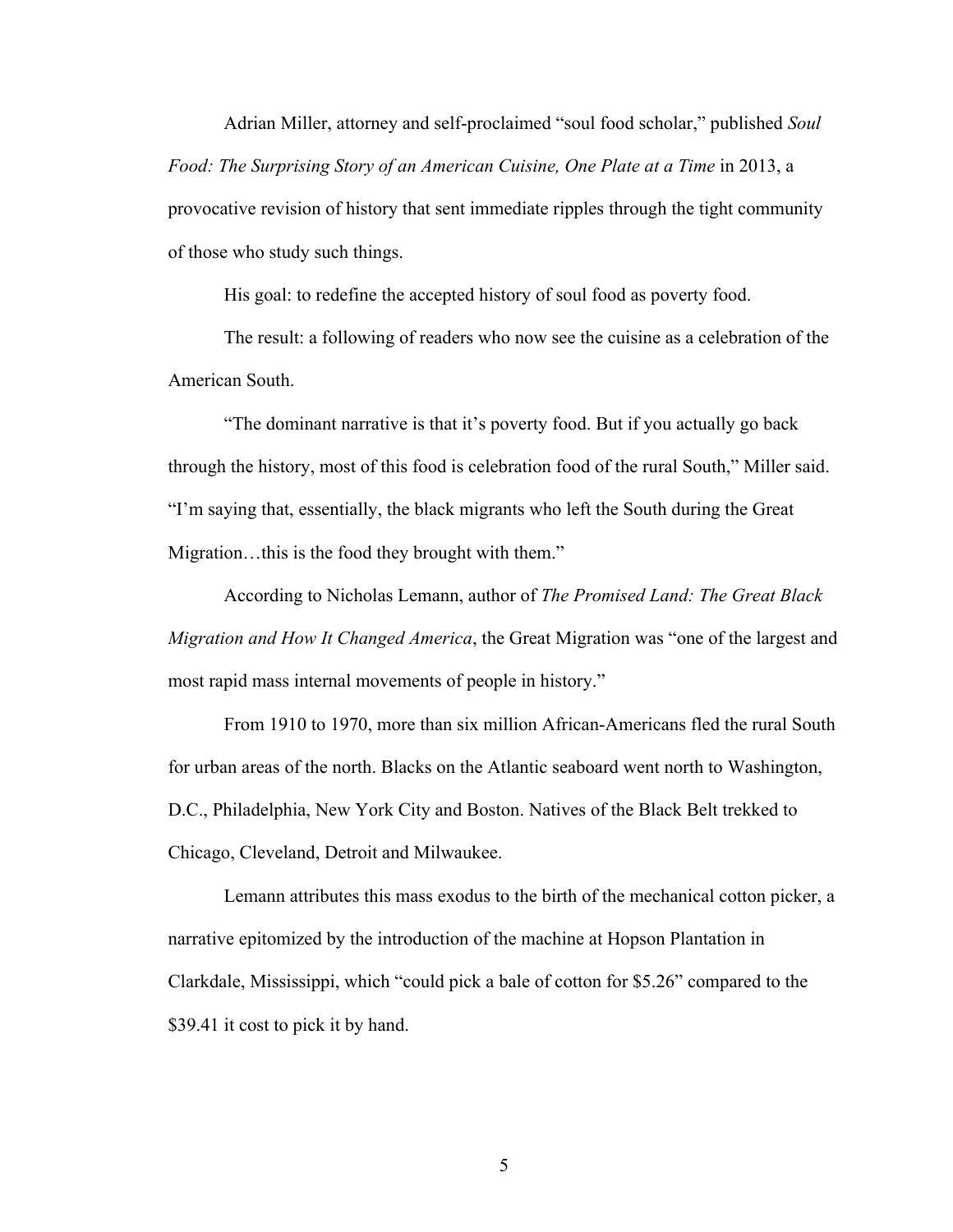It triggered an immediate revolution. Planters no longer needed to pay vast numbers of field hands to weed and pick their cotton. Almost immediately, battered old cars with Mississippi license plates started moving up Highway 61 and every Greyhound and Trailways bus station in the Delta was packed with black people headed north.

As they packed up their lives and moved toward better opportunities, southern blacks left behind the days of sharecropping and rural life. But there was one thing these African-Americans did not leave behind—their food.

That's not to say it was easy to maintain a diet of southern food in the urban north. In the pre-Great Migration era, the smaller number of black migrants often opted to eat the traditional larder of their new homes, Miller said.

His research suggests the ingredients necessary to create traditional southern dishes, such as salted pork fat and cornmeal, were more expensive than fresh red meat or flour. Thus, the integration of what we now call "soul food" into the urban blacks' diets did not occur until the Great Migration.

Until then, "black migrants made their food choices based on rational economic decisions that could trump tradition," Miller writes.

Cooking out of necessity was no new concept to these new urban African-Americans. For generations, southern blacks were forced to eat what was available—the master's leftovers, some say. "Chitlins," pork fat and pork neck were considered throwaways to planters and plantation owners but were often gobbled up eagerly in the slave cabin. When this first wave of southern blacks ventured north, those same survival techniques were used to create their new diet. They simply ate what they could get. And what they could afford.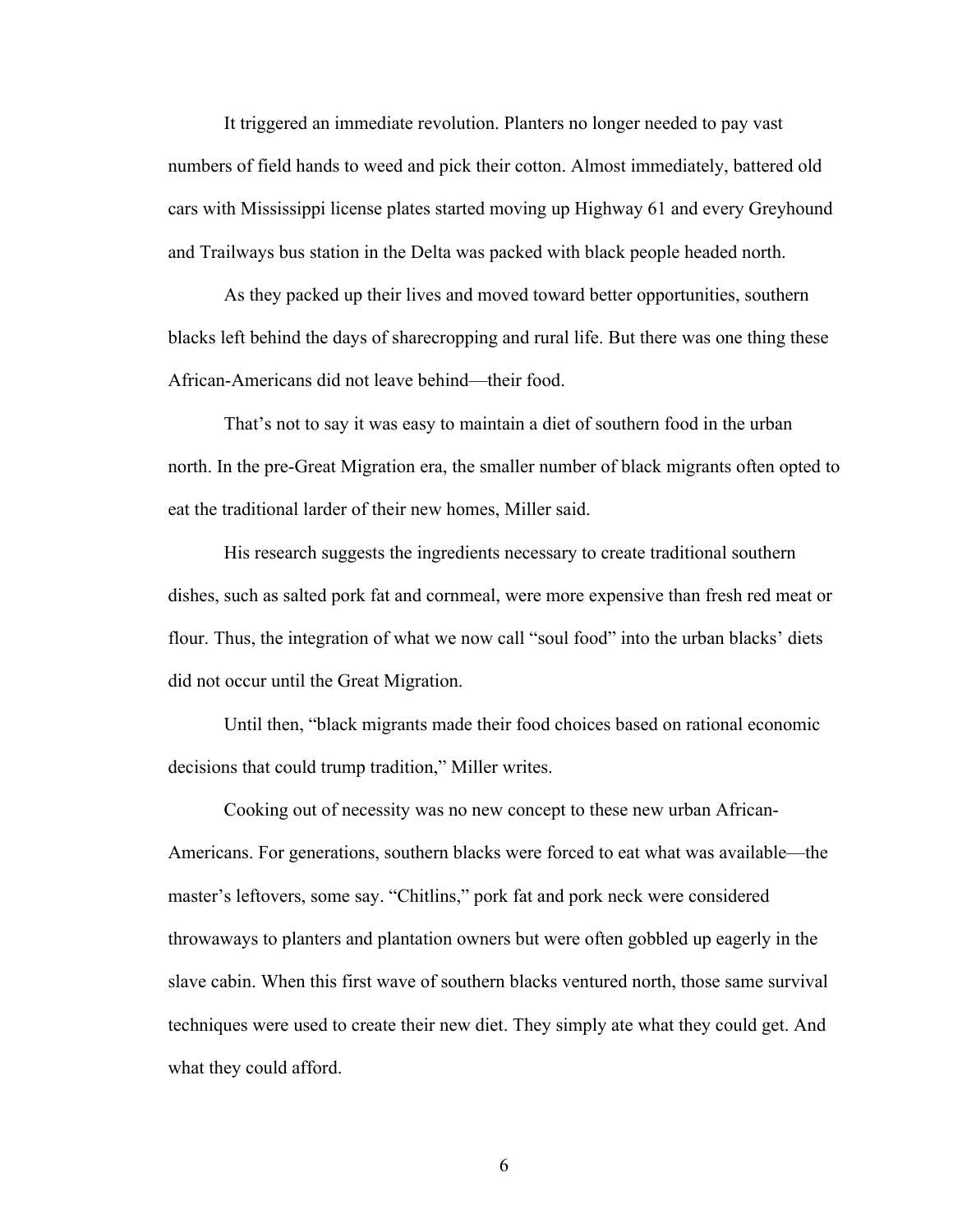But when the African-American masses flooded the North during the Great Migration, they longed for a taste of home. In *Soul Food*, Miller cites nutrition professor Jean Mayer, who claimed in 1972 "Southern-born Negroes tend to retain Southern food habits, often at great inconvenience and cost."

In time, black-run restaurants and grocery stores were cropping up throughout the urban north. Miller calls this era the "Down Home Cooking Period," a time when local restaurants and street vendors in black neighborhoods of Chicago's South Side and Harlem would offer "southern cooking" for the growing numbers of southern-born clientele.

For southern blacks, it was more than a meal that tasted like home. It was a place of solace for the soul.

"Eateries offered an oasis—a place where you could get familiar food in a familiar setting—albeit in an alien locale," Miller writes. "Getting some southern food into one's belly had to be a confidence builder and a cure for homesickness."

In Richard Wright's *Native Son*, published in 1940, Bigger Thomas brings his white employer's daughter, Mary, and boyfriend, Jan, to Ernie's Kitchen Shack on Chicago's South Side when the two whites want to dine "at one of those places where colored people eat, not one of those show places." Ernie's Kitchen Shack is a fictional representation of the dozens of small southern food joints where African-Americans congregated in those years.

In this sense, Miller argues that this southern food was a way African-Americans could celebrate and remember their roots in the South. However, poverty and necessity still played a role in "down home cooking" in the northern cities.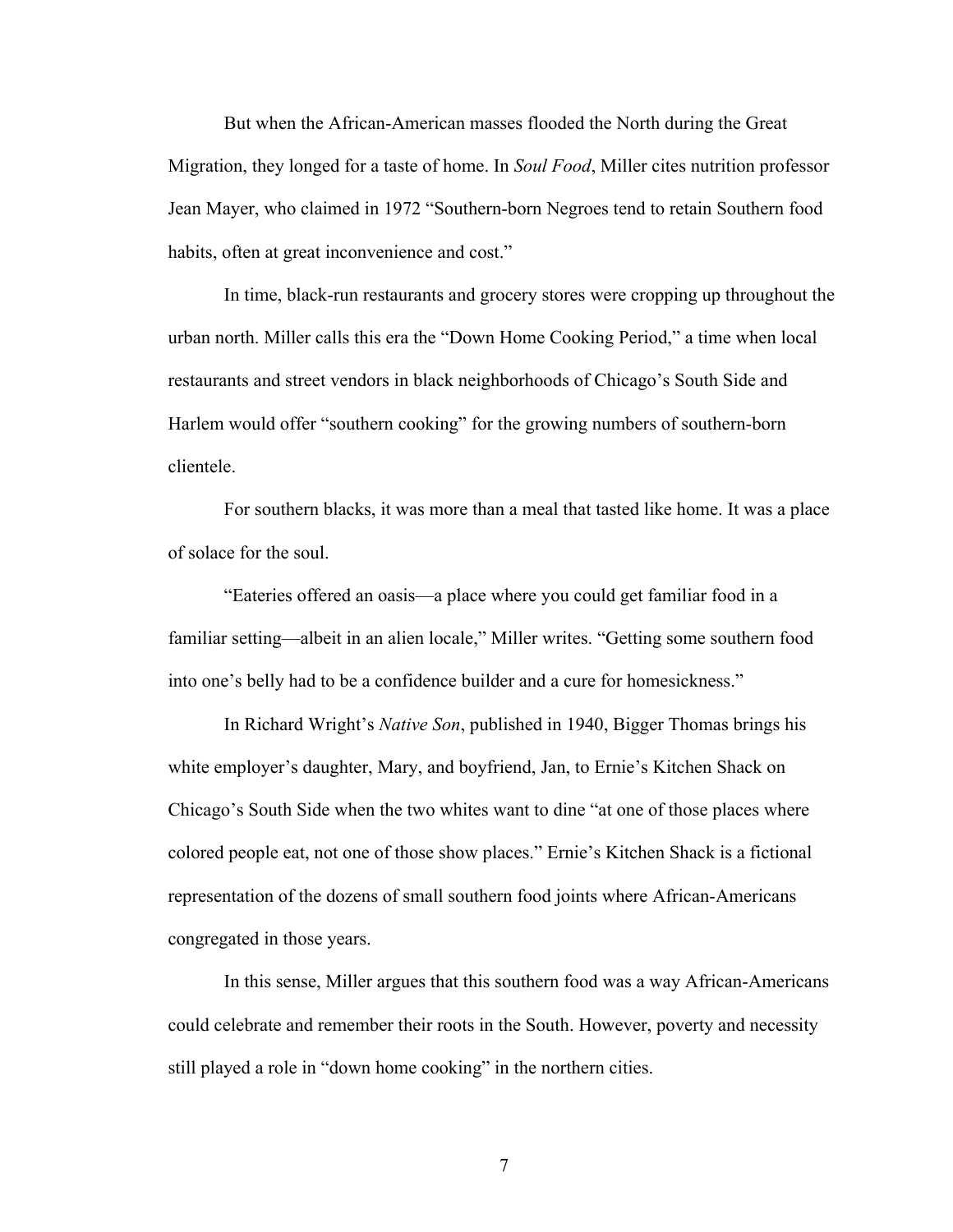"It's a hybrid cuisine in a sense that there is poverty food as part of it, but a good part of it is also these prestige celebration foods," Miller said.

In *Soul Food,* Miller suggests that kitchens were a privilege for African-American families who lived in tenement housing. Thus, many black southern expatriates resorted to small kitchenettes where boiling, simmering or quick frying over a stove were the only ways they could prepare their meals.

It wasn't until the 1940s when the term "soul food" was introduced. It is generally believed that the term "soul food" was coined in conjunction with the civil rights movement and later, the Black Power movement, when the nickname took off in the 1960s.

Additionally, Miller notes that the term's roots are also documented in the Elizabethan Age when William Shakespeare wrote "O, know'st thou not his looks are my soul's food…" in his earliest play, *The Two Gentlemen of Verona.* The term also has ties to the church, where it was used to describe "the ways in which to enrich one's spiritual life, 'to feed one's soul,'" according to *Soul Food.*

Of course, there is a correlation between soul food and soul music. *A Pinch of Soul* is a soul food cookbook by Pearl Bowser. In it, she explains the beginnings of the cuisine.

"Soul food grew in the way that soul music grew—out of necessity, out of the need to express the 'group soul,'" Bowser wrote.

Donna Battle-Pierce is the food editor for *Upscale* magazine and the founder of BlackAmericaCooks.com. She is a Nieman Fellow at Harvard University and completing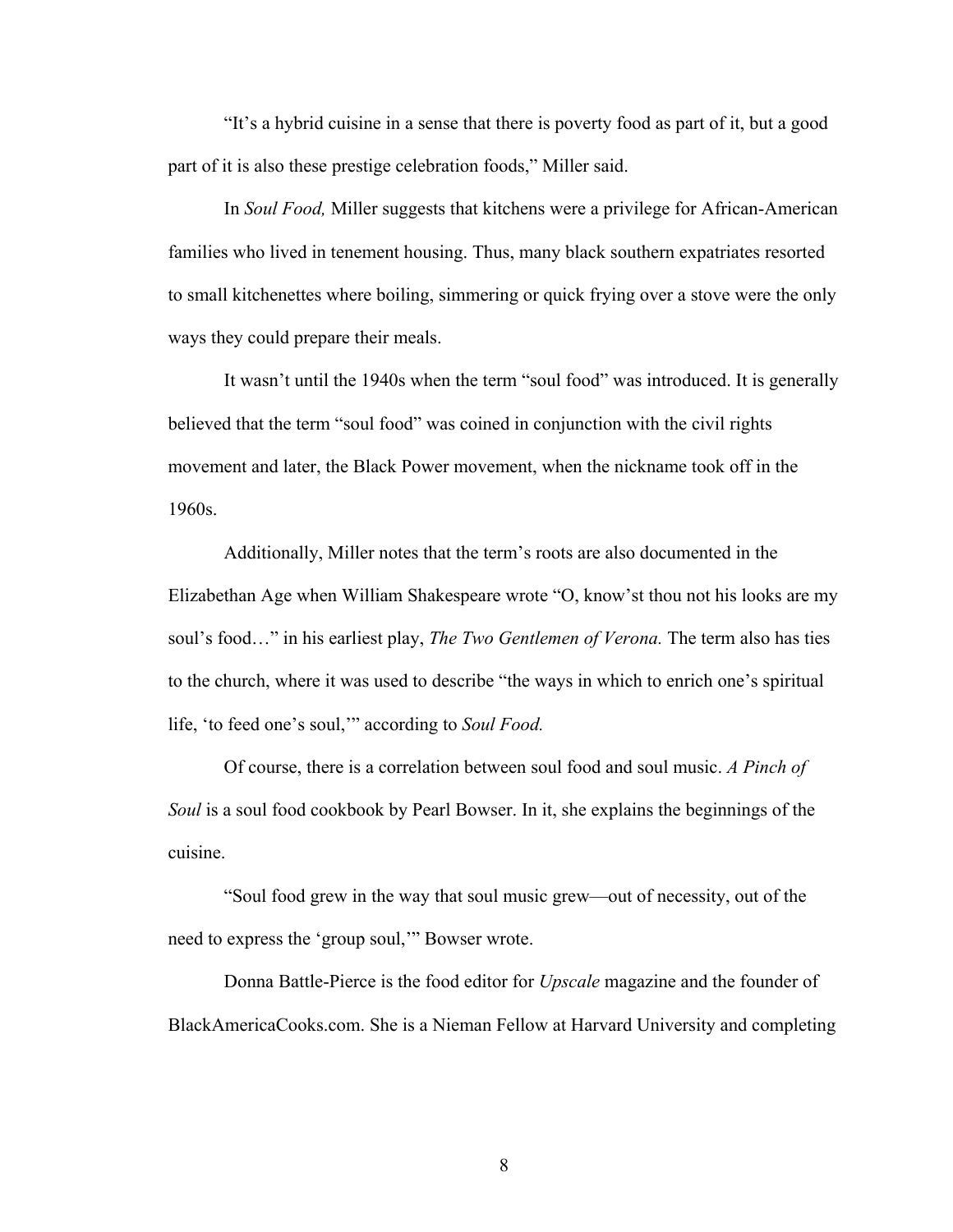research for an upcoming book on historic African-American cookbooks. She remembers the days when Black Power was on the rise and soul food found its beginnings.

"It was a time when I was coming of age. The time came from a celebration of our culture. It was just like Black Power—that's what it meant, exactly," Battle-Pierce said. "I think just like Black Power and just like the athletes that held their fists up at the Olympics, you know, it has the same kind of feeling and same kind of unity. [Food] was just one example of a culture that we were choosing to celebrate."

But soul food was only one of many ways that food was used as a means of propelling the civil rights movement. You can't forget the sit-ins at lunch counters across the South in the early 1960s, which helped inspire the Student Nonviolent Coordinating Committee (SNCC). These acts of non-violent rebellion led to restaurant desegregation in some southern cities, but in Mississippi, it took time.

In Leflore County, the Board of Supervisors put an embargo on surplus food provided by federal food assistance programs after SNCC organized voter registration drives and created community organizations. With scores of families facing near starvation, SNCC cobbled together "a successful food drive that symbolized a turning point in local racial politics," Miller writes.

*Freedom Summer,* a documentary by award-winning filmmaker Stanley Nelson, contains footage of the day SNCC volunteers unloaded flat after flat of canned goods and produce and shelled out the rations to sharecroppers. The film was released in conjunction with the 50<sup>th</sup> anniversary of Mississippi's Freedom Summer last year.

Further, soul food institutions in the North and South served as gathering places for civil rights leaders, similar to churches in the Deep South.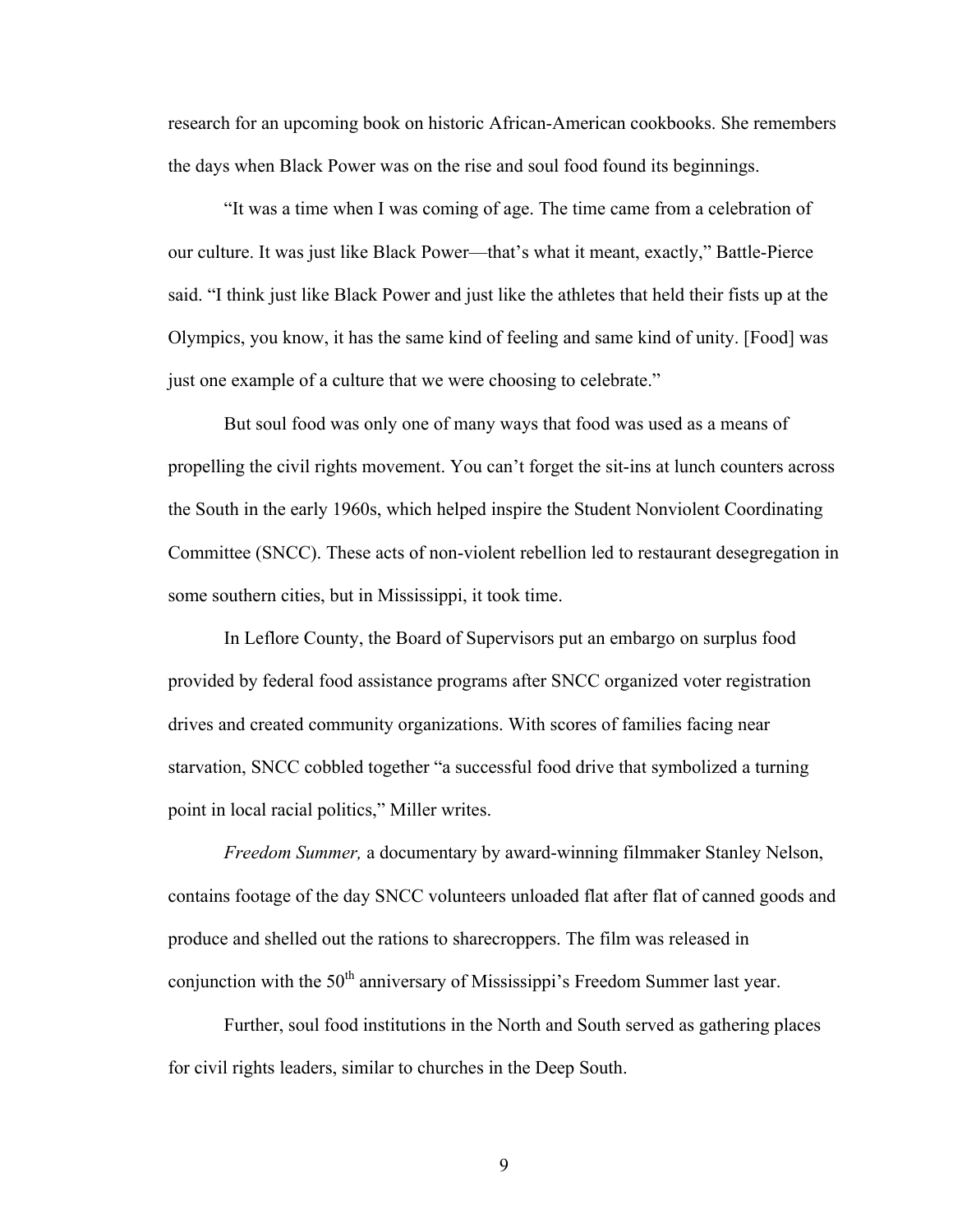In Montgomery, Alabama, Georgia Gilmore was famous for her small soul food establishment operated out of her own kitchen. The story was uncovered by John T. Edge in an essay and later, by "The Kitchen Sisters," Nikki Silva and Davia Nelson, for their radio series *Hidden Kitchens.* Gilmore was involved with the Montgomery bus boycotts and served John F. Kennedy, Lyndon B. Johnson and Martin Luther King in her own backdoor kitchen.

The iconic Atlanta restaurant Paschal's also fueled the civil rights movement, and a 2008 feature in *The New York Times* reported King was crazy about the vegetable soup. In fact, a 1968 report of King's assassination in *The Trenton Evening Times* reveals that the leader said "I want some soul food" just moments before his death.

Back up north, the soul food trend expanded beyond the African-American community and caught the attention of whites. In the March 1970 issue of *Vogue,* Gene Baro's essay detailed the latest fad food that was captivating the nation. Southerners of both races shook their heads at the North's sudden veneration of the food they had eaten their whole lives.

"The cult of Soul Food is a form of black self-awareness and, to a lesser degree, of white sympathy for the Black drive to self-reliance," Baro writes. "It is as if those who ate the beans and greens of necessity in the cabin doorways were brought into communion with those who, not having to, eat those foods voluntarily now as a sacrament. The present struggle is emphasized in the act of breaking bread."

Most periodicals that covered soul food in this era dubbed it a trendy, "exotic" food accepted by the white consumer. In *The Encyclopedia of Southern Culture, Volume 7: Foodways,* Edge and other food writers Toni-Tipton Martin and Margaret Jones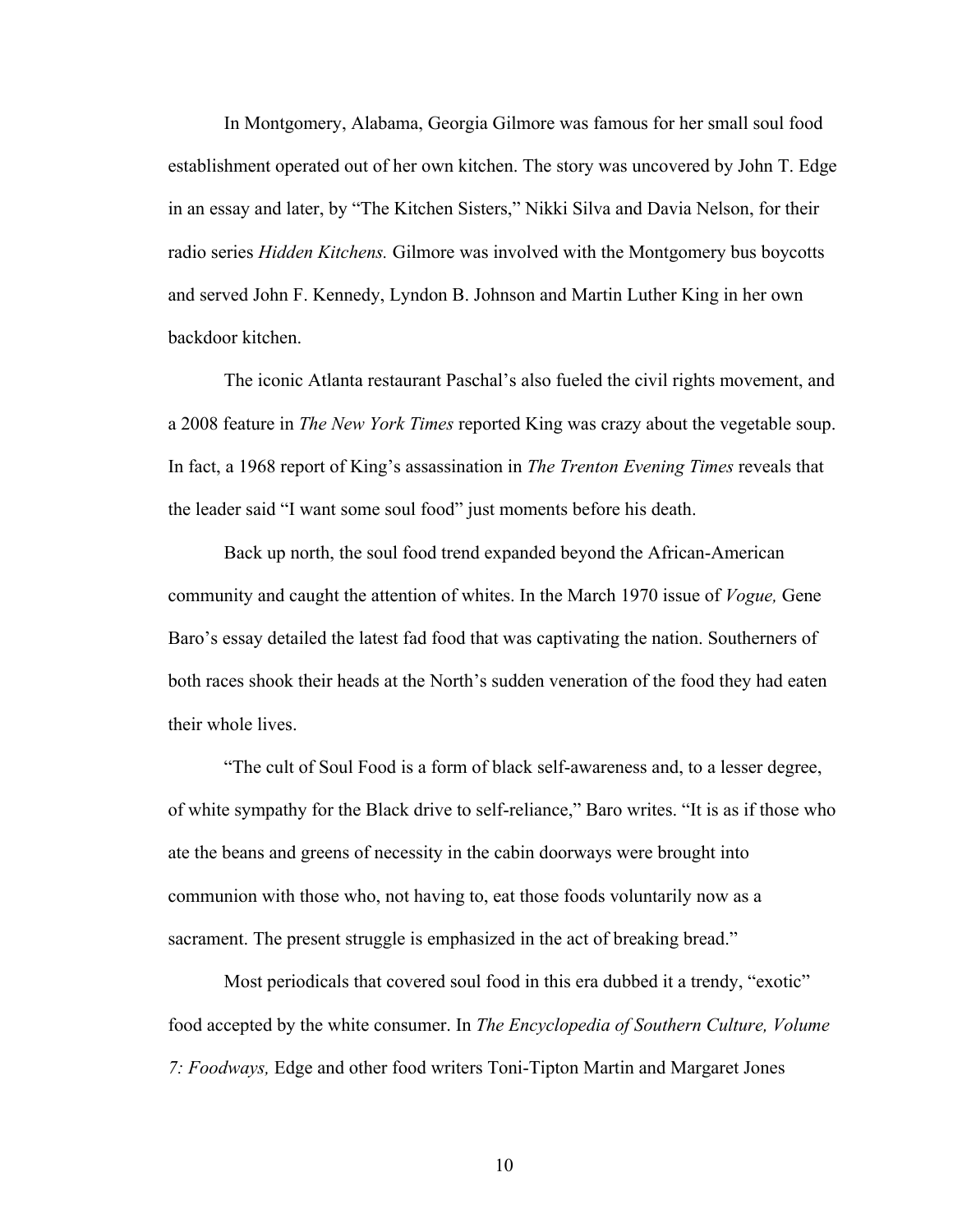Bosterli wrote an essay titled "Soul Food" in 2007. In it, they reveal a slew of reporters who reviewed the cuisine when soul food was gaining momentum.

Craig Claiborne, notable *New York Times* restaurant critic and Mississippi Delta native, wrote a column "praising the chitlins and champagne offered at Red Rooster's in Harlem, and soon the droves descended, tongues wagging, upturned noses sniffing out the heady scent of long-simmered swine intestines," Tipton-Martin, Edge and Bolsteri write.

Soon after, features reviewing soul food ran, both touting and rejecting the cuisine, in *Seventeen*, *Esquire*, *Time* and *McCall's*.

For Miller and Battle-Pierce, the Soul Food Era lives on. The traditional southern African-American dishes that Miller dissects in his book—greens, sweet potato pie, chitlins and cornbread—are still considered soul food because they are celebration food.

"[Miller] was enlightening to me, or he brought some pieces of the puzzle together for me, by that. We all kind of bring our backgrounds and our own perceptions to everything, and his thesis, especially in pointing out even a phrase used by people who left the South as a celebration food, I agree with wholeheartedly," Battle-Pierce said.

On the opposite end, some believe the term soul food characterizes a specific food movement in the 1960s, but the term has lost relevancy in today's culinary landscape. Tipton-Martin, founder of the SANDE Youth Project and author of upcoming book *The Jemima Code*, believes the term "soul food" no longer wholly characterizes African-American food in this country.

"I think we have to acknowledge soul food in the period it was created, and the terminology of its specific meaning. Every aspect of what African-Americans cook is not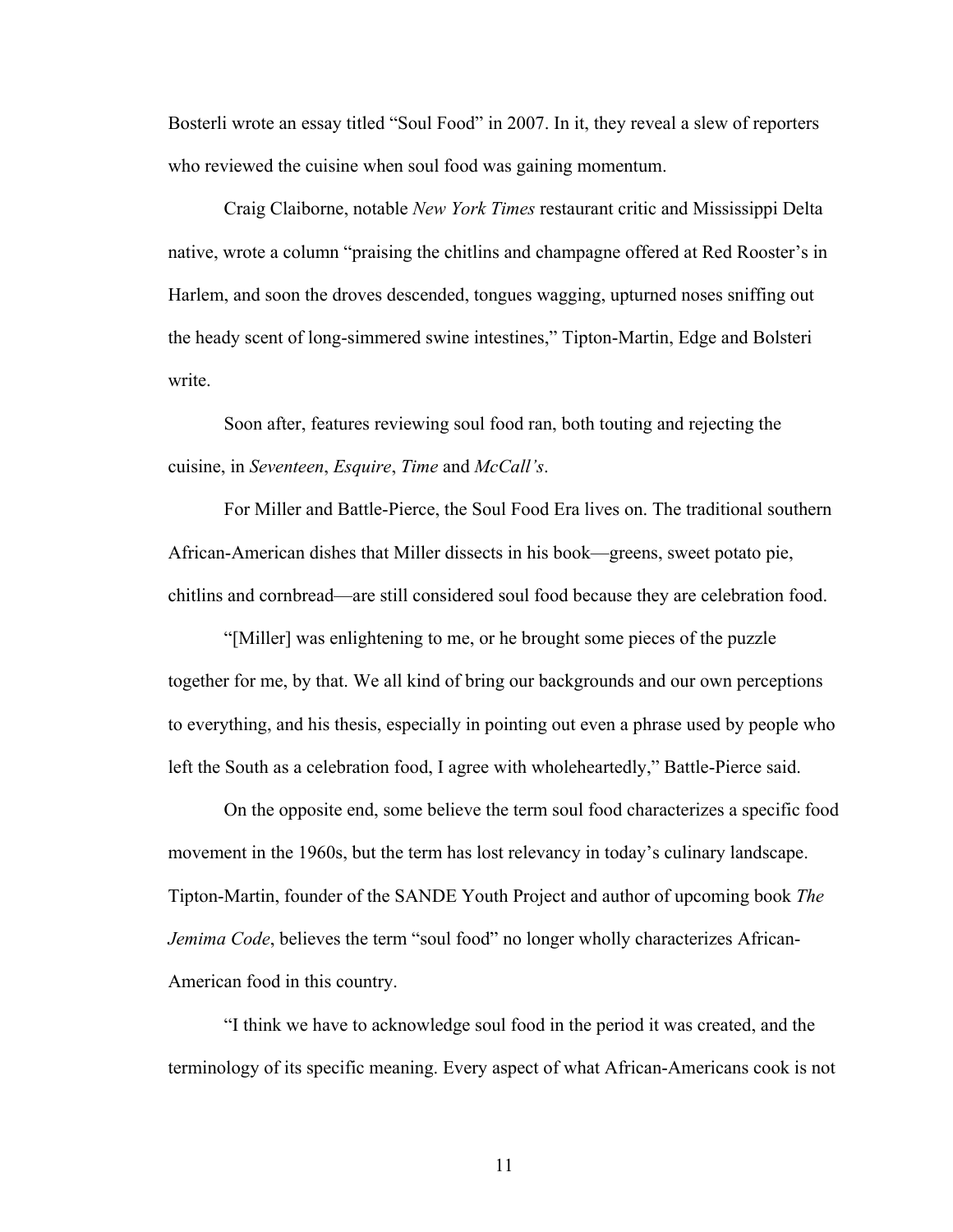considered soul food," she said. "The problem is that we try to apply it universally across the board to African-American culinary experience, and that would be what makes it irrelevant or incomplete as a description."

Miller disagrees.

"I don't think it's lost relevance at all. I think [soul food] is still a powerful coined term in this sense. So many other cultures are copying it. I mean, you've got a book called 'Japanese Soul Cooking,' and everybody's saying this is 'Jewish Soul Food.'

"So no, I think it's a very powerful coined term inside the black community and outside of it. Now because I define soul food differently, that's maybe why I'm not agreeing with that statement. Because I think soul food is about what African-Americans are eating outside of the South," he said.

That's not to say Tipton-Martin does not believe the Soul Food Era was one of celebration. In the 1960s, African-Americans reclaimed the cuisine and began to see soul food as a unique food all their own. But in the 1970s, bothered by the knowledge that the cuisine was the product of the master's throwaways or the recipes meant for the master's table, they began retracing it back to the homeland—Africa.

Seeing it as the food of their African ancestors was much more palatable than being reminded of slavery every time they sat down to eat.

"So the African-American today in the relationship to those ingredients is one of celebration of a time period, of survival, of reminiscing. Maybe, you know, in some ways, like the Passover meal," she said.

While she still believes soul food is a celebration of a particular time in African-American history, Tipton-Martin touts the survival narrative behind the cuisine as a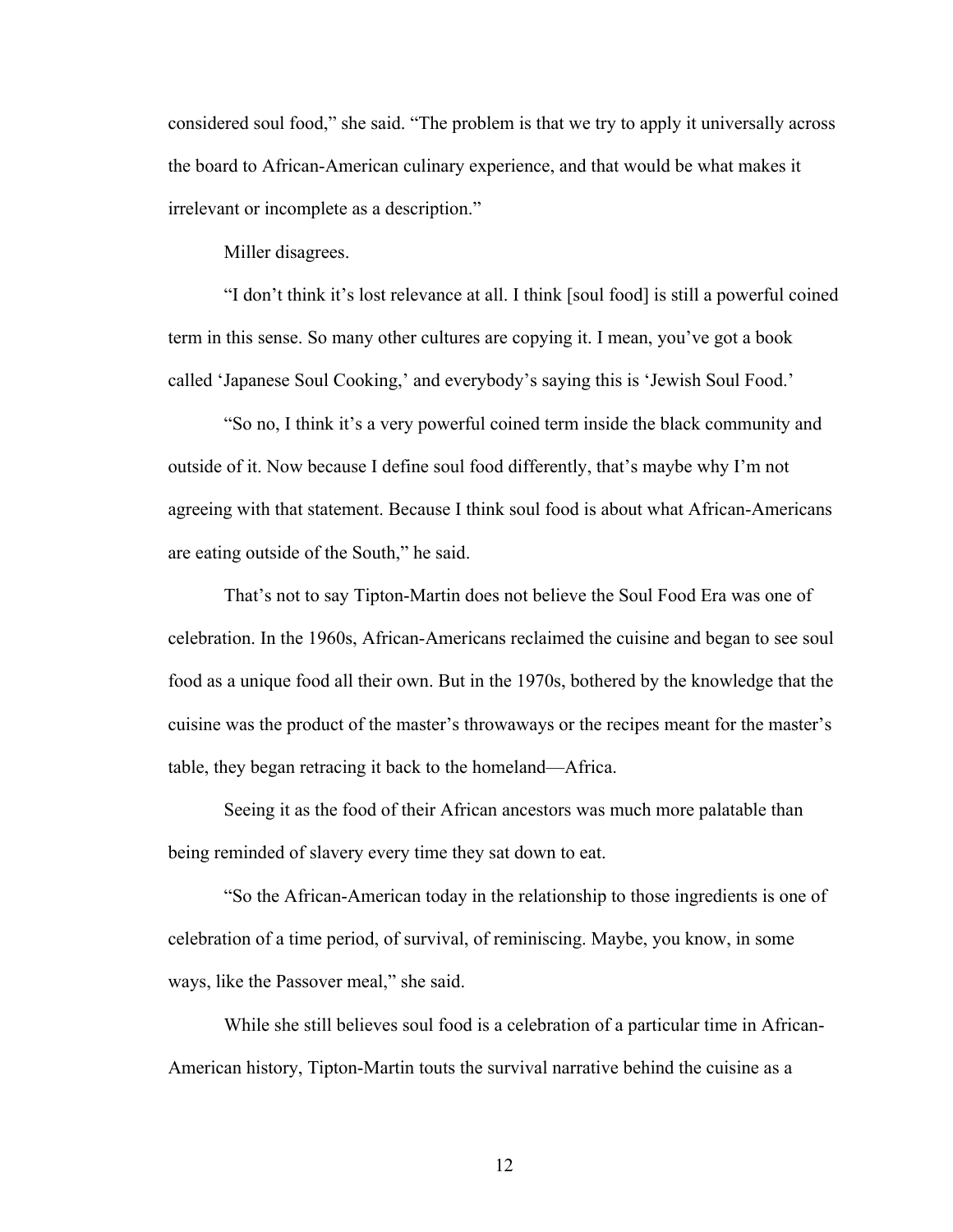source of empowerment and triumph for African-Americans. *The Jemima Code* reveals the culinary treasures of African-American cooks through the cookbooks they left behind. Tipton-Martin has collected over 300 rare black cookbooks and says they reveal the genius of these invisible women through the cookbooks they penned.

"There's one element that runs through it all that does not run through traditional southern [food]," she said. "That is the mechanism of survival. I don't see survival negatively the way other people do.

"I'm able to see survival as an incredible gift of adaptability. It doesn't mean poor. It doesn't mean garbage. It doesn't mean trash. It means wherever I go, whatever's available, I can figure out how to cook it," she said.

In 2014, Miller, Battle-Pierce, Tipton-Martin and culinary historian Michael Twitty gathered to participate in a panel at the Association of Food Journalists Conference in Memphis, Tennessee. With Miller as moderator, Battle-Pierce, Tipton-Martin and Twitty duked it out over their respected definitions and interpretations of soul food.

While each panelist had his or her own respective opinions about the interpretation of soul food's history and influence in today's culinary landscape, they each agreed of the importance within the African-American cultural experience.

"I think that there have been a lot of people with a lot of opinions, and I just respectfully feel that we all had a lovely coming together and respecting each other's perspectives," Battle-Pierce said.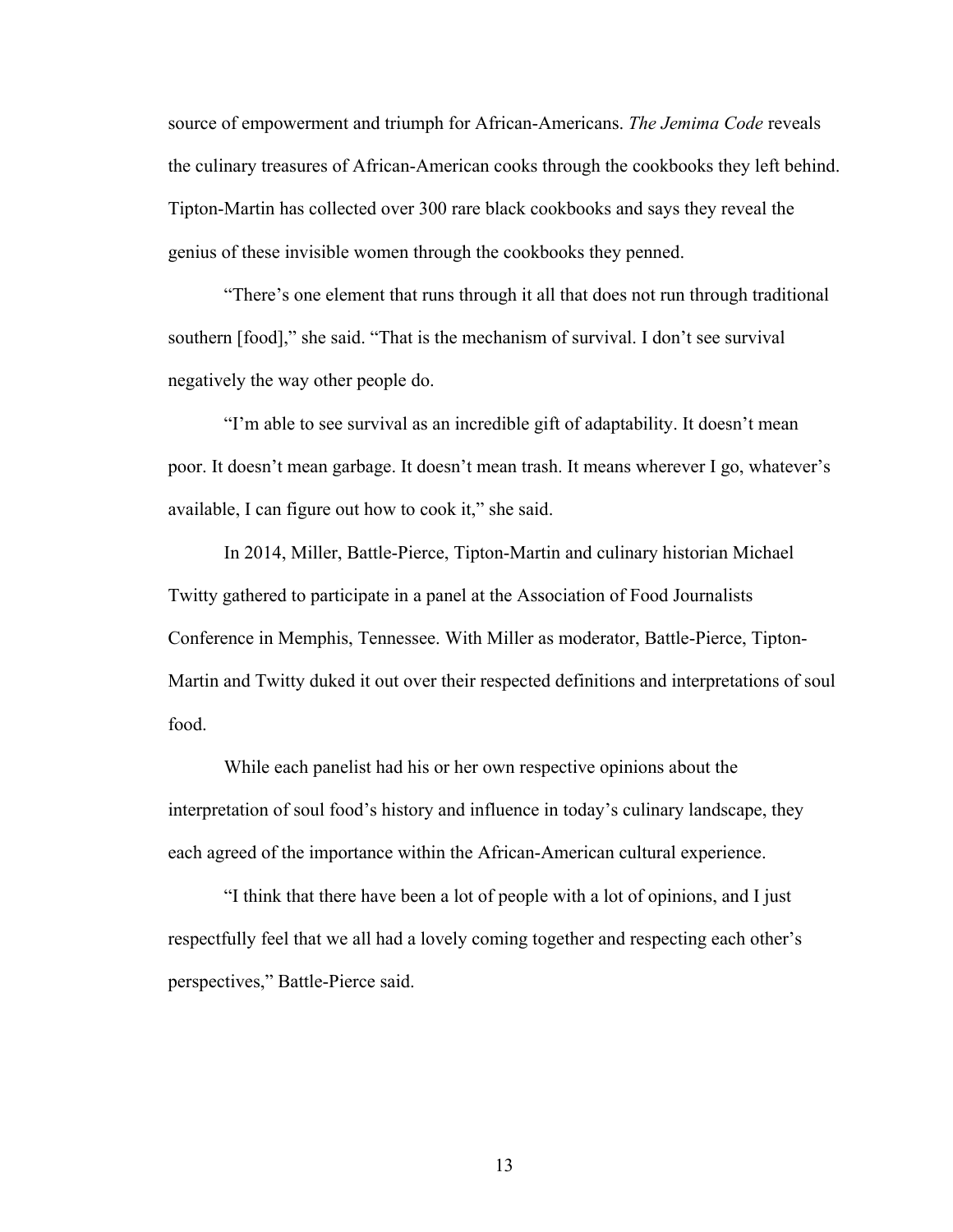## **Chapter 2: The Acculturation and Appropriation of Soul Food**

There's a serious fried chicken jones in New York City.

In the East Village, chef David Chang, the James Beard award-winning mastermind behind the international Momofuku restaurant empire, pays homage to his Korean heritage at Momofuku Noodle Bar with a fried chicken feast, but it comes at a price. For a steep \$125, customers can gorge on two of the fowl, one Korean-style, triplefried and drizzled with a spicy glaze, and the other "southern," the batter prepared with buttermilk and an unorthodox Old Bay seasoning.

Chang's chicken has incited such a craze that a mere 136 parties of 4 to 8 can enjoy the meal per month. You can reserve your chicken in advance through a lottery system to avoid the line that snakes around the block, and if you cancel your meal less than two days before the feast, you're charged the full price anyway. Talk about an early bird special.

On the Upper West Side, Jacob's Pickles serves up six variations of the chicken biscuit, their most popular piled high with a mountain of shaved hot and sour pickles and clover honey.

In 2014, North Carolina-born chef Sarah Simmons launched her southern-style restaurant Birds and Bubbles, where, for \$55, you can chow down on 48-hour brined and pan-fried bird with a split of top-shelf champagne.

A new meaning has been brought to "winner, winner, chicken dinner." But why,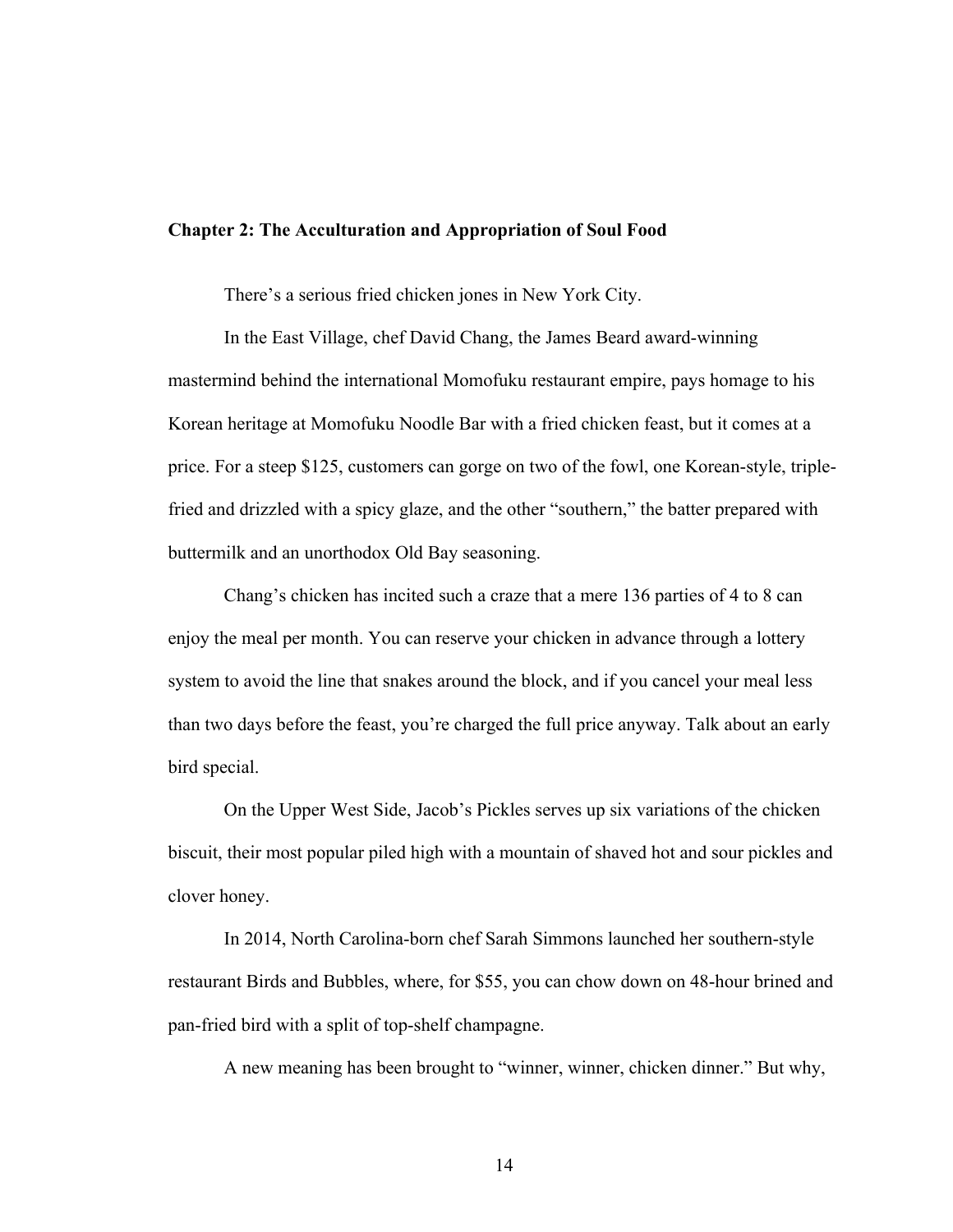after all these years, has fried chicken spurred such a fuss?

John T. Edge, director of the Southern Foodways Alliance and author of *Fried Chicken: An American Story*, attributes chicken and other southern delicacies' trendy moment to the nature of the restaurant industry. Chefs, in essence, make careers out of bringing working class folks' food out of the home and onto the white tablecloth.

But sometimes, it's not that simple.

 "What becomes problematic is cooking someone else's food, especially someone of a lower social or class rank or a different race or ethnicity. In that negotiation, that's where the problem comes," Edge said. "It's not the commercialization. It's about appropriation."

 The recent fame of fried chicken and other southern and soul food staples cuts both ways. For years, food justice crusaders and culinary historians claimed soul food was being ignored. Arguably, their work spawned this southern food revival.

Be careful what you ask for. Now the food is everywhere and, as is usually the case with cultural appropriation, acclaimed white chefs in fancy restaurants across the country are adding their own special twists to fried chicken and soul food and making a killing, all the while arguably obscuring the food's roots – the very thing that made it so meaningful to the people who birthed it. All of this can't help but grate on the nerves of some food historians. Others shrug it off as a complement to the food and an inevitable evolution of the original product.

 "The food of working class blacks is being celebrated, and with that comes this," Edge said. "It's not a theft of food or of culture. It's the job of people like Toni [Tipton-Martin] and Adrian [Miller] and Michael Twitty and the Southern Foodways Alliance to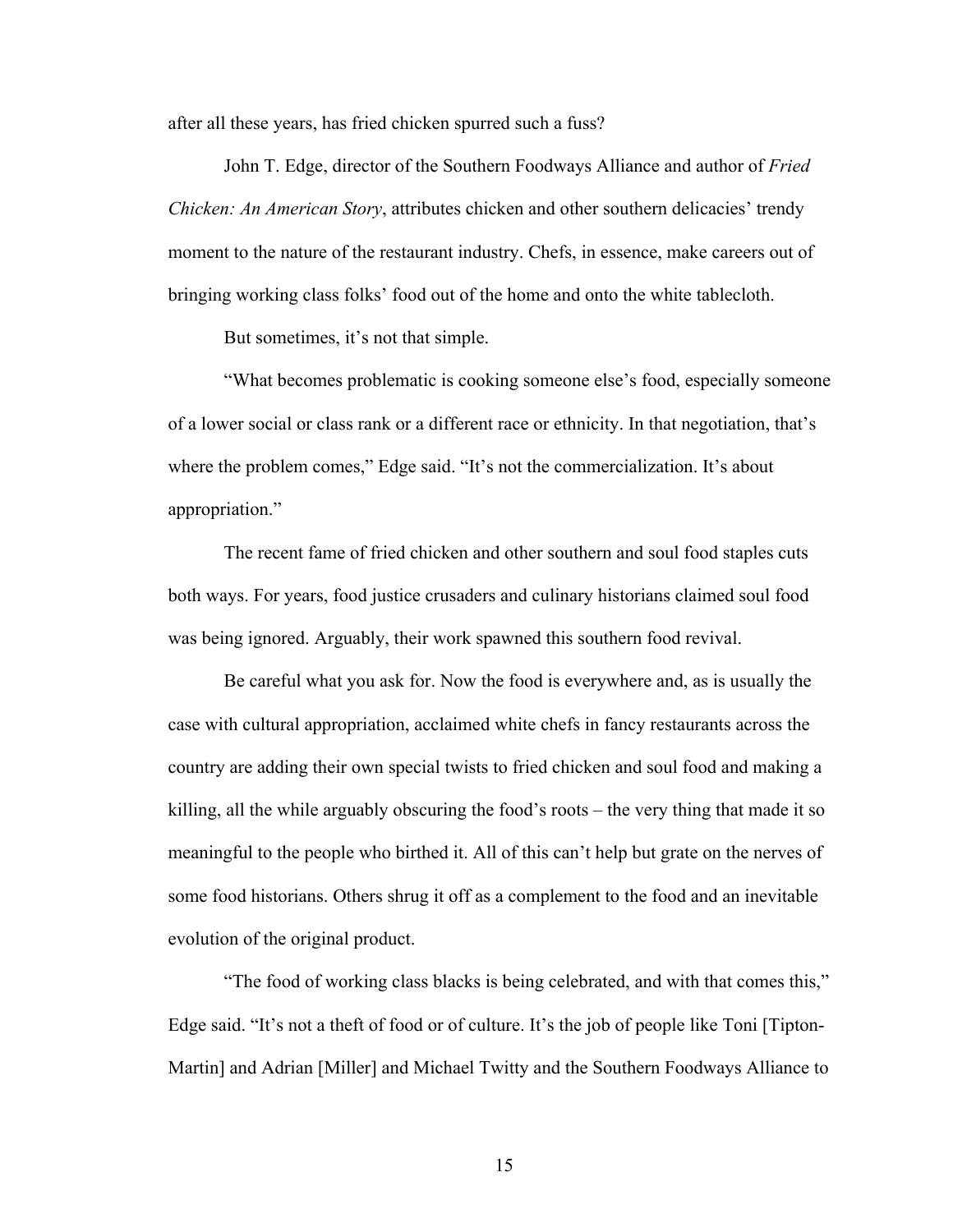help people understand the complexity of the stories that underlie this food."

 Tipton-Martin, author of upcoming book *The Jemima Code,* understands why young, hip American chefs are adopting the ingredients, not the recipes, associated with the cuisine into their of-the-moment dishes.

 "They have made them very high-dollar menu items," Tipton-Martin said. "Things like pork cheek and bacon, which they're calling 'pork belly.' So the food certainly is continuing to live on in that vein, if you look at it only as a series of ingredients."

 But she fears that the history of African-American culinary genius in the midst of poverty is both obscured and forgotten in the popularity of these pricey menu items.

 "Because [soul food] doesn't look sophisticated, and because it is associated with food of poverty and survival, we have been unable to see that correlation between what a modern chef does with a new ingredient and what [African-Americans] did with a new ingredient," she said. "The fact that you can make something *edible* is just as provocative as making pork cheeks in a reduction sauce."

 Over the last 20 years, African-American food has become widely popular outside the South. Now, it is no longer an oddity to find versions of that food on the menus of five-star restaurants.

"We've gone from the black food being the soul food, the poverty food, the fringe food, the thing we used to eat when we didn't have anything else, but the minute we add white people, or the minute the hard days of the South are over, then we started to pretty up southern food," Tipton-Martin said. "The nice, good, healthy, pretty, lovely food is new all the time, but the black food is always the same 12 dishes."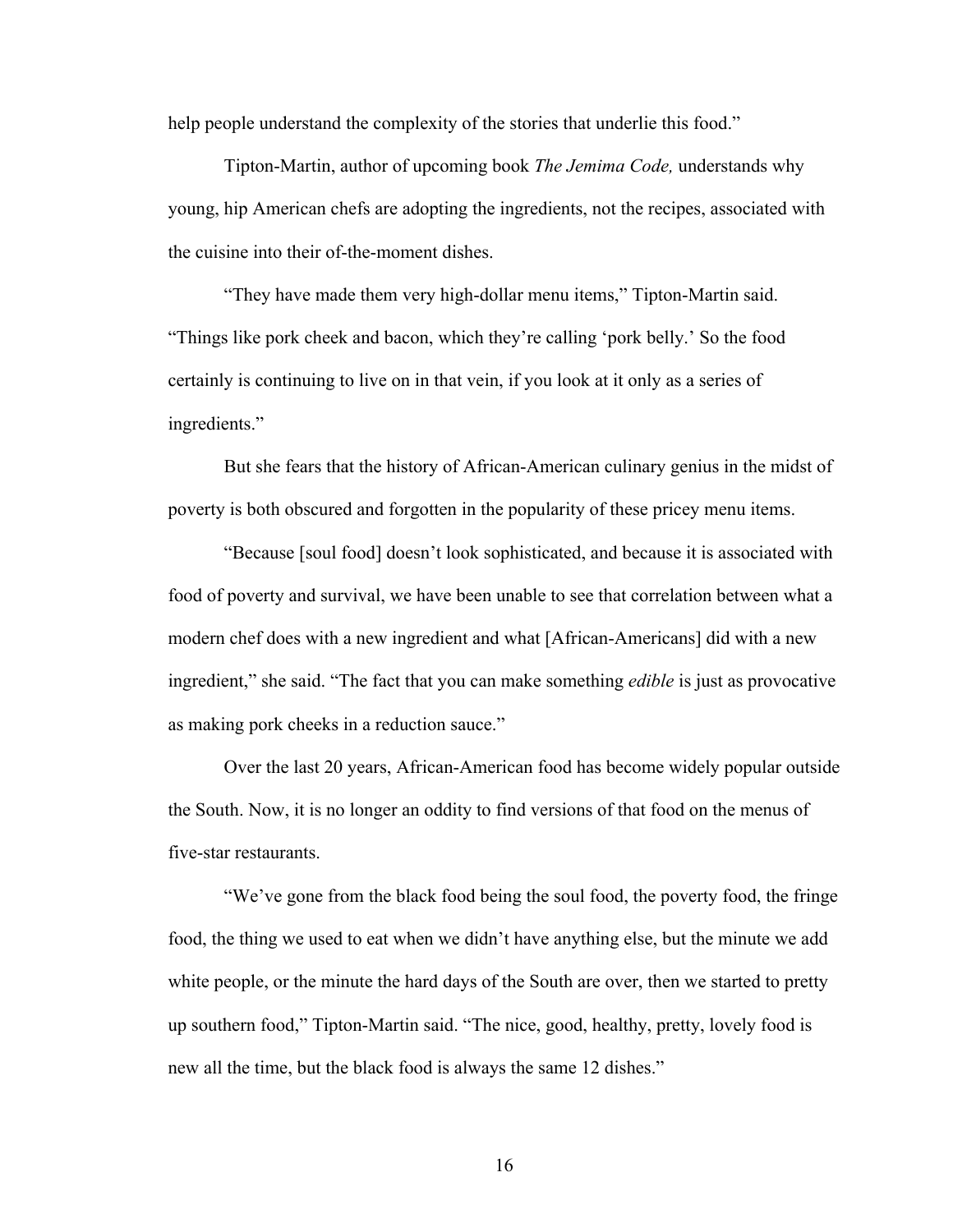Donna Battle-Pierce shares the sentiment. She's the founder of

BlackAmericaCooks.com and devoted her career to unearthing hidden African-American family recipes under the mantra "...because food is so much more than just something to eat." She described her surprise when hipster chefs "discovered" the many uses for bacon.

"Give me a break. That was after a long time of people saying bacon grease kept on your stove was absolutely a wonderful addition to add to your dishes for flavoring," she said. "All of a sudden, every white chef in America or southern chef is cooking with bacon, and bacon is the hugest deal and the whole world has gone crazy over it."

While *Bon Appétit* dubbed kale the trendiest vegetable of 2012, Whole Foods Market claimed "Collards are the New Kale" in 2014. These traditional vegetables associated with working class southerners—both black and white—have gone from a southern essential to the subject of a major rebranding by the massive corporation of health fanatics at Whole Foods.

Battle-Pierce sees food as history—as a way to remember your ancestors, your culture and the story of African-American history. This "food gentrification," a term coined by black feminist Mykki Kendall, is exactly how those histories get lost in the mush of food blogs, social media feeds and foodie literature.

"The disgraceful part is that people aren't even appreciating or understanding that there's a whole story behind what southern and soul food is. They're acting as if they've just discovered it," Battle-Pierce said. "It's also humorous, the fact that people think they've discovered something. The way we all think we've discovered something new."

Adrian Miller, author of *Soul Food: The Surprising Story of an American Cuisine,*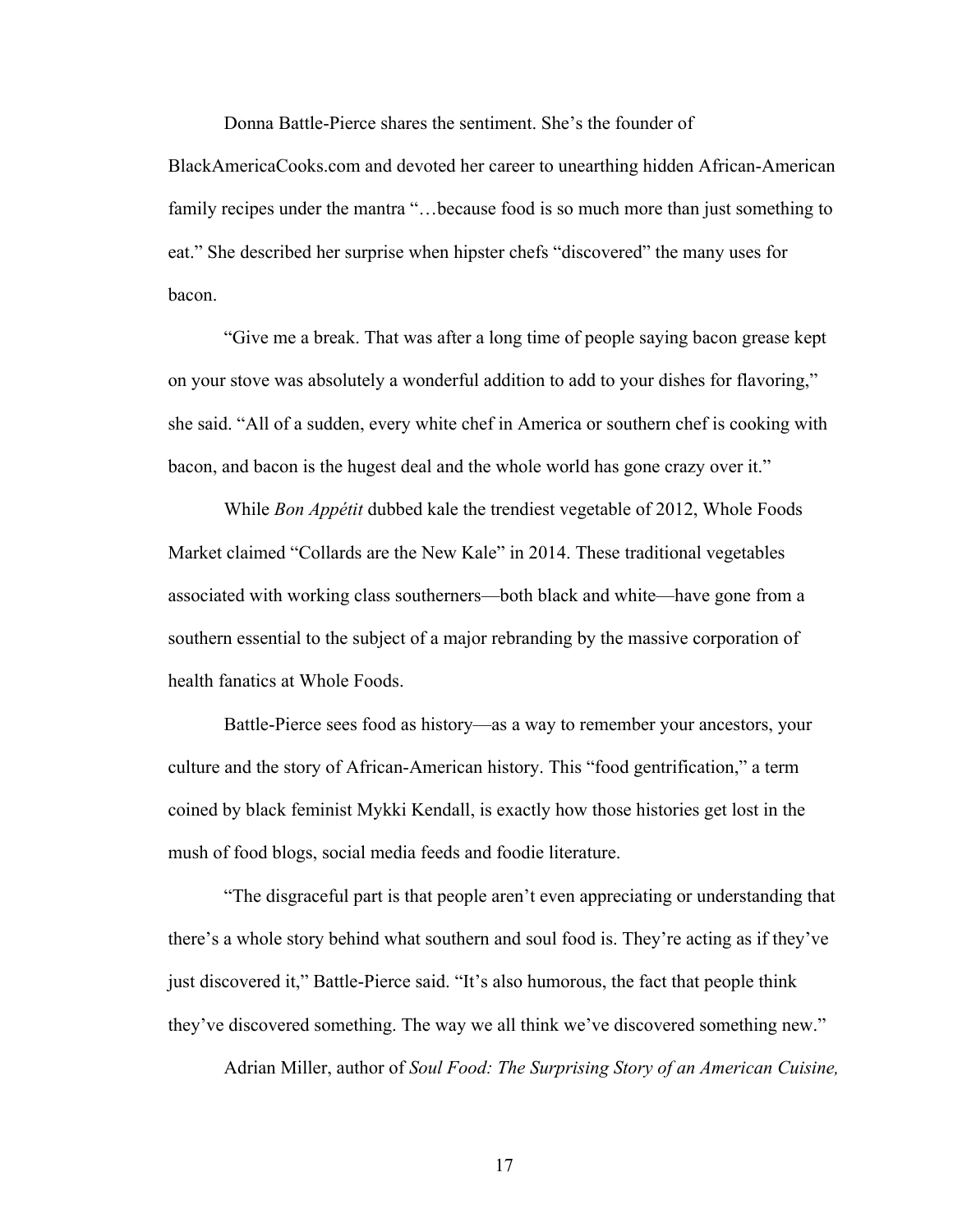*One Plate at a Time*, sees the craze over certain soul food ingredients, albeit a disregard of the ingredients' roots, as a way the cuisine can endure, to a degree.

"The places that are 'jazzing it up' will be around for a while because they're not even calling it soul food in the first place. They're reducing the stigma or eliminating it all together," he said. "It's kind of funny how all these things that were poverty food and the 'worst food in the world' 20 years ago are now cutting-edge and daring. So, you know, getting some oxtails, getting some neck bones, chicken and waffles, kale…they'll endure because they're being embraced."

Miller cited chicken and waffles as the quintessential example. The dish, which was reserved for special occasions in the urban African-American community during the Great Migration, has been identified with black culture for the last 80 years. Today, it's found more frequently in white chefs' restaurants than traditional soul food places. Boozy brunchers across the country gobble up the dish at places like Founding Farmers in Washington, D.C. and The Stanton Social in New York. It's even become a bite-sized hors d'oeuvre splashed on the pages of southern bridal magazines.

Other African-American foods have succumbed to the same trend, like Kool-Aid pickles, variety meats and most recently, variations of greens. As it shows, food is just the latest African-American trend that has drifted to the mainstream.

"I think what's happening with soul food is what happened with African-American music. So, you're finding white hipsters embracing it, repackaging it and selling it to the mainstream," Miller said.

It is not at all unusual for aspects of black culture to be taken over by the masses. "If you talk about black culture, everything about our culture has gone global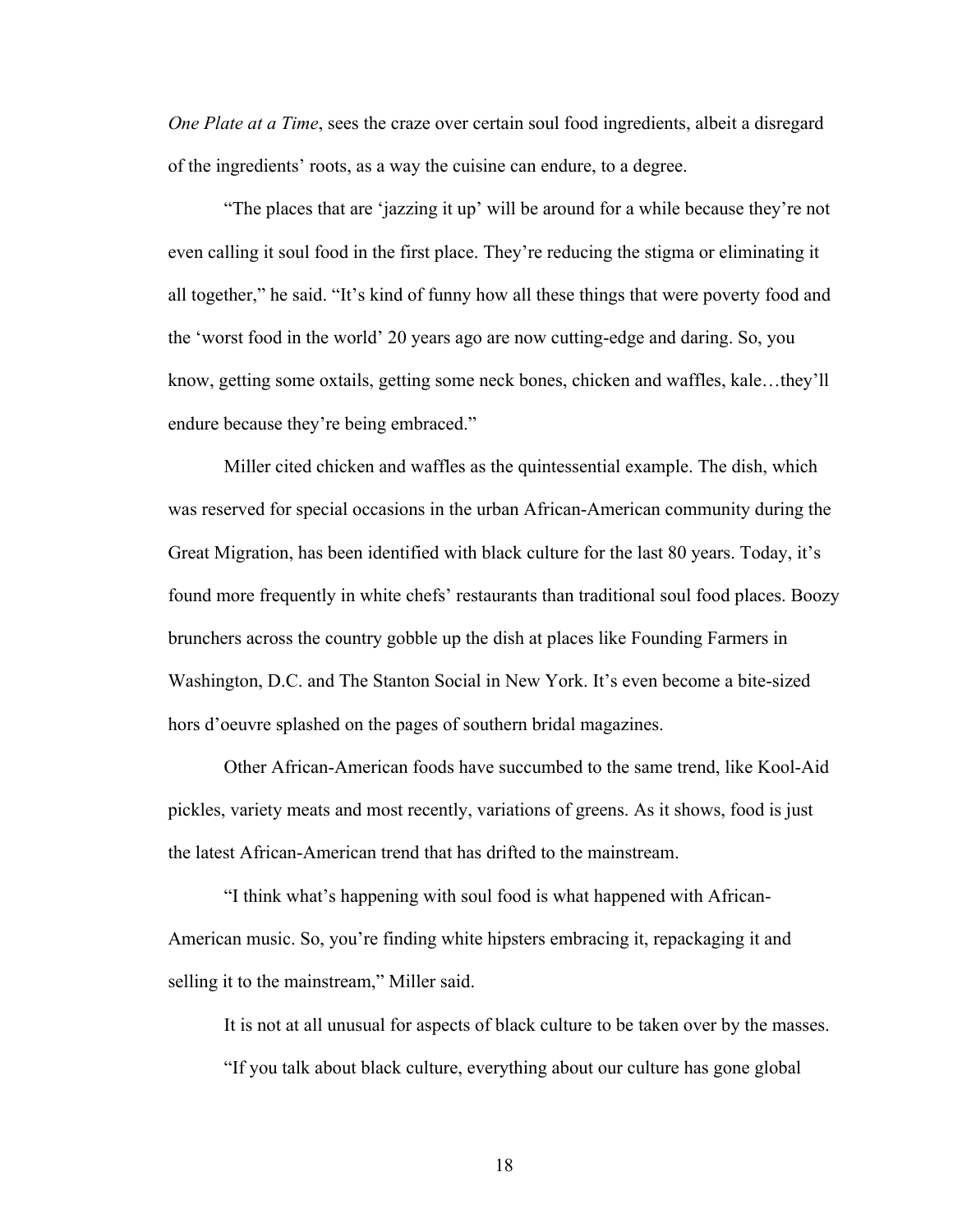except our food," Miller said. "The way we talk, the way we dance, the way we play sports, the way we sing, the way we dress, the way we wear our hair. But our food has not, except elements of the food are."

Today, white chefs are embracing the culinary aspects of black culture in the name of profits and creativity. While Chang, a Korean, is now known for fried chicken, a black chef may opt to leave the dish off his menu because of the stigma associated with it.

"I think that's unfortunate," Miller said. "It's to the point now where African-Americans are, I feel, the only culture that doesn't celebrate its own food. A lot of that has to do with the stigma of a lot of these soul food ingredients."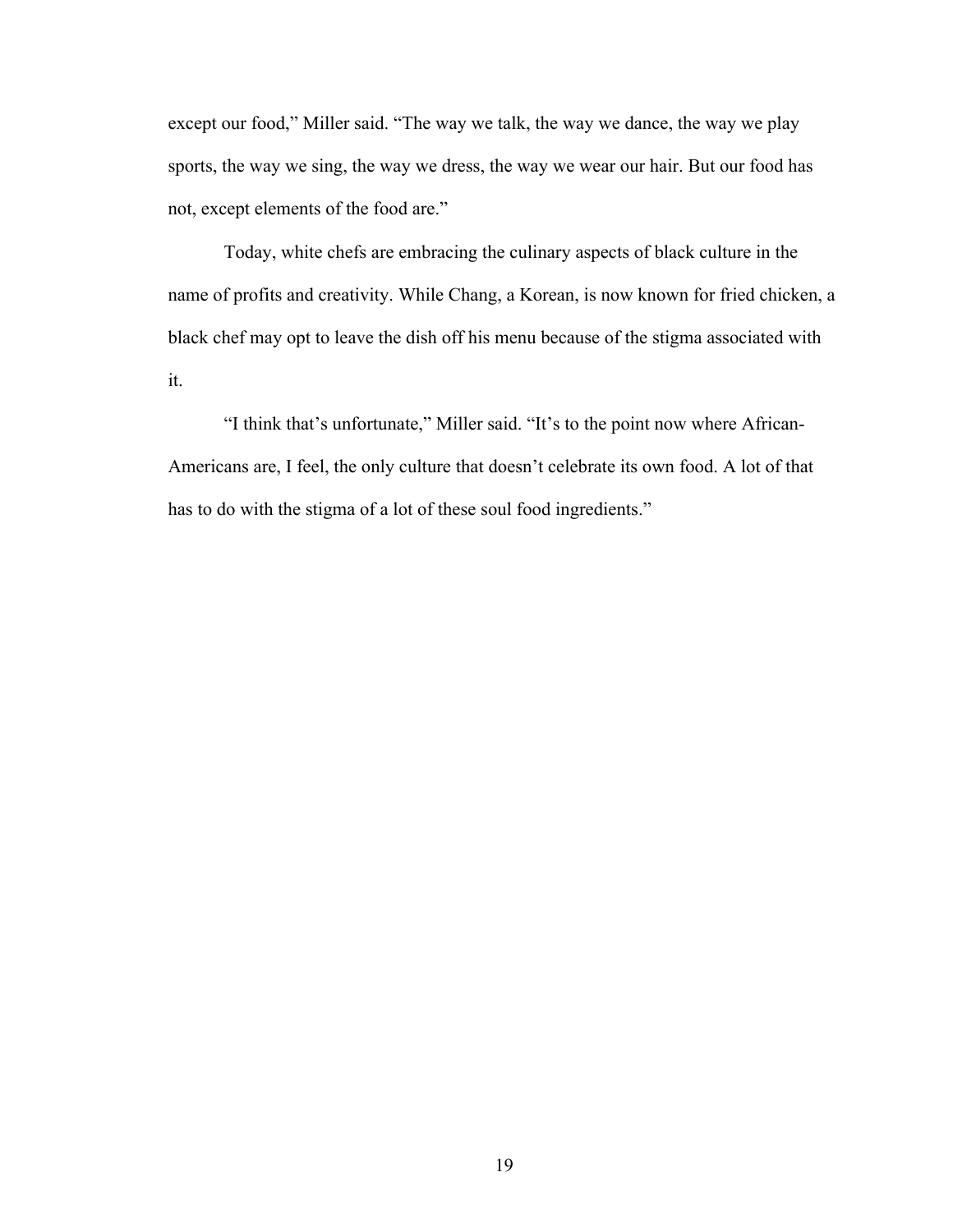## **Chapter 3: Disappearing Soul Food**

Where are all the soul food places going?

A Google search of "soul food restaurants closing" tells what many soul food champions consider a disturbing message. New York, Washington, Atlanta, Detroit, Seattle. Around the nation, the authentic soul food establishments opened by southern black expatriates in the  $20<sup>th</sup>$  century are disappearing.

The sweeping closures are epitomized by the soul food struggle in Harlem in 2008. The predominantly black upper-Manhattan neighborhood was hailed "Soul Food's Capital" in the civil rights era. For decades, there was a soul food joint on every street corner.

But in the early 2000s, many disappeared.

Harlem was on the up-and-up. Real estate was skyrocketing. The white middle class moved in. Chain restaurants took the place of old-school soul restaurants and highpriced coffee shops opened on every block.

There was also a generational issue, according to Donna Battle-Pierce, food editor for *Upscale* magazine and the founder of BlackAmericaCooks.com. Just as Italian spaghetti restaurants run by generations of immigrant families are closing today, so are the soul food establishments.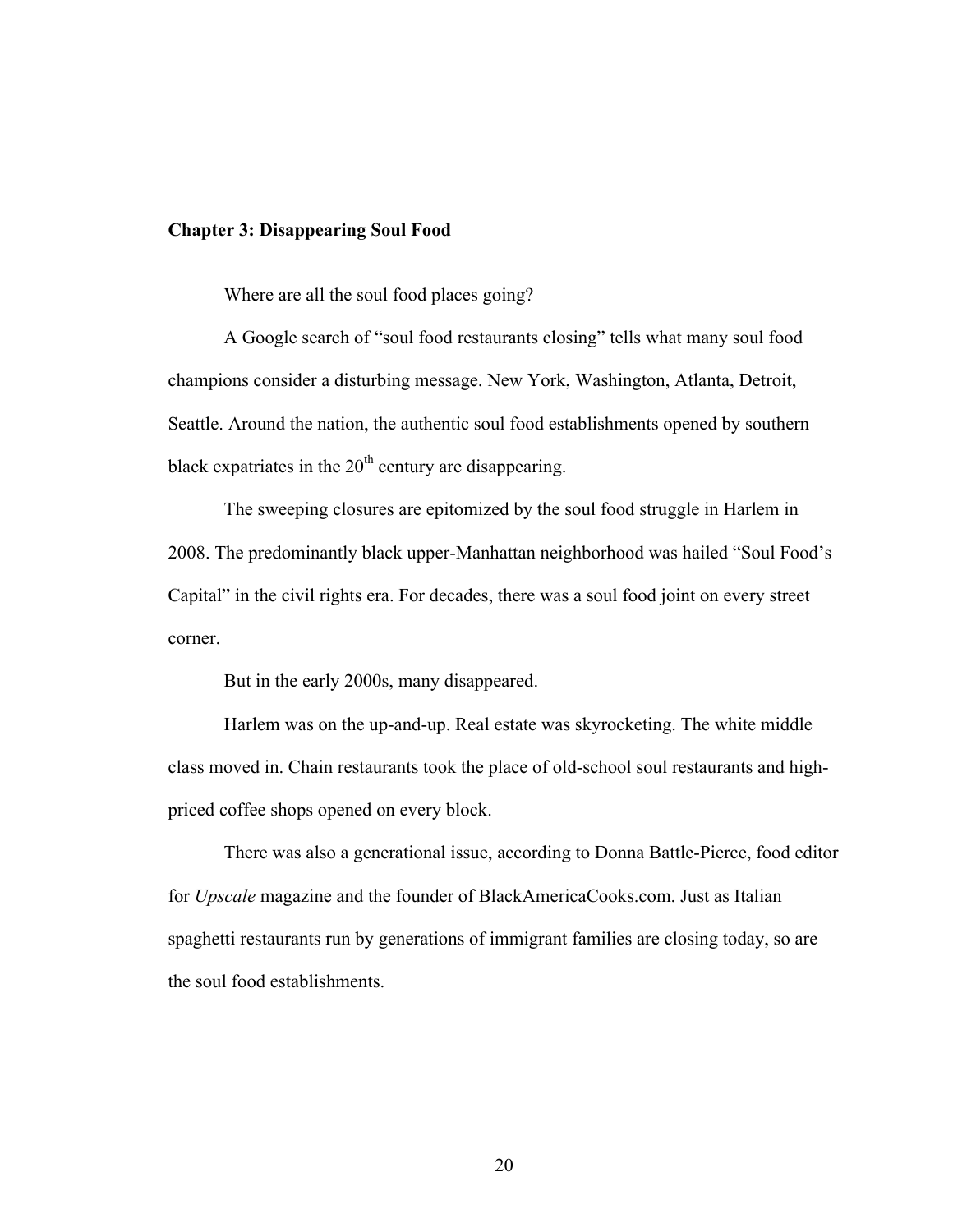"That's immigrants that came from a specific region in Italy, and a lot of those family's operated for generations, and you see a lot of old ones closing, or a new generation is not going to continue," Battle-Pierce said.

She believes the problem is twofold. Clientele began to move out of the neighborhoods, only speeding up the demise of these traditional locales.

"What happens a lot of times in Chicago and other cities I've been to, people have moved out of the neighborhood. I don't think it's because of a lack of appreciation of the food, I think it's because the people that met there and ate there have left the neighborhood. I think the generations of people that were keeping businesses going are now doctors and lawyers and teachers and all different types of things," she said.

Adrian Miller, author of *Soul Food: The Surprising Story of An American Cuisine*, *One Plate at a Time* shares the sentiment. With one significant exception.

 Within the American South, Miller believes the cuisine will continue to thrive because of the cultural momentum associated with soul food. In the Delta, places like Cleveland's Country Platter and The Senator's Place, Tunica's Blue and White Café and Memphis's Orange Mound Grill are not likely to close anytime soon. Outside of the South, the Denver native is unsure of soul food's survival.

"So many chefs are running away from it, and more and more soul food restaurants are closing," Miller said. "I think it's a fading cuisine. I don't think it will ever completely die outside of the South, but I think it'll be almost exotic, because you'll have few places that serve it."

Miller, like Battle-Pierce, thinks younger generations of African-Americans are fleeing from their family restaurants.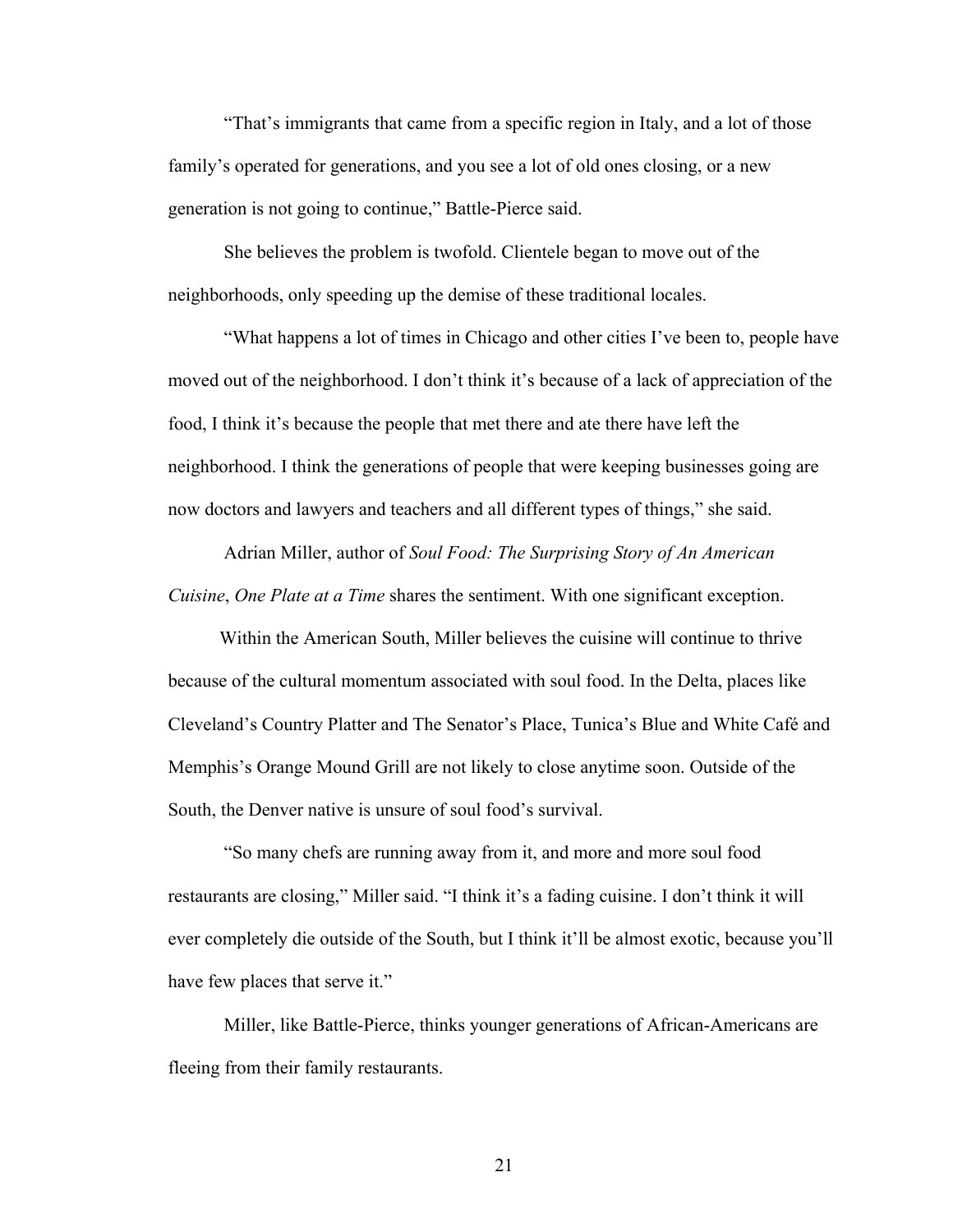"And as the generation of people who left the South and settled in these other parts of the country die off, very few people are carrying on the tradition. That's why you're seeing a lot of soul food restaurants close outside the South. *Traditional* soul food," Miller said.

These restaurants could survive if they were treated as an escape—a trip through history. But soul food restaurants can only be a destination eatery if there are patrons willing to dine there.

"Now that other parts of town have opened up and you have the civil rights laws and we have more access to society, you start to see a breakdown in this cohesion as people start to move to different parts of the city," Miller said. "So what used to be the neighborhood joint is now a destination place. And if you don't come back to support that place, it's not going to go on."

Food writer John T. Edge begs to differ.

 Unlike Miller and Battle-Pierce, Edge believes soul food is on the upswing. As a frequent commentator on food, director of the Southern Foodways Alliance and a man who has consumed more than his fair share of soul food, Edge has seen a recent resurgence in meat-and-three and plate lunch joints.

"There is a spate of places closing, but I think it's kind of like when the federal office of management tells us there's been a recession, but they tell us a year after the recession's over. I think people are talking about these restaurants going out of business, but that's what happened five years ago, and now we're seeing that resurgence," Edge said.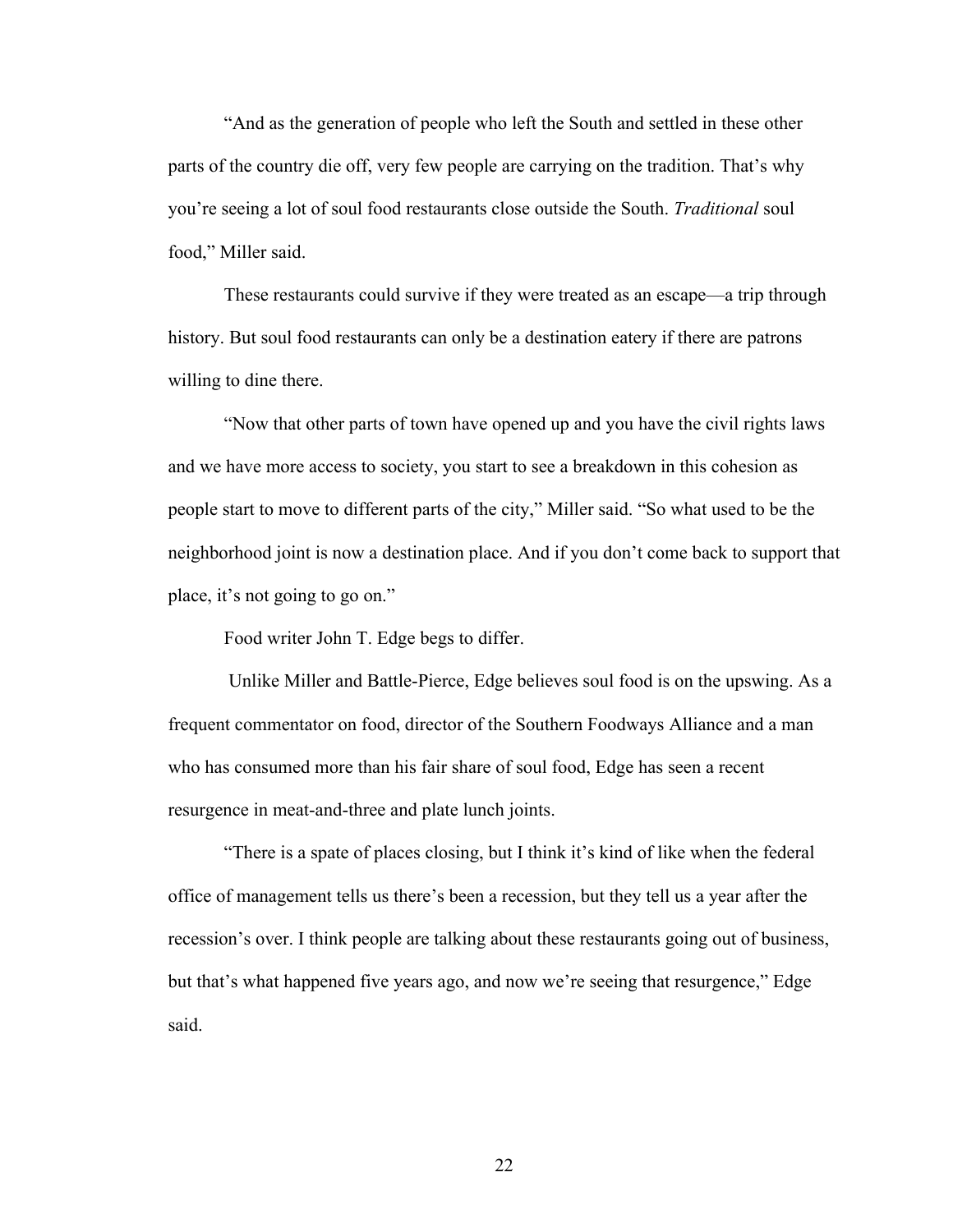When Edge is working on a piece in a small town, his first stop is the local library. He sifts through the vertical files in search of newspaper clippings and old advertisements about restaurants of bygone food eras. There will be articles about restaurants that still stand, like Peggy's in Philadelphia, Mississippi. But often, there's much more.

"There's always these teary pieces about a restaurant going out of business," Edge said. "The South is littered with restaurants that once mattered that are no more."

Across the South, a number of young foodies-turned-entrepreneurs are taking a new spin on the classic meat-and-three. In Atlanta, Bantam + Biddy serves up catfish battered with red pea and rice flour and the customary pork, although it's prepared in an unorthodox Austrian schnitzel-style. At Tupelo Honey Café in Asheville, North Carolina, diners chow down on plate lunches of fried chicken with fresh apple salsa and farm-fresh sides like glazed carrots, cheesy smashed cauliflower and carrot-kale coleslaw.

For Edge, soul food lives on. But like daily newspapers, it may not look the same.

The traditional restaurants that are still thriving today, like Bertha's in Charleston, South Carolina, survive because they are neighborhood institutions and locals have rallied to keep them alive. They're unpretentious, classic institutions hell-bent on authenticity.

But for newcomers in the soul food spectrum, shaking up tradition is the key to success.

"People talk about authenticity, but I think authenticity is a useless term. Cultures change. Cultures shift. What matters right now is arguably what happens in Walmart parking lots, and that's a hard thing for people to face because their romanticism for this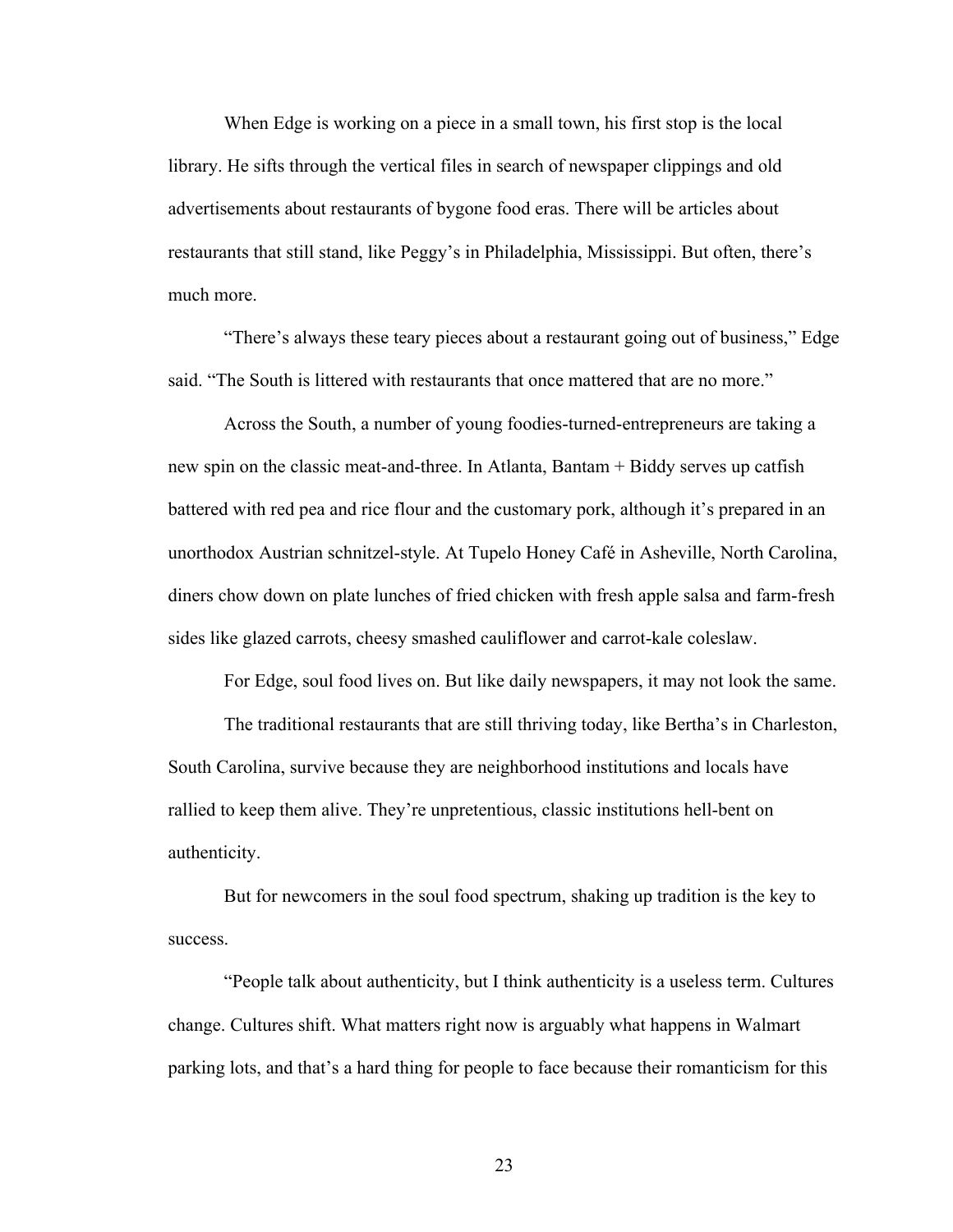food is based in some past. The moment we begin to romanticize it is the moment the death of it comes," Edge said.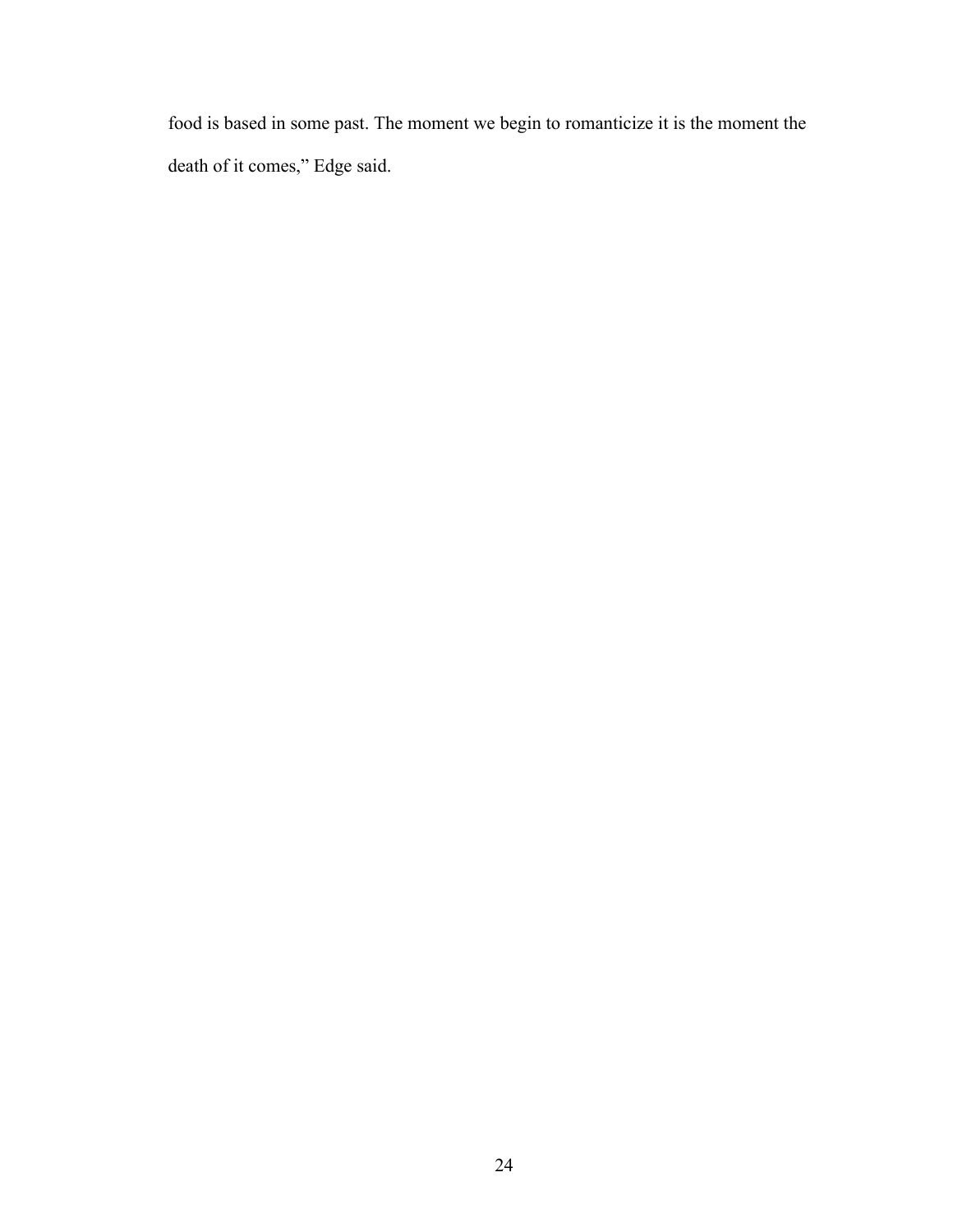## **Chapter 4: Soul Food as a Social Connector**

There's no doubt soul food's influence is far-reaching, felt by folks like Mississippi state Sen. Willie Simmons to renowned chef and TV personality Anthony Bourdain. Since the civil rights movement, soul food establishments have been spots for important conversations. Today, many of those institutions have closed shop.

But not in Cleveland, Mississippi.

Every morning around 3 o'clock, Jimmy Williams still fires up the stove. His traditional soul spot, The Country Platter, has been a Cleveland landmark since civil rights leaders escaped the Mississippi heat there in the '50s and '60s.

Sundays, he works extra hard because both the white church crowd and the black church crowd crave fried chicken and all the fixins'.

"On Sundays after church, you know whites get out early. There won't be a seat in here," said Williams. The black church crowd follows hot on their heels.

Just half a mile down the highway, Simmons holds court at The Senator's Place, the hub of local politics. Black and white diners elbow in next to each other at the long tables, carrying on lively conversations almost as eagerly as they devour the turnip greens and black-eyed peas and that famous sweet potato casserole.

It's like a melting pot. And in more ways than just race. Class, too, is eclipsed. Here's the mayor with his secretary. Next to them are two construction workers. Families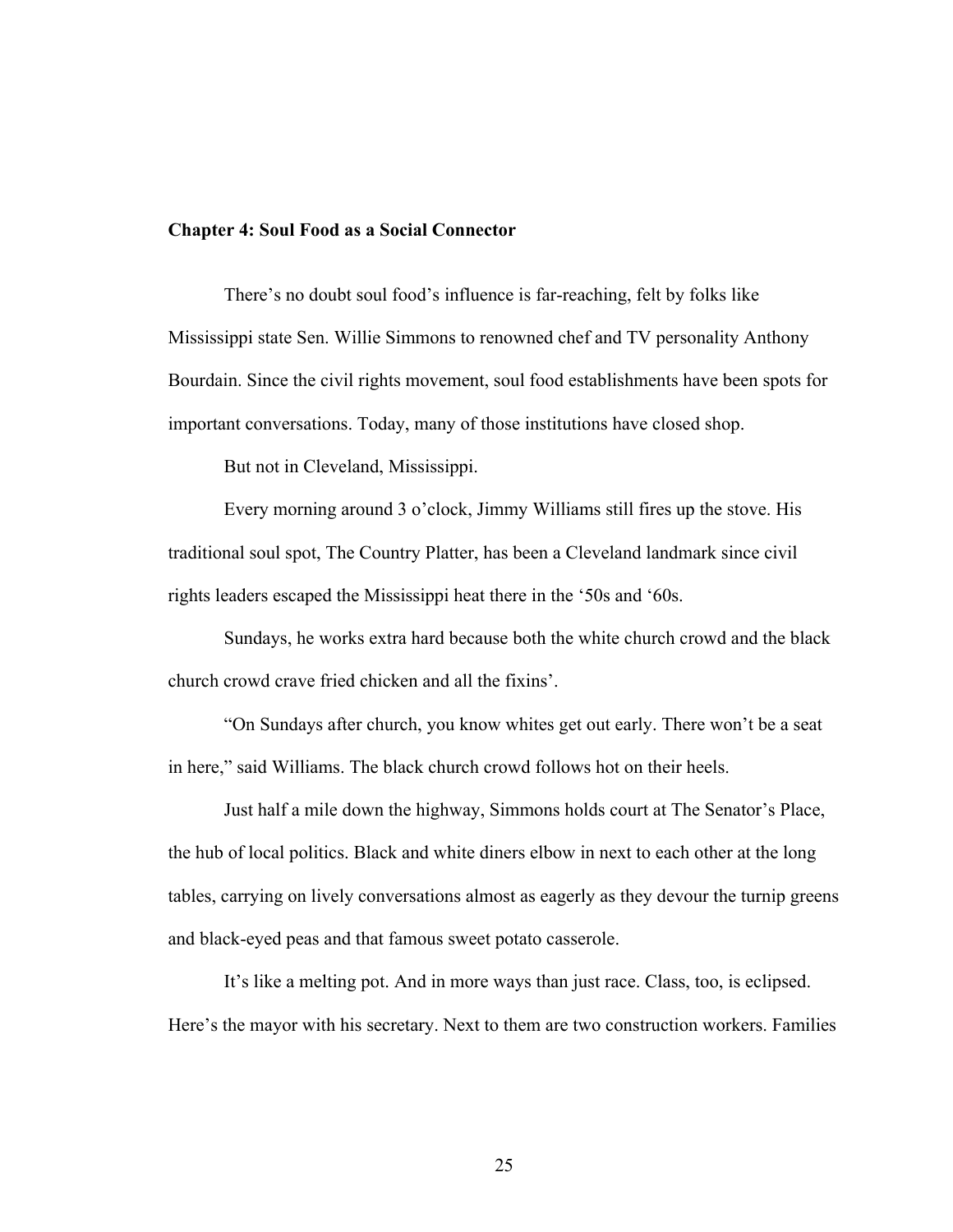with kids. Lawyers and doctors. Delta State University faculty. Farm workers in blue jeans and T-shirts.

Both places are owned by black men who are also local community icons. In the same Delta land where liberal Greenville newspaper editor Hodding Carter was once barred from the honor of reading the names of local debutantes at their coming out ball, Cleveland in 2010 made Jimmy Williams the first black king of the Junior Auxiliary Ball, the town's premier social event.

For 21 years, Simmons has easily held his Senate seat, courtesy of white and black voters. It doesn't hurt that his soul food place draws big biracial lunch and dinner crowds.

 In the predominantly black Delta, churches, schools and country clubs are still largely segregated. But restaurants like The Senator's Place and The Country Platter are common ground. Political conversations spark camaraderie. They are the kinds of places where when you walk in the door, you don't recognize a soul but when you leave, you know everyone in the room.

Adrian Miller, author of *Soul Food: The Surprising Story of an American Cuisine*, *One Plate at a Time,* has eaten at soul food dives across the nation. There's something different about the restaurants in Cleveland.

"I think in a small community like Cleveland, you're just going to have that bonding. So it's still going to be a space of social cohesion and connection. But when you get to the larger cities, you don't see it as much," Miller said.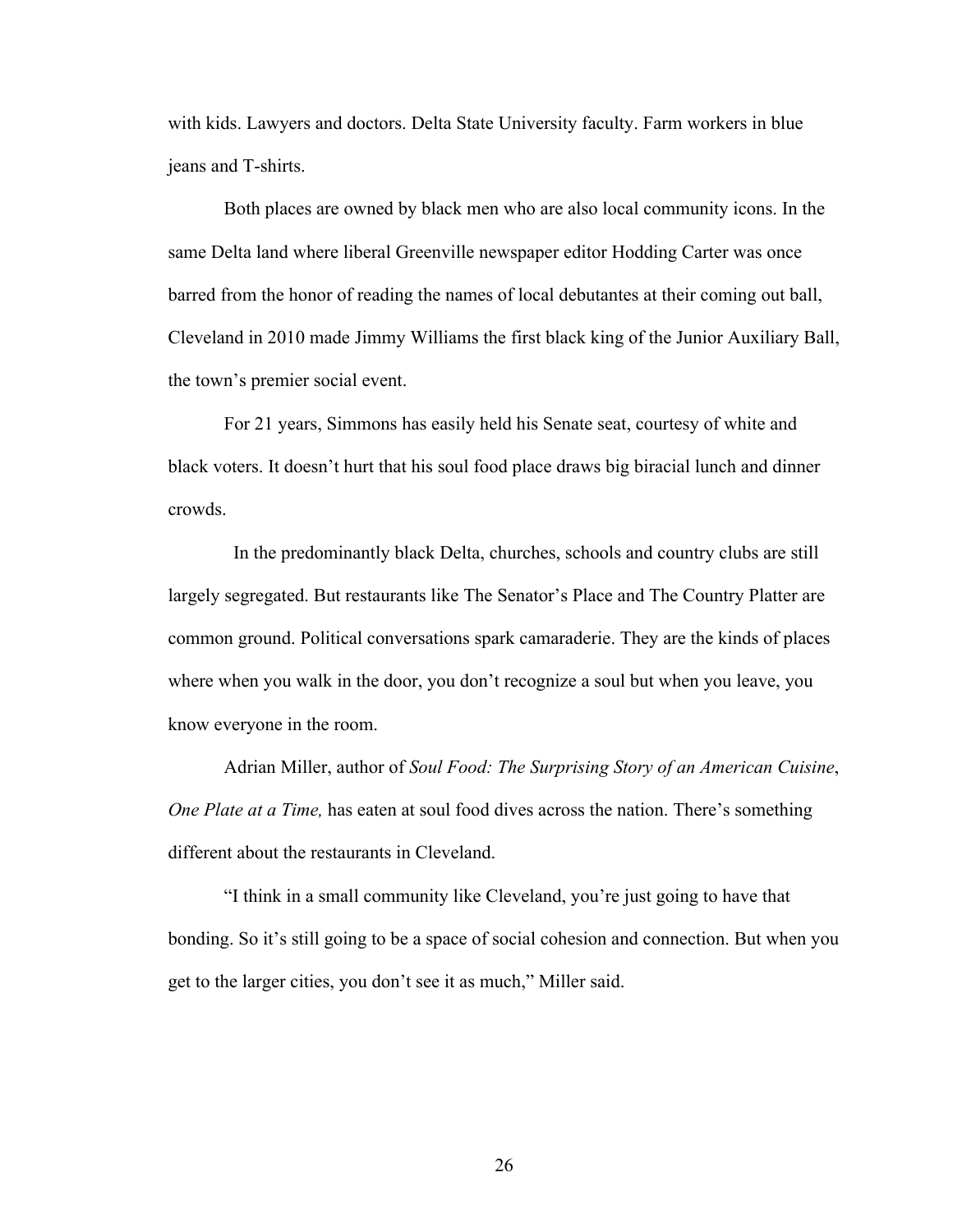"Most of the places who were like that, the owners have either died or retired, and there's no one really wanting to carry on the business. So those places close up when people have to go elsewhere."

Soul food establishments served as neighborhood nuclei during the civil rights struggle and later, as African-Americans were elected to public office. Over heaping plates of fried chicken and greens, activists and politicians congregated with constituents. In Atlanta, the black elite made big decisions at Paschal's. Eventually, white politicians discovered the secret and joined them.

"A lot of these soul food places served as that connector because as urban politics got going and it was still seen as a place where people could come together," Miller said. "It was more efficient, even if you lived in another part of town, if you were a politician, to go to that neighborhood and to that restaurant to get votes, to meet, to organize, to plan, you know. Do all kinds of things."

But it's more than politics, according to Toni Tipton-Martin, author of upcoming book *The Jemima Code*.

"Even in the North, white people were sneaking around and going in the back door; it's no different than the planter and his wife sneaking around and going to the slave cabin," she said. "So there is something about the *food* and what it conveys in the taste of it that drives people together."

Particularly in South. It's the food from your grandmother's table. And the grandmother on one side of the tracks was serving some of the same food being served on the other side of the tracks.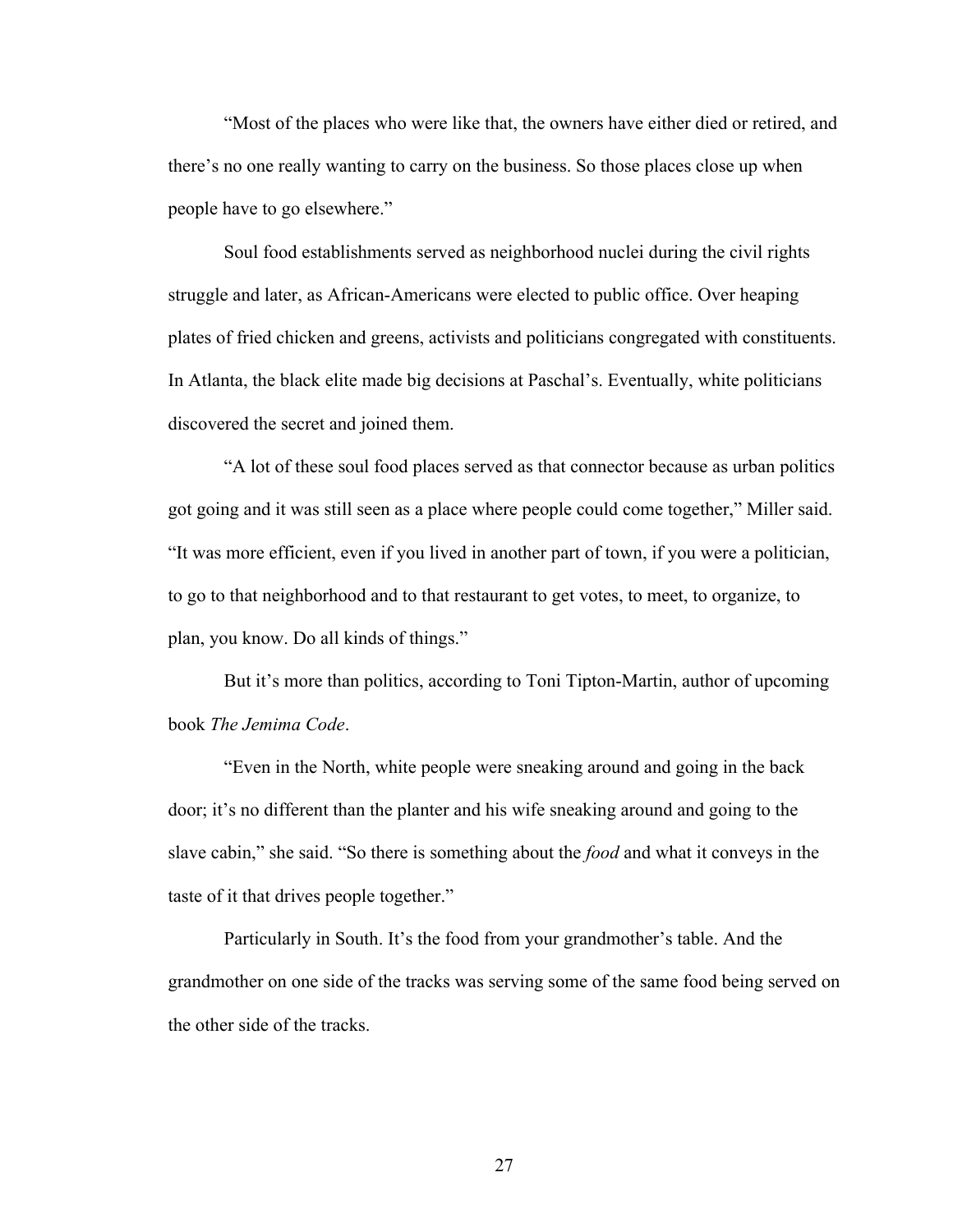"It's what your mama wanted you to eat when you left home. When she sent you to college, she wanted you to go to the equivalent of Mama Joe's here in Oxford,' said John T. Edge, whose mama sent him to Chase Street Cafe in Athens, Georgia, because she "wanted me to eat well" when he went off to the University of Georgia.

In the Delta, a restaurant is arguably the easiest place for the two distinctly different cultures to come together in communion. Everbody's got to eat. Everybody has something to say. In the no-fuss, non-threatening environment of The Country Platter with its low ceilings and linoleum-topped tables, diners hear and see things from the opposite race that they don't see at their local country club or coffee shop. And the food is something they can all agree on.

 The Country Platter has thrived on baked chicken, greens "picked and washed the old fashioned way" and smothered pork steak, which they serve 50 to 60 pounds of per day alongside rice and gravy.

"If we don't have that, we're closed," Williams said.

Taste reigns supreme for Williams and Simmons. Salt and pepper isn't needed. Williams jokes that if someone leaves something on their plate, he runs to kitchen to make sure everything is okay.

"We are a real soul food restaurant. We cook everything and we put our own taste in it. We don't fool with the canned stuff. We pick our greens. We made real homemade creamed potatoes. We peel our candied yams. We cook. Nobody in this area cooks like us. We are the last real soul foods in this area," Williams said.

Home-cooked food is always the draw.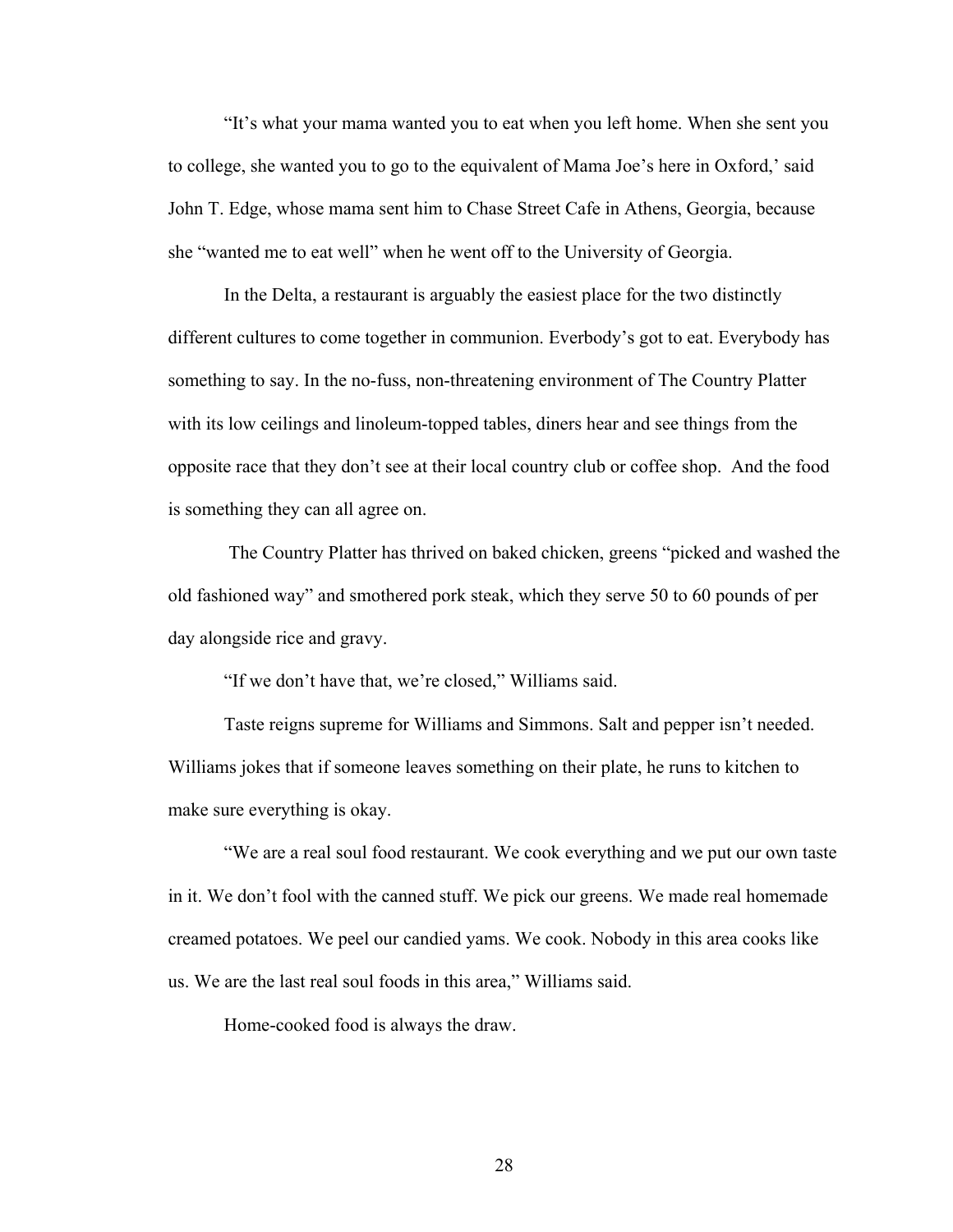"I want them to feel good, like they can go home to take a nap and watch TV and then come back," he said.

Simmons said his food is "more southern and soul, home-like, and they really love it."

When the senator opened the restaurant in 2003, he envisioned it as a "fast food catfish joint." He never imagined it would be a place of biracial congregation.

He cooked. They came. They ate. And then they came back. And kept coming. The same goes for the crowd at The Country Platter, which is now a stop on the Mississippi Blues Trail and hosts hungry clientele from across the globe.

"You can't just fix anything and expect that they'll eat it. Soul food here? It's amazing," Williams said.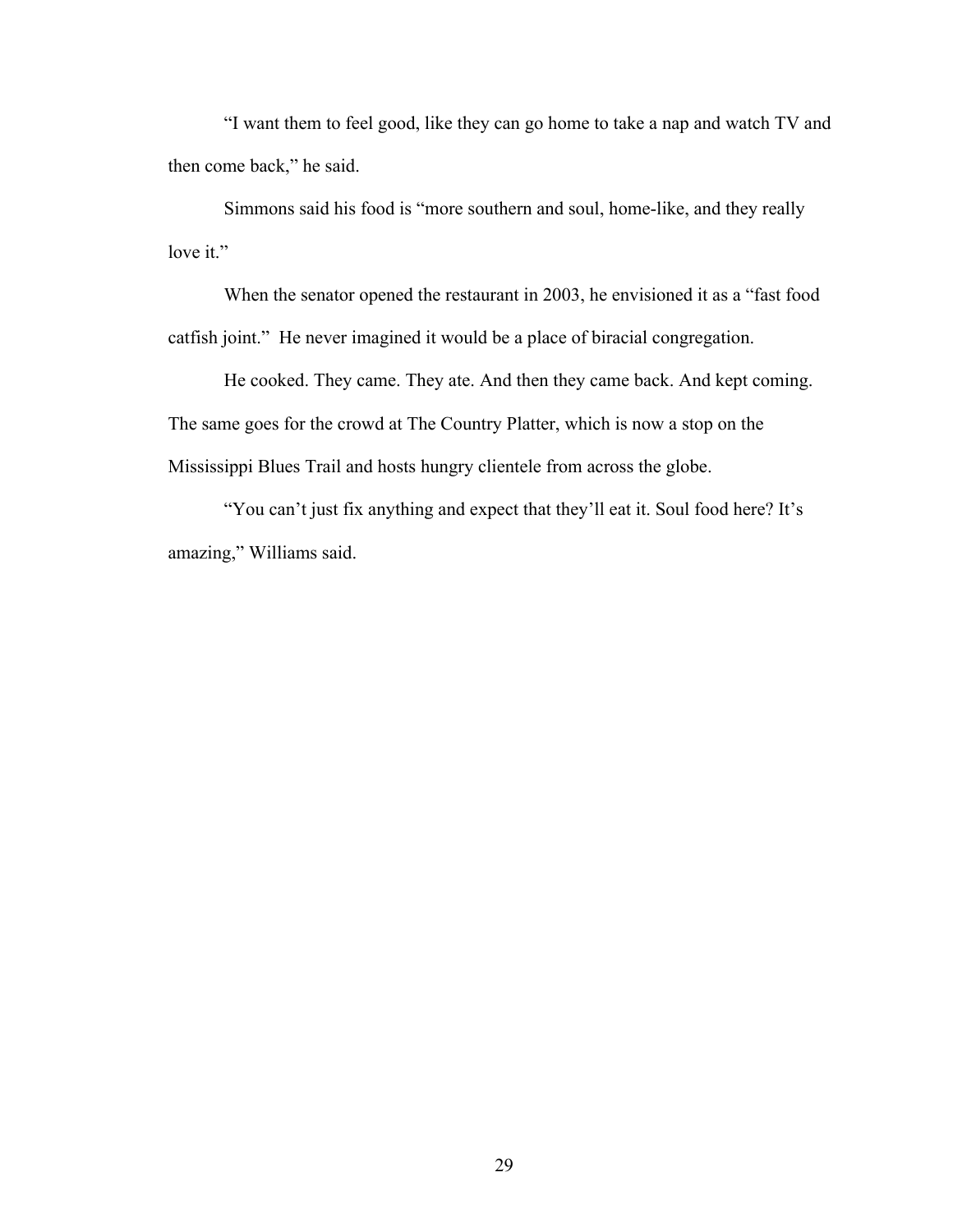## **Chapter 5: Healthy Soul Food**

Battered and fried. Covered in cheese. Seasoned with pork fat. Doused in heavy cream. More often than not, these are the words that go along with many of the items on today's soul food plate.

It seems as if everything on it is a one-way ticket to heart disease, hypertension, diabetes or obesity. It doesn't help that the states of the Deep South, with Mississippi leading the way, are consistently ranked as the most obese in the nation. Naturally, an outsider would blame native southern foods, namely soul food.

 To many in the black middle class, soul food is a fare of celebration, reserved for holidays, special occasions and family gatherings. But to poor blacks and poor whites, soul food staples like macaroni and cheese, fried chicken or worse, fast food, are on the dinner table every night. Critics have railed at soul food as one of the most unhealthy food genres in the country for decades.

Culinary historians have proved that soul food's beginnings were wholesome and nutritious. Researchers long ago found that pure African palm oil, found in many native African diets, produces a wholesome, healthy seasoning. And African yams are equally healthy. But that's not the soul food that most Mississippians are eating.

Obesity experts to state health officials to First Lady Michelle Obama have cited alarming statistics to show that fat-dominated soul foods can be toxic. In Mississippi, the state with the worst obesity in America, 42.9 percent of black adults and 30.7 percent of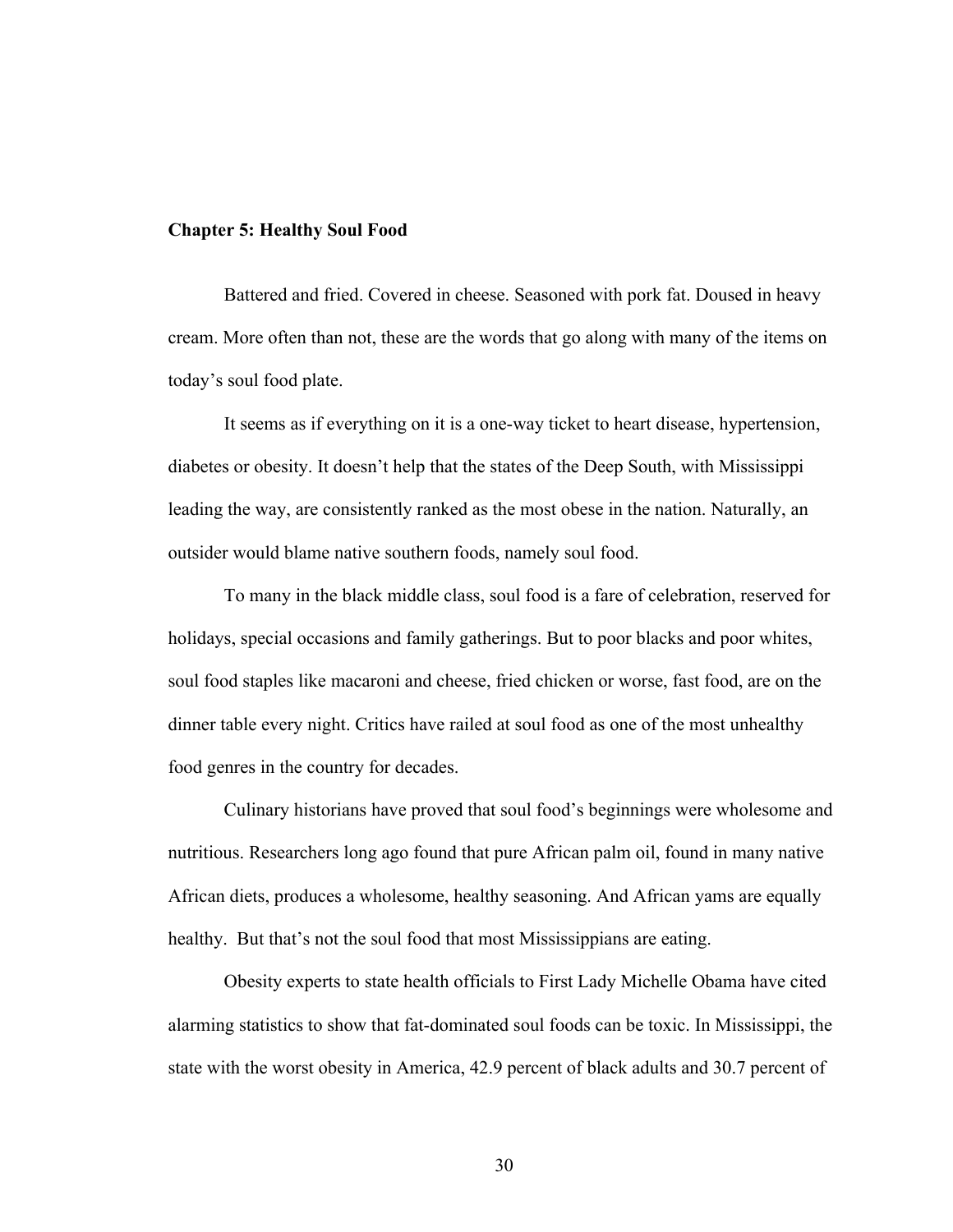white adults are obese. Twenty years ago, 19.4 percent of the state's adults were obese. Today it is 35.1 percent.

And obesity just feeds other killers. As of 2013, 12.9 percent of Mississippi adults had diabetes and 40.2 percent suffered from hypertension. The State Health Department predicts those numbers will nearly double by 2030. And it's not just the grownups. Fifteen percent of high school students are obese and Mississippi ranks first in the nation for childhood obesity  $-21.7$  percent. There is evidence that healthy food programs in the schools are starting to cut into those numbers, but only time will tell.

What a lot of people eat is killing them.

But it wasn't always this way.

"There's a lot of natively healthy things that I would consider soul food. Okra, lots of delicious, fresh okra cooked without a lot of fat added to it," food writer Donna Battle-Pierce said. "Farmers that are doing things even when they were enslaved with organic farming that were better than a lot of other dishes that you can have."

As Adrian Miller researched the cuisine's roots for his book *Soul Food: The Surprising Story of an American Cuisine, One Plate at a Time,* he had similar findings.

"There is a legacy of healthy eating, so all of those things that soul food gets criticized for, when you look into the history of it, you find it's a more complex story," Miller said*.* "If people knew that heritage of fish, vegetables and eating vegetables with seasoning and stuff, I think there might be more embracing of soul food."

Split between Nashville and Oxford, Mississippi, there's a duo that is trying to turn back the clock before soul food loses this connection all together. Alice Randall and her daughter, Caroline Randall Williams, wrote *Soul Food Love* to bridge the divide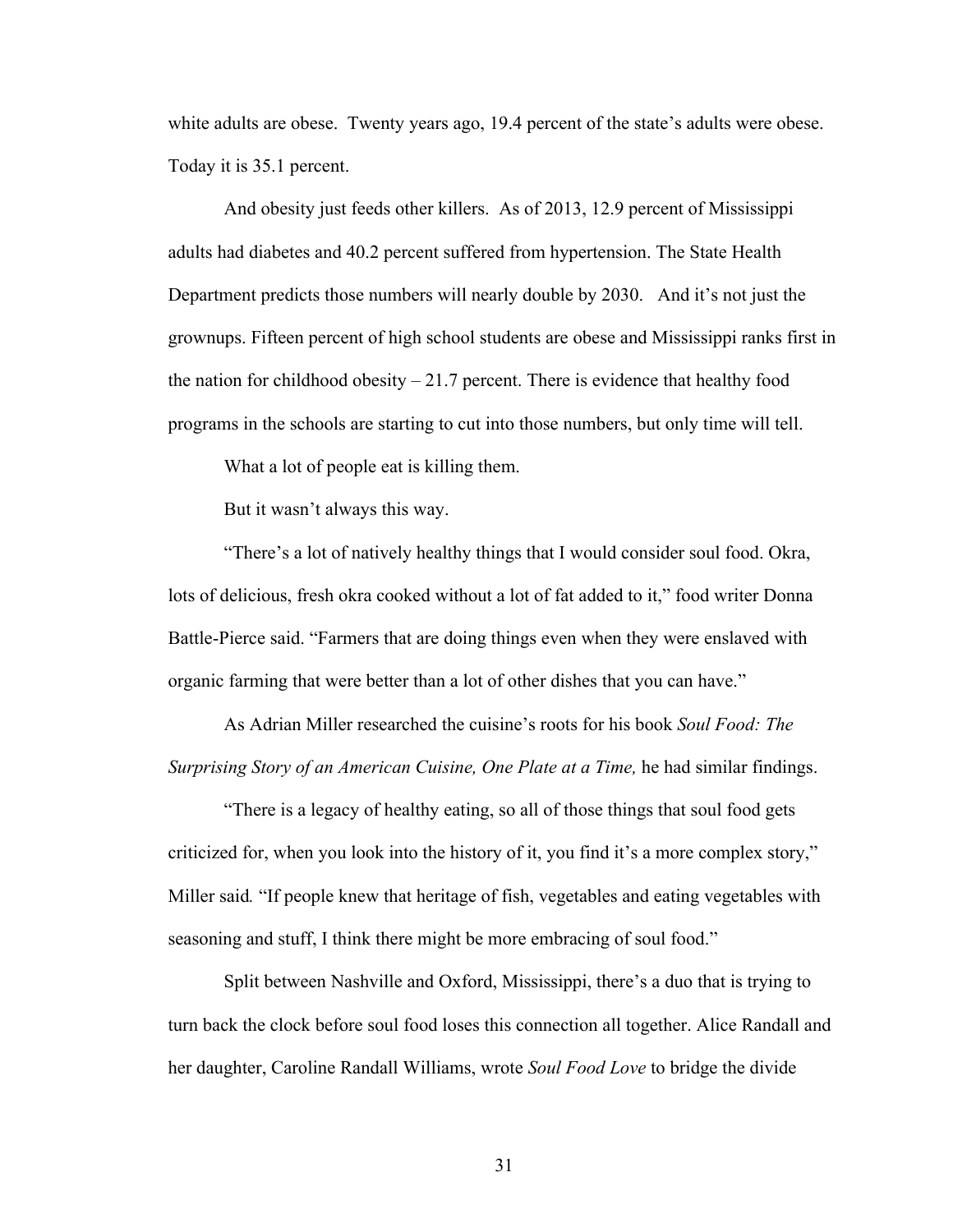between the current soul food plate and the African-American foodstuffs of old.

The book begins with a collection of essays chronicling 100 years of cooking in their black family, sharing tales of two great-grandmothers, a grandmother, a mother and a daughter, the latter two being Randall and Williams, respectively. The two share the story of how their legacy of family cooking went from hearty to harmful in one generation. Williams also shares over 70 recipes that reinterpret the foods of her family's past with eyes cast toward a healthier future.

The journey toward *Soul Food Love* began with an article titled "Black Women and Fat" that Randall published in the *New York Times* in 2012. The piece went viral and became the most-read article of the summer. But more importantly, it called for a "body culture revolution in black America" unlike any of its precursors. Randall claimed black women in this country are overweight by choice, and the pressures from black males to remain overweight far outweighed the health risks that come along with that lifestyle. She also promised she'd be "the last fat black woman in [her] family."

Randall changed her eating habits and began holding exercise sessions with her friends in the living room of her home in Nashville. Today, the weight is still off.

"Our go-to family dinner is sliced cucumbers, salsa, spinach and scrambled egg whites with onions. Our go-to snack is peanut butter — no added sugar or salt — on a spoon. My quick breakfast is a roasted sweet potato, no butter, or Greek yogurt with six almonds. That's soul food, Nashville 2012," wrote Randall, who serves as a writer in residence at Vanderbilt University.

Williams' recipes feature many classic African-American and soul food ingredients that vanished from the cuisine in the mid-20<sup>th</sup> century—the era when her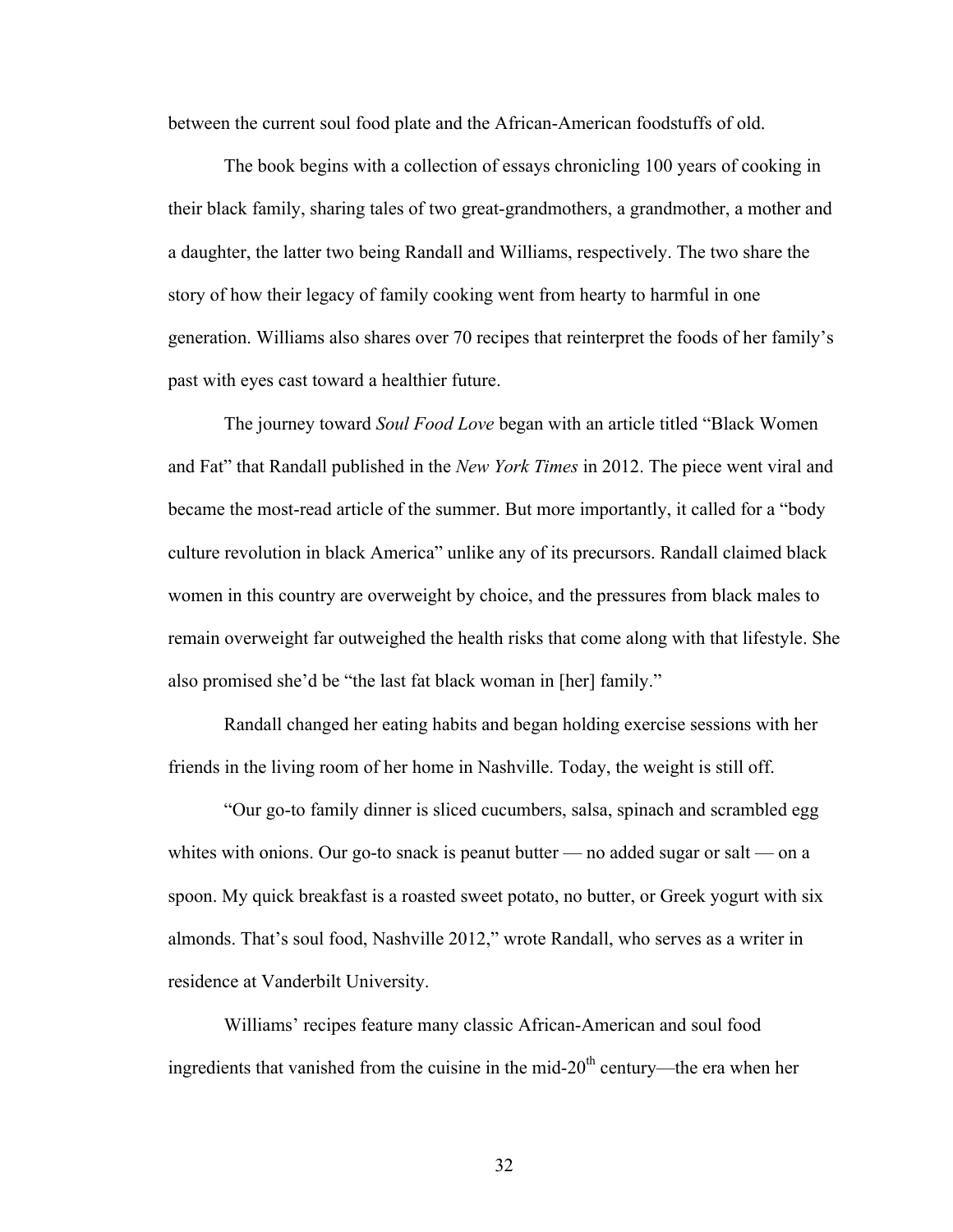great-grandmother "Dear" never cooked. Dear's husband prepared every meal, believing his wife's presence in the kitchen was far too reminiscent of slavery. It was also the era when processed food meant progress, and with that, the nutritious foods of previous generations faded quickly away.

*Soul Food Love* brings back the sweet potato, the sardine and the peanut. Things are baked, rather than fried. Butter is traded for a dash of olive oil. It reinvents soul food how it was supposed to be eaten—not out of celebration, but in everyday life.

And it's so good, documentary filmmaker Ken Burns ate three helpings of Williams' spicy pomegranate sweet potatoes at her recent dinner party.

"All this was in the soul food lexicon, but was shaded by the macaroni and forgotten," said Williams at a reading of *Soul Food Love* at Square Books in Oxford in February 2015.

Randall and Williams aren't the only ones. Chef, educator and cookbook author Bryant Terry released his fourth book, *Afro-Vegan*, in 2014. In it, he reminds us of "Afrodiasporic foods" that have become invisible or marginalized in American food culture.

Terry hails from Memphis and summered in rural Mississippi. He knows southern food, appreciates it and cares enough about it to adapt southern food in ways to avoid the health risks associated with it. *Afro-Vegan* explores the many ways the larder of ancestral African cooking can be embraced in today's culinary landscape.

By "keeping one eye on contemporary health concerns while presenting food that honors the flavors, ingredients and heritage of the African diaspora," Terry brings us sweet potato and lima bean tagine, boiled collards and cabbage with heavy garlic seasoning and blackened okra, rather than fried. His interpretations are wholly vegan and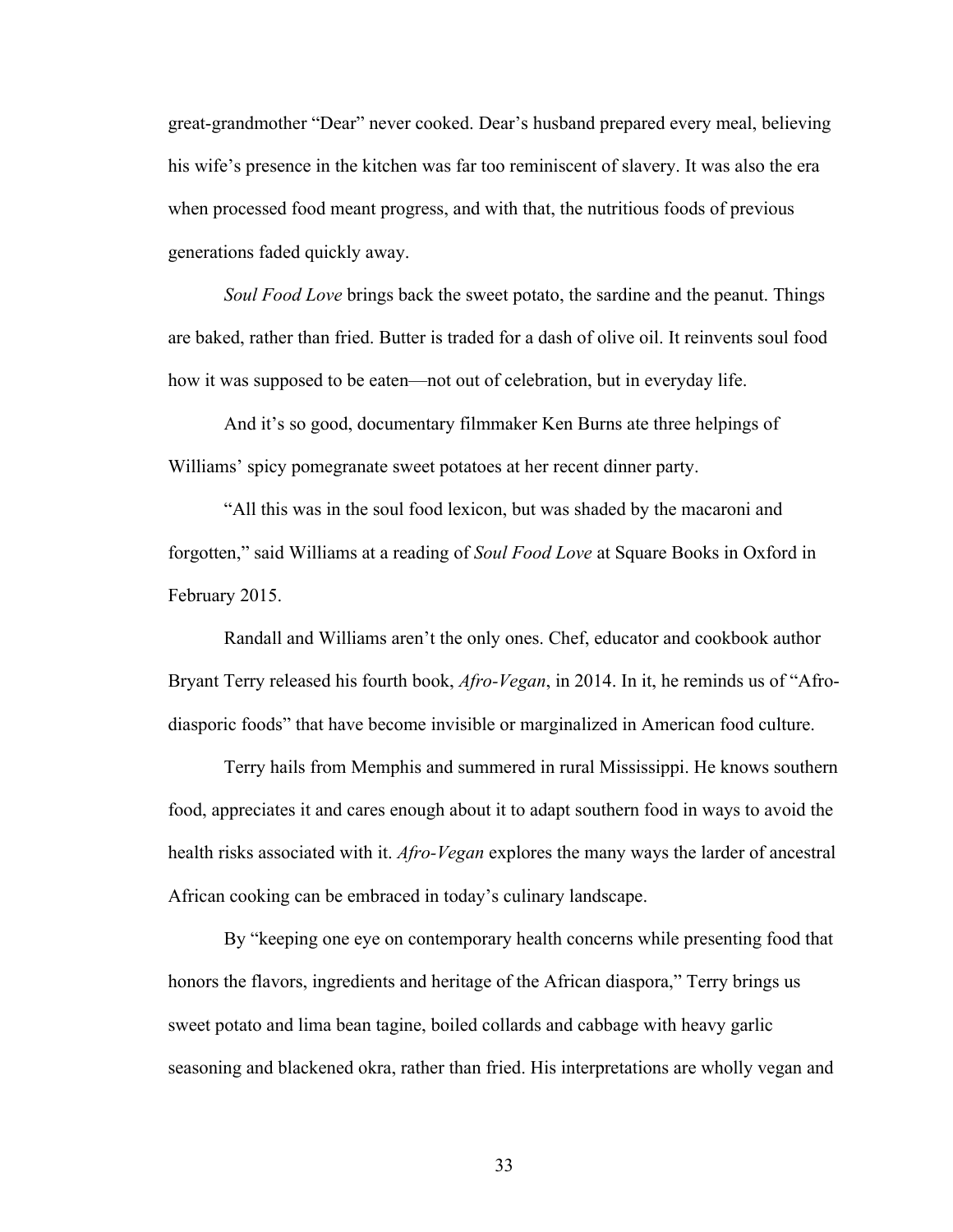inspired by a blend of African, Caribbean and southern flavors. He encourages quality seasonings, fresh herbs and from-scratch cooking with high-quality produce.

According to Michael Twitty, founder of Afroculinaria.com and author of upcoming book *The Cooking Gene,* black people were the "original farm-to-table folks." The agricultural processes of Africa are reminiscent of the trendy "Slow Food" movements, organic farms and locally sourced produce markets that have cropped up across the nation in recent years.

But this kind of culinary lifestyle is not feasible for many. The Delta is not only among the fattest but it also one of poorest regions in the nation. Ironically, in a region so economically dependent on agriculture, fresh produce is hard to find. Food deserts abound.

The Delta is where Williams' soul food journey began. After obtaining an undergraduate degree from Harvard University, she trekked to the Mississippi Delta to work in the public school system with Teach For America. In the middle of a food desert, Williams had to get creative with her cooking habits.

Still, she came to school every day with a hearty and healthy meal. Her students, who more often than not ate dinner out of a greasy paper sack, did not understand how such a meal could be concocted in the area.

"My students would say, 'You eat like a white girl,'" Williams said. "I would say, 'No! I eat like an old black lady.'"

Williams created wholesome dishes from the shelves of the Walmart in Greenwood, Mississippi, many of which appear in her book. That's why Randall and Williams made certain *Soul Food Love* would be sold in independent bookstores and in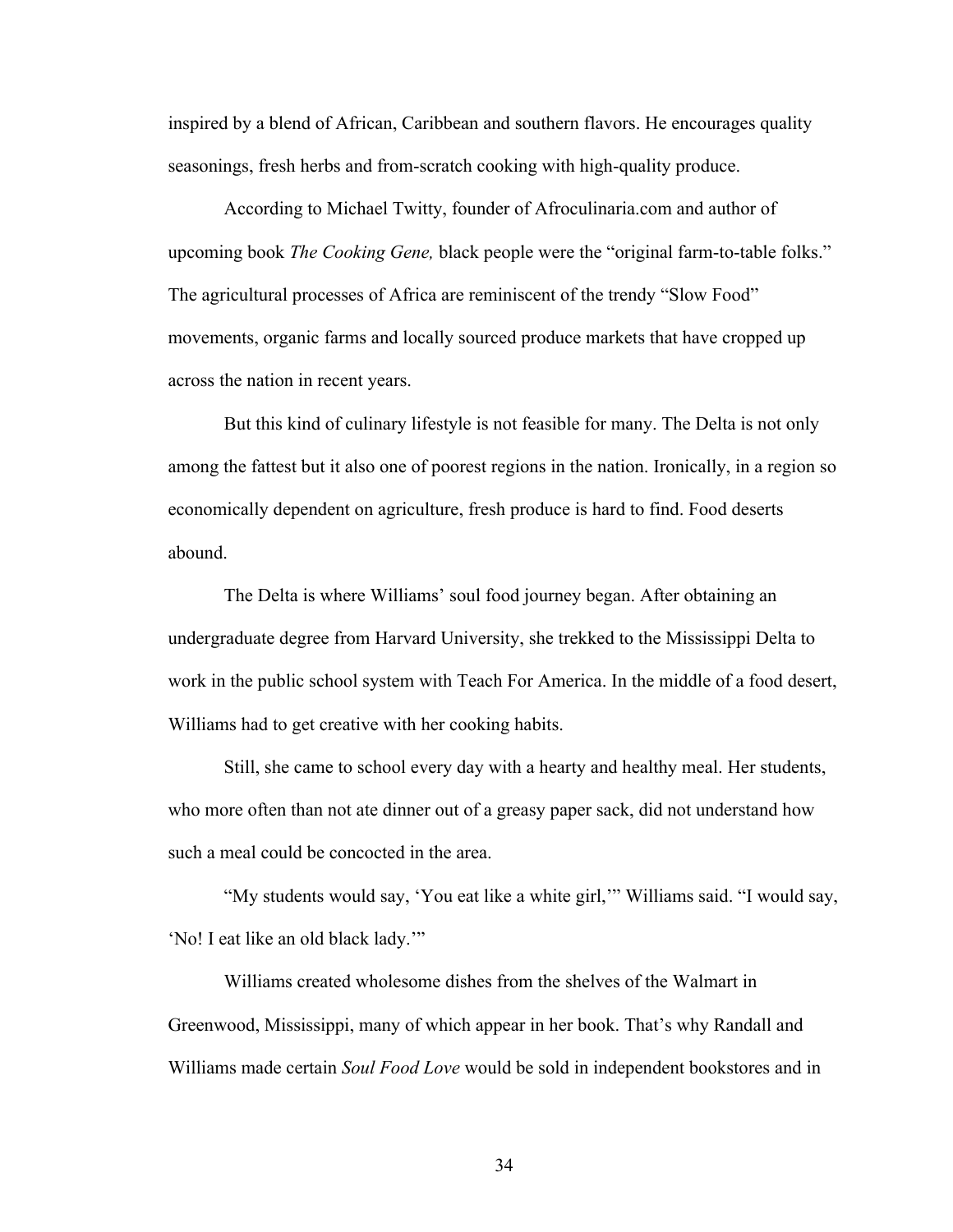Walmart supercenters, alike. Every ingredient used in the book can be locally sourced, bought at Whole Foods or, if need be, purchased at Walmart.

They're trying to start a real soul food revolution by posing lifestyle changes accessible for all, not just the middle and upper class.

"It represents food literacy. Every ingredient in the book can be purchased on food stamps," Randall said.

And they're not alone.

There's a black pastor in Memphis who has banned fried chicken from all church gatherings. Dr. Michael O. Minor, an undershepard of Oak Hill Baptist Church, has created faith-based initiatives to promote healthy living for his congregation and community.

Michelle Obama's "Let's Move" campaign promotes changing the way we eat in order to raise a healthier generation of children. To promote her cause, the first lady traveled to Clinton, Mississippi, with celebrity chef Rachel Ray in 2013. "The physical and emotional health of an entire generation and the economic health and security of our nation is at stake," she said at the "Let's Move" launch in 2010.

For the *Soul Food Love*'s mother-daughter pair, the book was "a love letter of a will to live," according to Williams. But the project meant so much more to Randall, who used her daughter's recipes to shed the pounds and keep them off.

"Her recipes were a love letter to me," she said.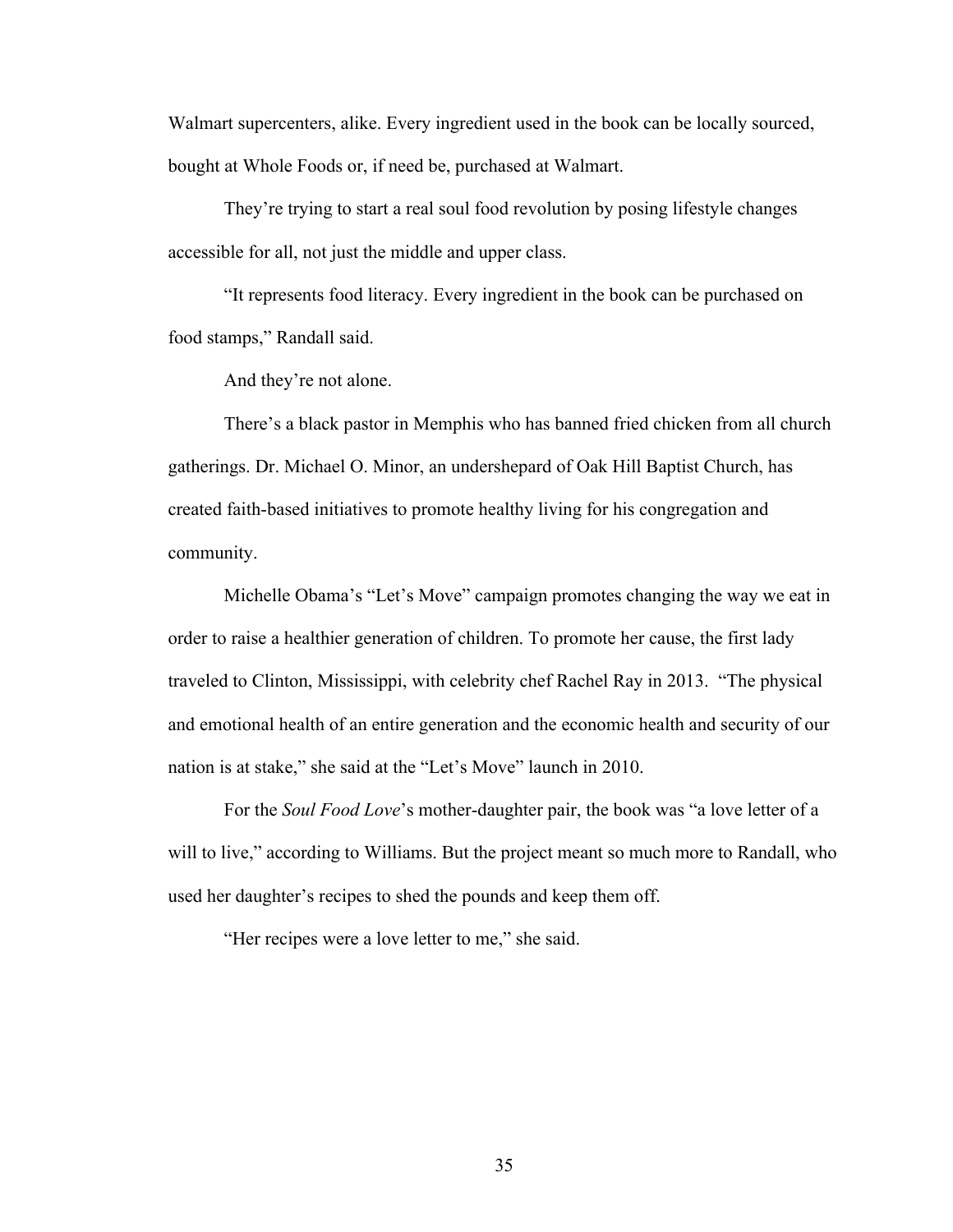## **Chapter 6: Whose food is it, anyway?**

Imagine your typical Thanksgiving spread. Turkey and dressing, green bean casserole, homemade rolls, sweet potato casserole. At my house**,** the macaroni and cheese is always the first to go. The dish is practically licked clean before it's scrubbed down and stored away until the next family feast.

When it's gone, it's really gone.

The game of recipe preservation is one in the same, which is why Donna Battle-Pierce has dedicated her life's work to preserving her family's recipes, as well as hundreds of African-American recipes found in archival cookbooks across the nation.

"You can talk to anybody of any race. Everybody's got a recipe that's gone. That's been lost. We want to save those. Everybody's got something they remember their mother made and they thought they could make," Battle-Pierce said.

Currently a Nieman Fellow at Harvard University, Battle-Pierce is hunkered down in Schlesinger Library digging through scores of historic African-American cookbooks from the past century.

To encourage recipe preservation and recollection, Battle-Pierce has organized journalism workshops encouraging kids to interview their parents and grandparents about family recipes. Often, she interviews African-American elders in her community about their traditional family cuisines.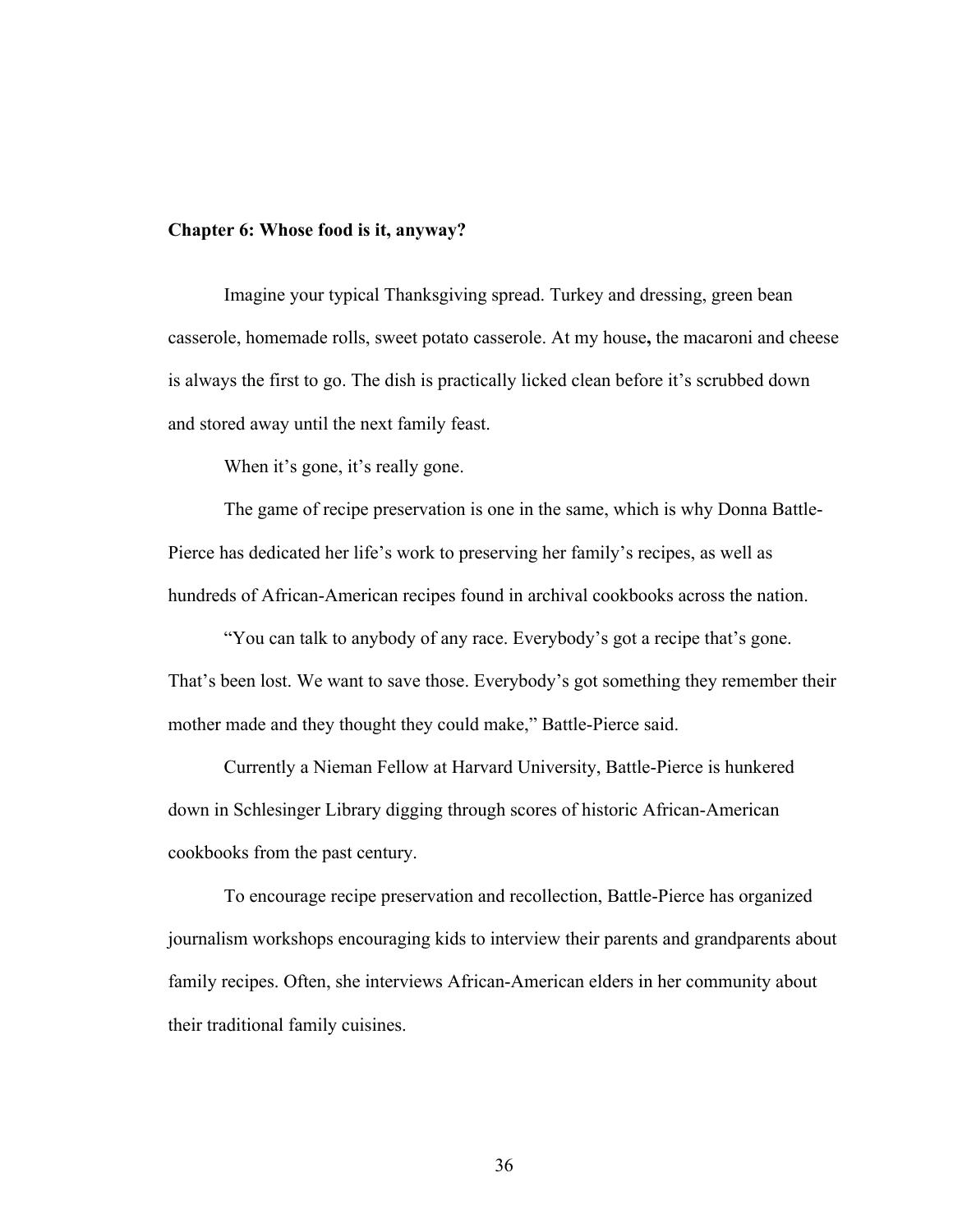But with this scholarly and community work comes more questions. How does this food translate in the modern day? What does a particular ingredient say about the cook?

And namely, *whose food is it, anyway?*

Toni Tipton-Martin firmly believes the term "soul food" refers to the trendy foodstuffs of the civil rights era. The term cannot wholly define African-American food culture, ultimately because not all African-Americans grew up eating it.

But there's another problem that makes chronicling African-American culinary history even more complicated—traditional southern food has been directly influenced by the desires of southern whites.

"We don't have any other record untouched by white people. Meaning not translated on behalf of, not adapted on behalf of, not stolen and appropriated, or any of those things. If we can find a book where a black person published it on their own and said 'this is how we cook,' we might get close," she said.

It's common to associate the historic larder of southern blacks with the foods of survival. Tipton-Martin, Battle-Pierce and dozens of other food writers believe it was created with intelligence and unique technique and skill—the learned ways of improvisation and seasoning.

However, is the food recorded in historic black cookbooks, some of which date to slavery and even Africa, the meals Southern African-Americans *yearned* to eat? If given the same economic and social opportunity as whites, what would African-Americans have *chosen* to consume?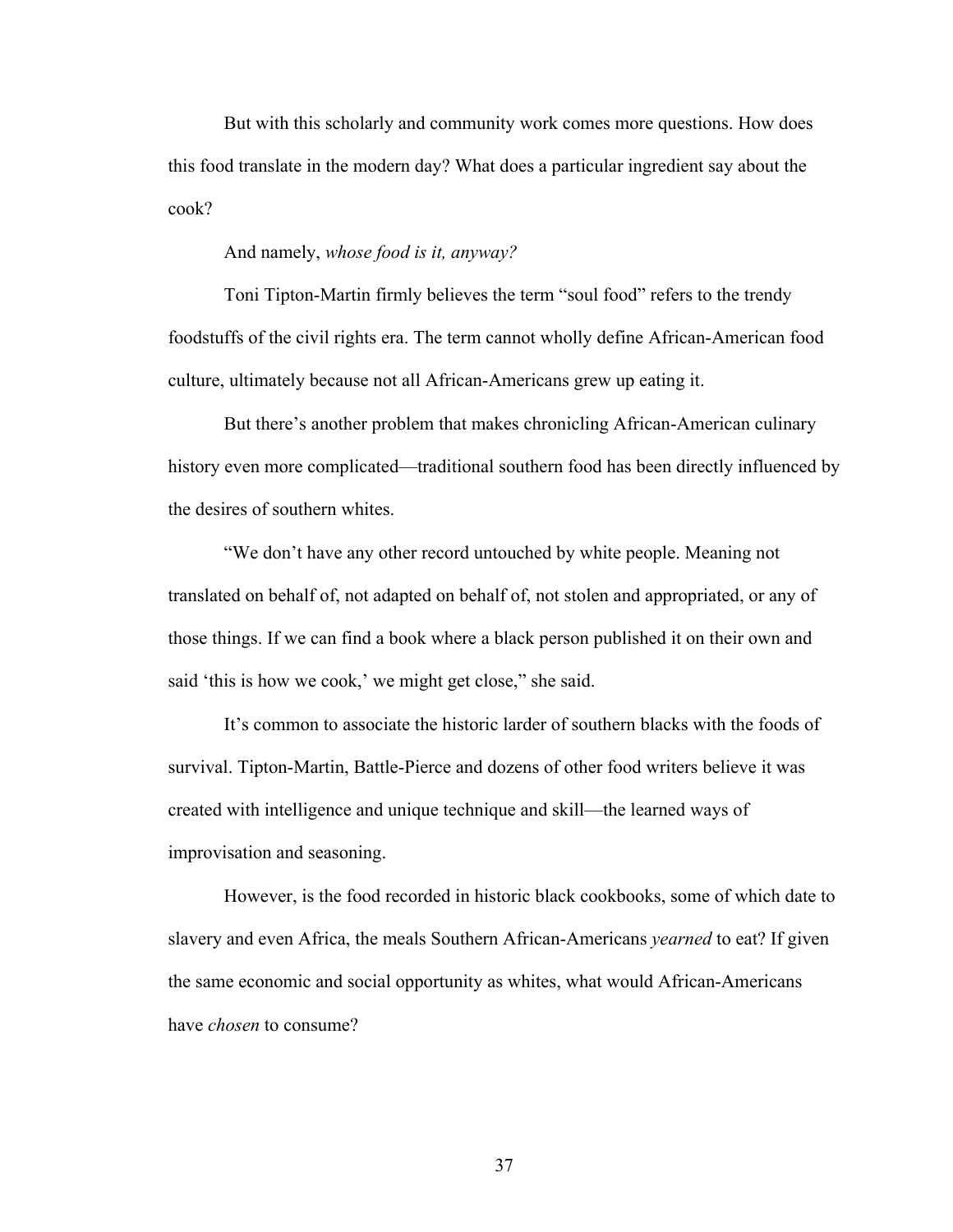"We don't know *what* they would have chosen," Tipton-Martin said. "All we know is what they had to choose, or what they chose [to cook] when they were at work to define themselves."

In her forthcoming journal *The Jemima Code,* Tipton-Martin has cultivated over 150 recipes from a collection of 300 cookbooks dating back to 1827. She hopes to reintroduce the Jemima trope as a strong, savvy woman who worked outside her own home cooking and cleaning for other families with "the grace and skill of a professional," not as the cheeky, bandana-clad African-American woman reminiscent of advertisements and cartoons of segregation days.

Every recipe or cookbook that appears in *The Jemima Code* is based upon the food these women cooked at work. These recipes are the foundation for these women's reputations. It was what these women were known for, but it was still *their employers'* food. What, then, was *her* food?

"Is [celebrity chef] Bobby Flay's food what he cooks at home or what he reports on television? Because that's what he's known for," Tipton-Martin said. "I hope I'm helping us work some of this out by saying [food] is different things, to different people, at different times in different places."

According to Tipton-Martin, the food of Southern blacks was connected to their white employers up until the "soul food era," or the 1960s.

"Up to that point, African-Americans who published either had a relationship with a white woman or somebody in the mainstream who helped them get published, or they were of the middle class and educating people," she said.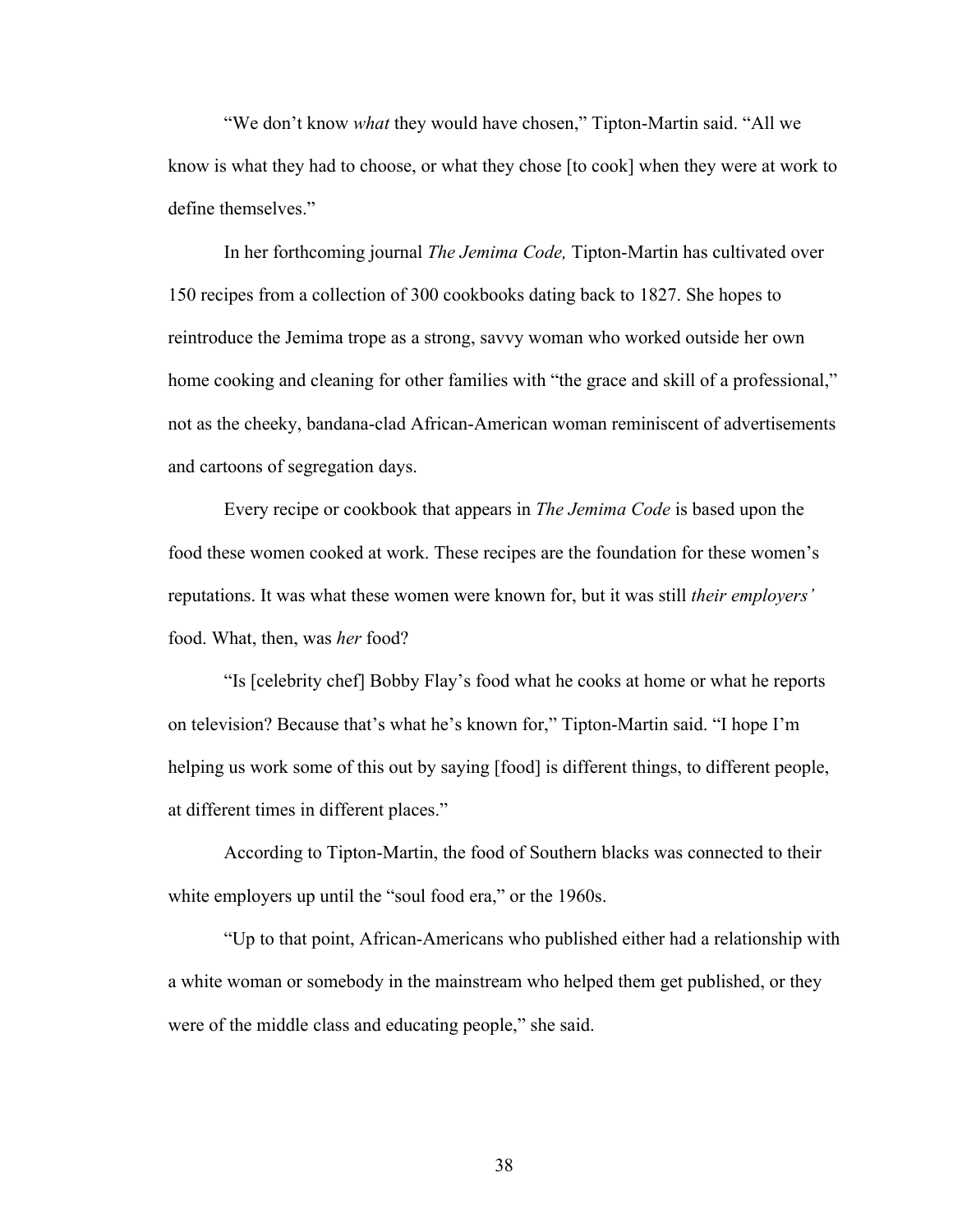There's also scholarly work that suggests the established black communities in Chicago, New York and Detroit initially scrunched their noses at southern recipes brought north by black expatriates during the Great Migration.

Tracy Poe writes that Chicago's black middle class was organized on a status scale, using a carefully crafted notion of "respectability" inspired by Booker T. Washington's integrationist philosophy. There was a list of "respectable" places to eat and recipes to cook, and southern food didn't fit the bill.

"The idea that was considered 'African-American' was a wide assortment of foods and it looked like there was a purposeful omission of all those foods that they left behind in the South," Tipton-Martin said.

"By the time we get to the '60s, there's this reclamation of foods associated with African-American living, but they forgot to include the African part."

Today, the debate still rages. Defining African-American food is no easy feat. And maybe there are just too many viewpoints and interpretations of history to pinpoint a simple answer.

In 2014 in Concord, California, the student body of Carondelet High School for Girls wished to celebrate Black History Month at a mealtime celebration. In response to the request, school administrators organized a lunch menu of fried chicken, cornbread and watermelon. Outrage and accusations of racial stereotyping ensued, prompting a letter of notice and public assembly on diversity to smooth over the cornbread controversy.

Perhaps the business of piecing together the narrative of African-American cooking should be left to the experts—at least for now.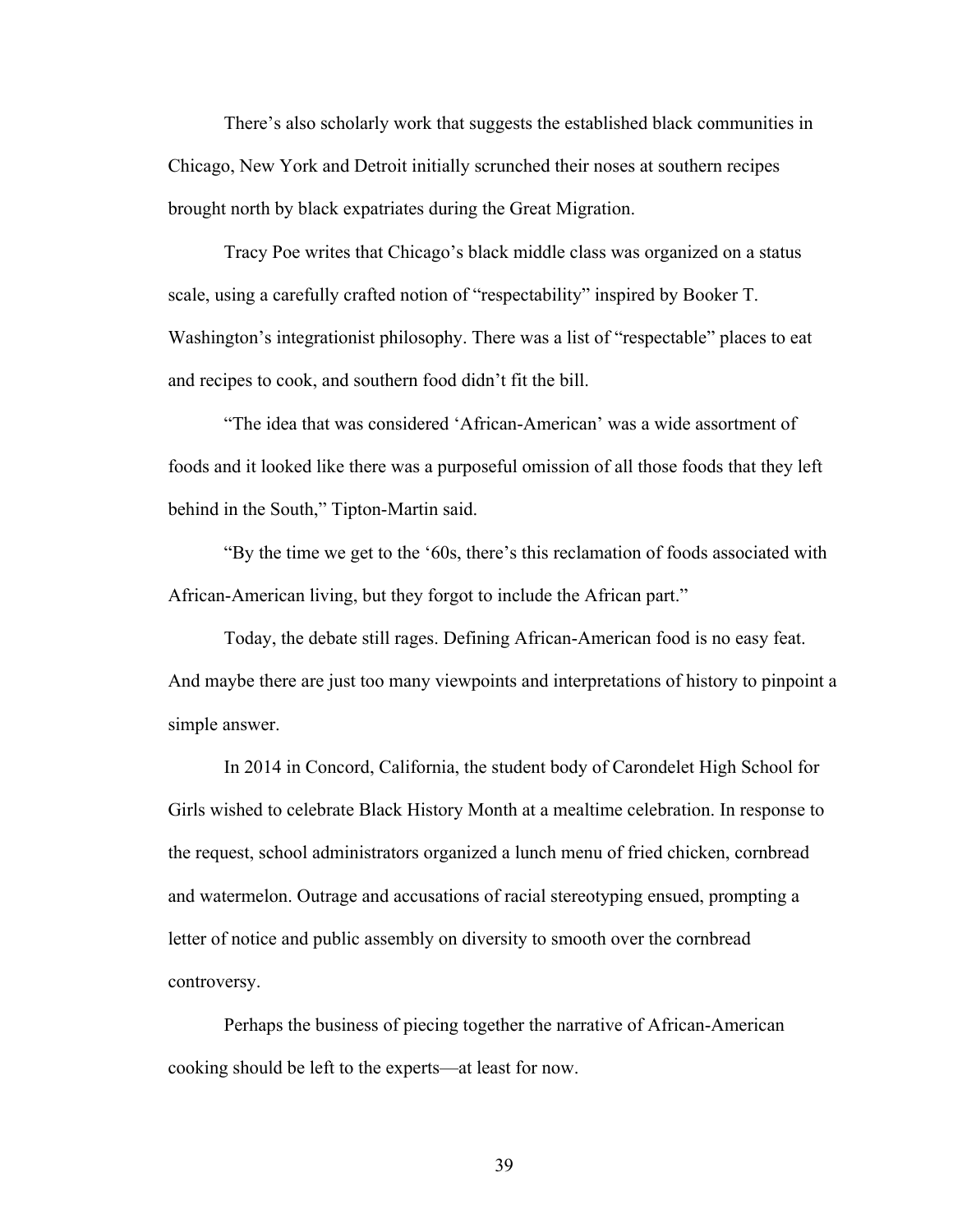## **Conclusion**

The story of soul food is one of both tragedy and culinary triumph.

In its earliest form, the simple food's adaptability in the slave cabin and introduction in the "big house" kitchen associated the cuisine with serving the master. Later, the cuisine played a key role in civil rights and evolved into one of America's trendy foods. Today, soul food is certainly not reserved for blacks alone.

A battle still rages over the true definition of soul food—an argument that may never be resolved. However, what cannot be argued is its adaptability and staying power, just as slaves of the Old South had to adapt to changing conditions in a region that inevitably disintegrated around them.

Soul food, with all its emotional baggage, has become a food that transcends race, and in so doing, has worked its way into a dual role as both a chic, of-the-moment cuisine *and* an authentic southern staple for the poor and wealthy alike.

But just as race continues to divide in America, this debate roars on. In final analysis, soul food emerges as something different to different people in different spaces and at different times.

Take the opposing views of food writers Donna Battle-Pierce and Toni Tipton-Martin. Both women are educated members of the black middle class. Both are mothers. Both have dedicated their life's work to exploring issues of food injustice, preserving historic African-American recipes and digging deep into culinary history. However, these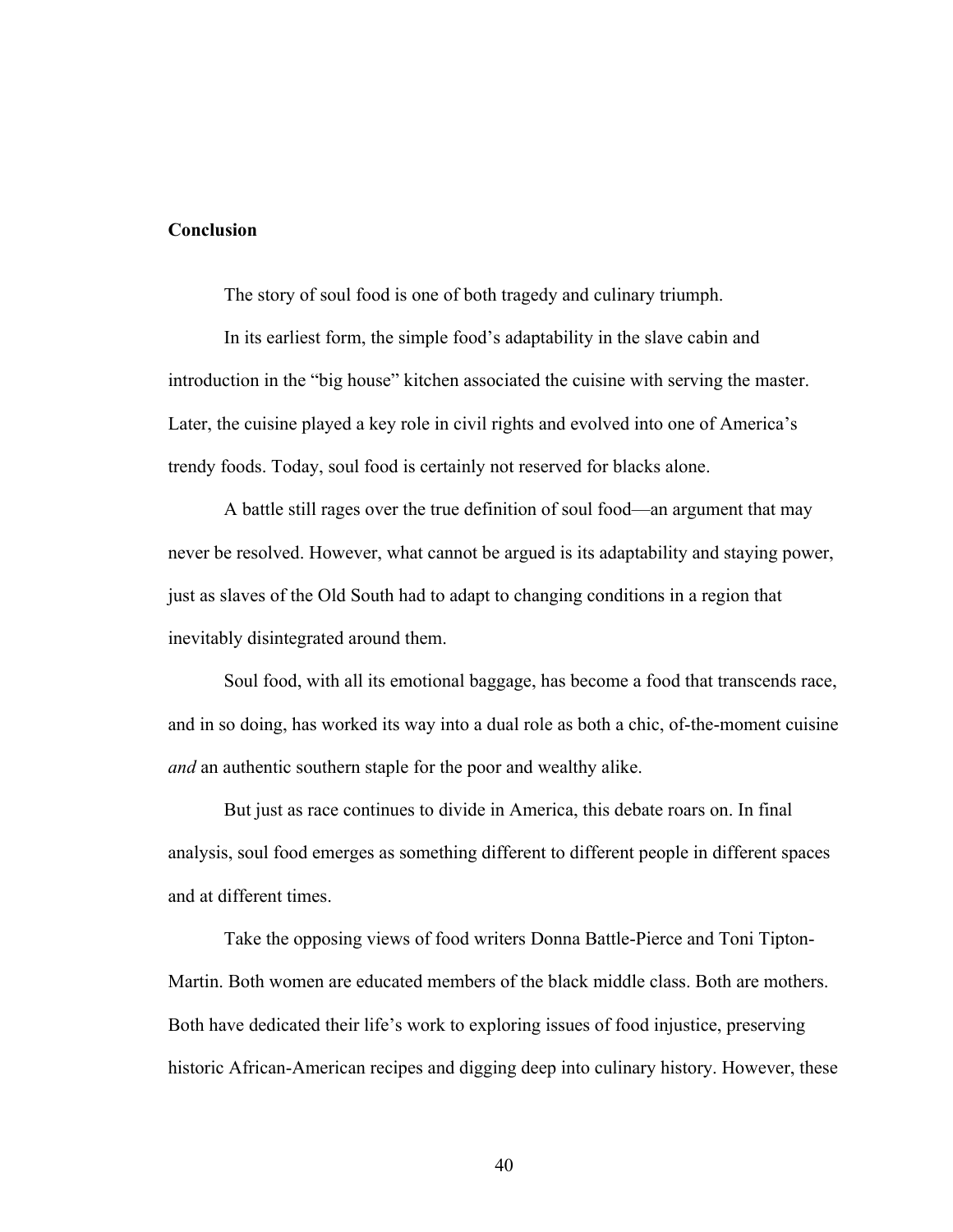women's respective personal and ancestral histories have influenced them to accept totally different definitions of what soul food is.

And there are dozens of food writers and historians with their own ideas. But one thing is certain. Soul food's taste is finger-lickin' good.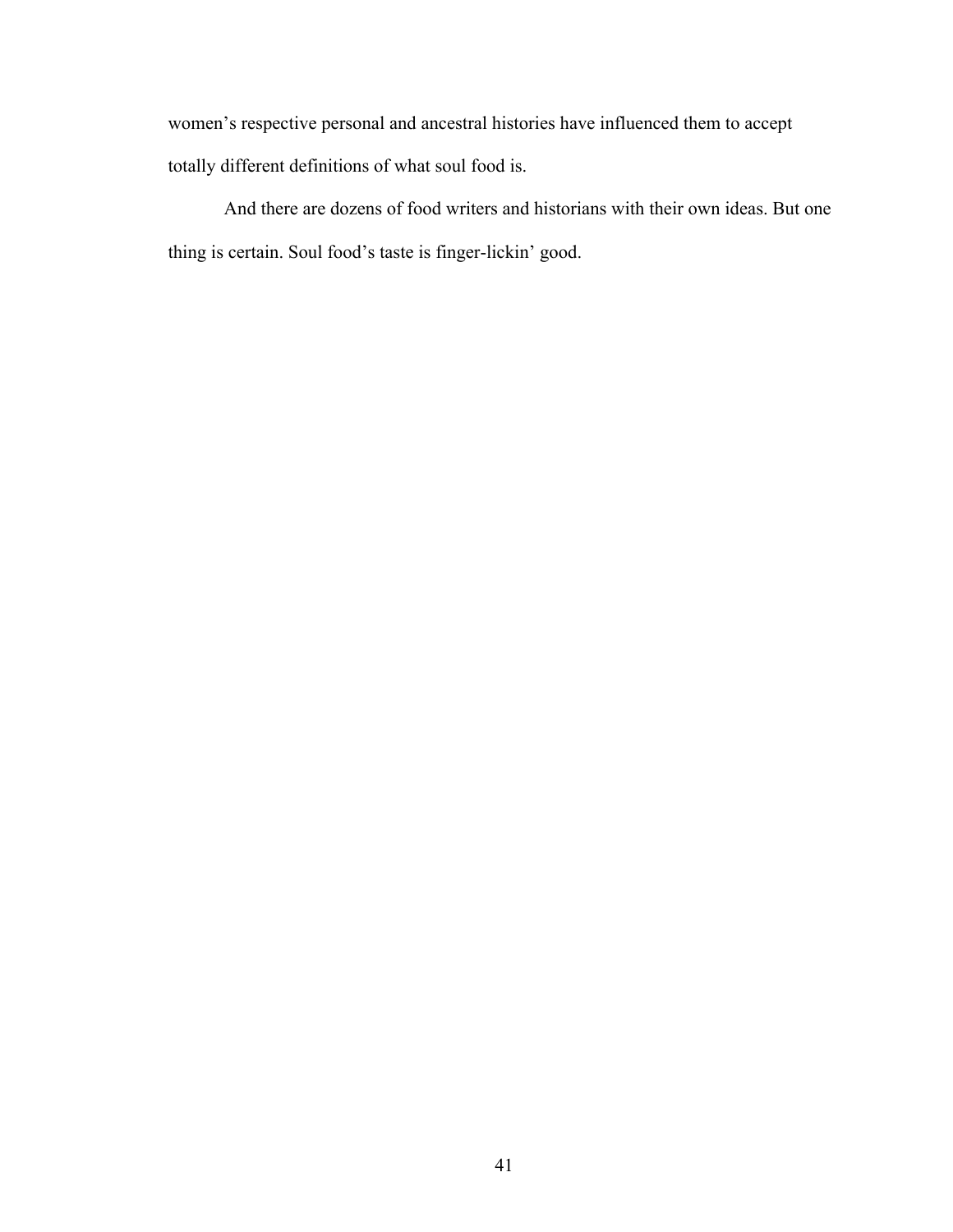#### LIST OF REFERENCES

Battle-Pierce, Donna. Personal interview. 7 January 2015.

Edge, John T. Personal interview. 13 February 2015.

Lemann, Nicholas. *The Promised Land: The Great Black Migration and How it Changed America.* New York: Random House-Vintage Books, 1992.

Miller, Adrian. Personal interview. 15 December 2014.

- Miller, Adrian. *Soul Food: The Surprising Story of an American Cuisine, One Plate at a Time.* Chapel Hill: The University of North Carolina Press, 2013.
- Poe, Tracy N. *The Origins of Soul Food in Black Urban Identity: Chicago, 1915-1947*.

American Studies International -Vol. 37, Issue 1. February 1999.

- Randall, Alice and Caroline Randall-Williams. *Soul Food Love*. New York: Clarkson Potter Publishers, 2015.
- Randall, Alice. "Black Women and Fat." *The New York Times.* 5 May 2012.
- Simmons, Willie. Personal interview. 10 January 2015.
- *Soul Food Love* reading. Off Square Books, featuring Alice Randall and Caroline Randall Williams. 24 February 2015
- Soul Food Panel. The Association of Food Journalists Conference 2015, featuring Donna Battle-Pierce, Adrian Miller, Toni Tipton-Martin and Michael Twitty. 12 September 2014.

Terry, Bryant. *Afro-Vegan.* Berkeley: Ten Speed Press, 2014.

*The New Encyclopedia of Southern Culture, Volume 7: Foodways*, ed. Charles Reagan Wilson and John T. Edge. Chapel Hill: The University of North Carolina Press, 2007.